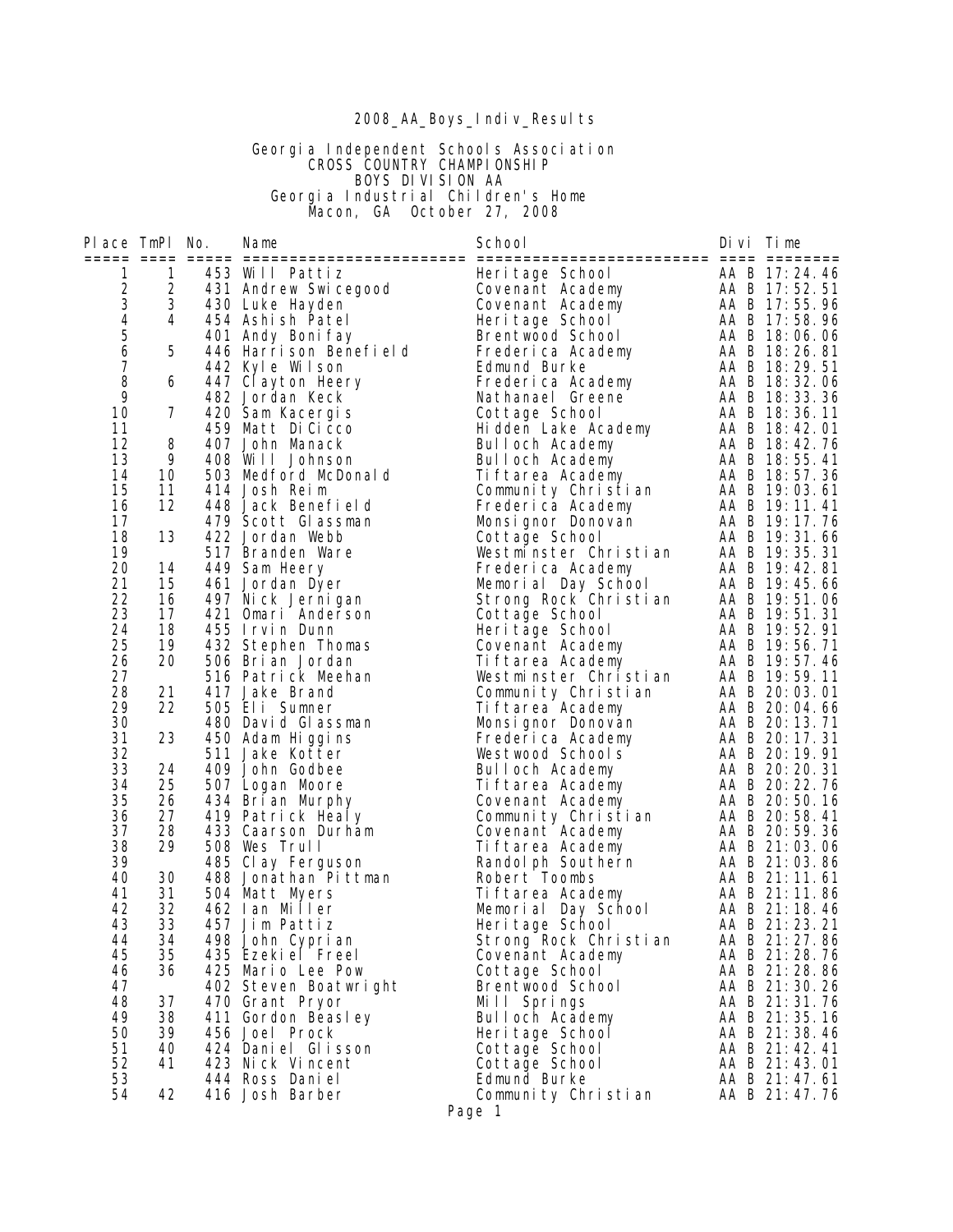|     |    |                        | 2008_AA_Boys_Indiv_Results |                 |
|-----|----|------------------------|----------------------------|-----------------|
| 55  | 43 | 489 Max Bishop         | Robert Toombs              | AA B 21:58.71   |
| 56  | 44 | 451 Carson Remler      | Frederica Academy          | AA B 22:02.91   |
| 57  |    | 483 Trey Harwell       | Nathanael Greene           | AA B 22:06.96   |
| 58  |    | 513 Riley Anderson     | Westwood Schools           | AA B 22:12.21   |
| 59  |    | 496 Josh Mattox        | Sherwood Christian         | AA B 22:22.16   |
| 60  |    | 476 Hunter Davis       |                            | AA B 22: 23.41  |
|     |    |                        | Monroe Academy             |                 |
| 61  |    | 484 Zach Pomeroy       | Nathanael Greene           | AA B 22:28.21   |
| 62  |    | 481 Bertin Gallegos    | Monsignor Donovan          | AA B 22:28.56   |
| 63  | 45 | 458 Hadley Heindel     | Heri tage School           | AA B 22:32.91   |
| 64  | 46 | 499 Brandon Ryals      | Strong Rock Christian      | AA B 22:39.51   |
| 65  | 47 | 509 Will Smith         | Ti ftarea Academy          | AA B 22:51.21   |
| 66  | 48 | 412 Chase Merrill      | Bulloch Academy            | AA B 22:52.66   |
| 67  | 49 | 410 Haze Smith         | Bulloch Academy            | AA B 22:58.81   |
| 68  | 50 | 436 John Al banese     | Covenant Academy           | AA B 22:59.11   |
| 69  |    | 486 Matt Bradley       | Randol ph Southern         | AA B 23:03.81   |
| 70  | 51 | 418 Jesse Bray         | Community Christian        | AA B 23:04.21   |
| 71  | 52 | 490 David Corbin       | Robert Toombs              | AA B 23:10.61   |
| 72  |    | 440 Baba Gana          | David Emanuel Academy      | AA B 23:11.06   |
| 73  |    | 438 Chris Sheppard     | David Emanuel Academy      | AA B 23:11.36   |
| 74  |    | 495 Alex Letchworth    | Sherwood Christian         | AA B 23:16.71   |
| 75  | 53 | 452 Hogan Dyer         | Frederica Academy          | AA B 23:20.56   |
| 76  | 54 | 464 Dimitri Kiriakos   | Memorial Day School        | AA B 23:29.86   |
| 77  |    | 487 Brian Beard        | Randol ph Southern         | AA B 23:43.36   |
| 78  | 55 | 500 Matt Powell        | Strong Rock Christian      | AA B 23:50.31   |
| 79  |    | 439 Evan Simmons       | David Emanuel Academy      | AA B 23:54.51   |
| 80  | 56 | 413 Derek Harrison     | Bulloch Academy            | AA B 23:56.01   |
| 81  | 57 | 471 Dave Friedland     | Mill Springs               | AA B 24:00.76   |
| 82  | 58 | 415 Gabe Saade         | Community Christian        | AA B 24:06.21   |
| 83  | 59 | 492 Frankie Gibase     | Robert Toombs              | AA B 24:08.11   |
| 84  |    | 441 Kolo Gana          | David Emanuel Academy      | AA B 24:25.36   |
| 85  | 60 | 463 Charles Leek       | Memorial Day School        | AA B 24: 27. 26 |
| 86  |    |                        | Westwood Schools           | AA B 24: 29. 71 |
| 87  | 61 | 514 Brady Griffin      |                            | AA B 24:43.71   |
| 88  |    | 426 Logan Gammage      | Cottage School             |                 |
|     | 62 | 473 Nick 0' Shea       | Mill Springs               | AA B 24:44.81   |
| 89  | 63 | 491 Robert Gibase      | Robert Toombs              | AA B 24:59.21   |
| 90  | 64 | 493 Jamie Alcorn       | Robert Toombs              | AA B 24:59.41   |
| 91  | 65 | 474 Chris Schultz      | Mill Springs               | AA B 25:14.41   |
| 92  | 66 | 502 Michael Lynch      | Strong Rock Christian      | AA B 25:20.56   |
| 93  | 67 | 501 Micah Cardin       | Strong Rock Christian      | AA B 25:24.51   |
| 94  | 68 | 466 Jarrid Blankenship | Memorial Day School        | AA B 25:38.11   |
| 95  |    | 404 Cory Smith         | Brentwood School           | AA B 25:45.91   |
| 96  |    | 445 Cody Ashe          | Edmund Burke               | AA B 25:46.21   |
| 97  | 69 | 472 Patrick Marco      | Mill Springs               | AA B 26:04.31   |
| 98  | 70 | 467 Will Broome        | Memorial Day School        | AA B 26:28.26   |
| 99  |    | 478 Mitchel King       | Monroe Academy             | AA B 29:08.21   |
| 100 | 71 | 494 Garrett Bondurant  | Robert Toombs              | AA B 29:31.01   |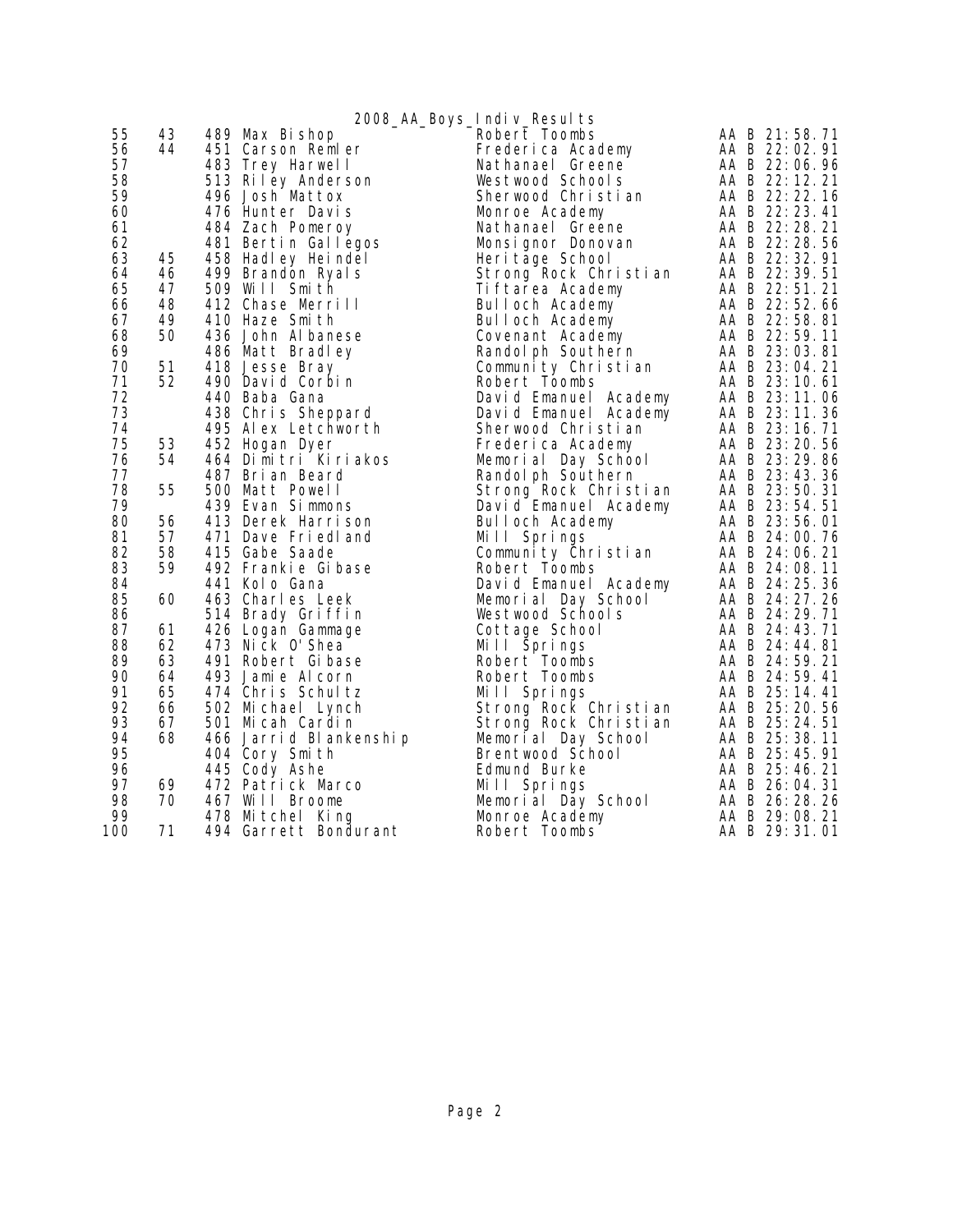## 2008\_AA\_Boys\_Team\_Results

 Georgia Independent Schools Association **CROSS COUNTRY CHAMPIONSHIP**  BOYS DIVISION AA Georgia Industrial Children's Home Macon, GA October 27, 2008

## \*\*\*\*\*\*\*\*\*\*\*\* BOYS AA TEAM SCORES \*\*\*\*\*\*\*\*\*\*\*

| 1.                                                                                           | 60                                                             | Frederica Academy                                                                                                          | 19:15                                                       | 1:36:13) |
|----------------------------------------------------------------------------------------------|----------------------------------------------------------------|----------------------------------------------------------------------------------------------------------------------------|-------------------------------------------------------------|----------|
| $\mathbf 1$<br>23456<br>$\overline{7}$                                                       | 5<br>6<br>12<br>14<br>23<br>(<br>(<br>53)                      | Harrison Benefield<br>Clayton Heery<br>Jack Benefield<br>Sam Heery<br>Adam Higgins<br>44) Carson Remler<br>Hogan Dyer      | 18:27<br>18:33<br>19:12<br>19:43<br>20:18<br>22:03<br>23:21 |          |
| 2.                                                                                           | 78                                                             | Covenant Academy                                                                                                           | 19:32<br>C                                                  | 1:37:37) |
| 123456<br>$\overline{7}$                                                                     | $\overline{c}$<br>$\overline{3}$<br>19<br>26<br>28<br>50)<br>€ | Andrew Swicegood<br>Luke Hayden<br>Stephen Thomas<br>Brian Murphy<br>Caarson Durham<br>(35) Ezekiel Freel<br>John Albanese | 17:53<br>17:56<br>19:57<br>20:51<br>21:00<br>21:29<br>23:00 |          |
| 3.                                                                                           | 95                                                             | Heritage School                                                                                                            | 19:40<br>C                                                  | 1:38:20  |
| $\mathbf 1$<br>23456                                                                         | $\mathbf 1$<br>$\overline{4}$<br>18<br>33<br>39<br>(45)        | Will Pattiz<br>Ashish Patel<br>Irvin Dunn<br>Jim Pattiz<br>Joel Prock<br>Hadley Heindel                                    | 17:25<br>17:59<br>19:53<br>21:24<br>21:39<br>22:33          |          |
| 4.                                                                                           | 106                                                            | Tiftarea Academy                                                                                                           | 20:06                                                       | 1:40:28  |
| 123456<br>$\overline{7}$                                                                     | 10<br>20<br>22<br>25<br>29<br>31)<br>$\left($                  | Medford McDonald<br>Brian Jordan<br>Eli Sumner<br>Logan Moore<br>Wes Trull<br>Matt Myers<br>47) Will Smith                 | 18:58<br>19:58<br>20:05<br>20:23<br>21:04<br>21:12<br>22:52 |          |
| 5.                                                                                           | 113                                                            | Cottage School                                                                                                             | 20:15<br>$\left($                                           | 1:41:13) |
| $\mathbf 1$<br>$\begin{array}{c} 2 \\ 3 \\ 4 \end{array}$<br>$\frac{5}{6}$<br>$\overline{7}$ | 7<br>13<br>17<br>36<br>40<br>(61)                              | Sam Kacergis<br>Jordan Webb<br>Omari Anderson<br>Mario Lee Pow<br>Daniel Glisson<br>(41) Nick Vincent<br>Logan Gammage     | 18:37<br>19:32<br>19:52<br>21:29<br>21:43<br>21:44<br>24:44 |          |
| 6.                                                                                           | 127                                                            | Bulloch Academy                                                                                                            | 20:30                                                       | 1:42:29  |
| 1                                                                                            | 8                                                              | John Manack                                                                                                                | 18:43<br>Page 1                                             |          |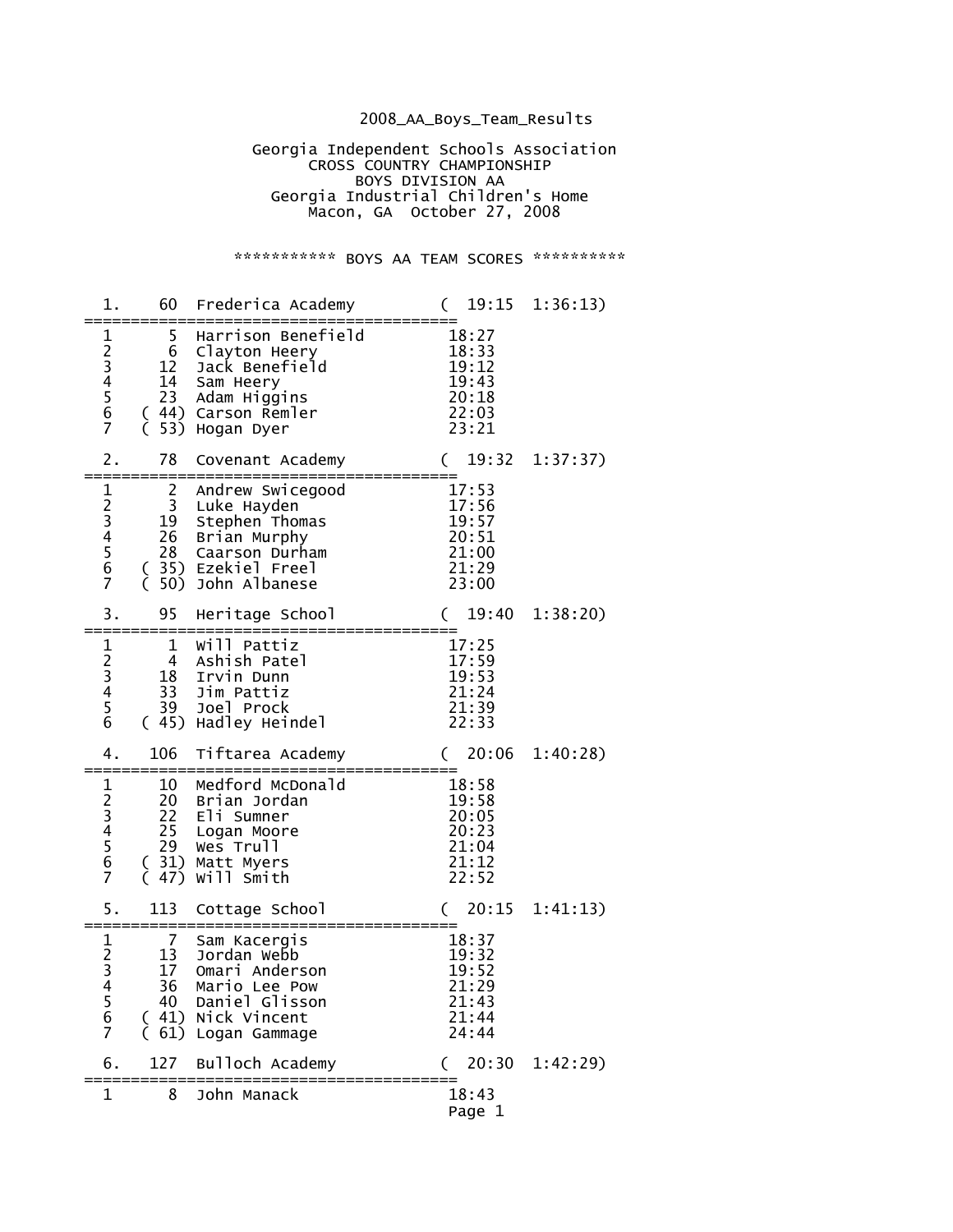|                                                             |                       |                                                     | 2008_AA_Boys_Team_Results     |  |
|-------------------------------------------------------------|-----------------------|-----------------------------------------------------|-------------------------------|--|
| 2<br>3<br>4<br>5<br>6                                       | 9<br>24               | Will Johnson<br>John Godbee                         | 18:56<br>20:21                |  |
|                                                             | 38<br>48              | Gordon Beasley<br>Chase Merrill                     | 21:36<br>22:53                |  |
|                                                             |                       | (49) Haze Smith                                     | 22:59                         |  |
| $\overline{7}$                                              |                       | (56) Derek Harrison                                 | 23:57                         |  |
| 7.<br>===                                                   | 152<br>------         | Community Christian<br>=====================        | (21:00)<br>1:45:00)           |  |
| 1                                                           | 11                    | Josh Reim                                           | 19:04                         |  |
| $\begin{array}{c} 2 \\ 3 \\ 4 \\ 5 \end{array}$             | 21<br>27              | Jake Brand<br>Patrick Healy                         | 20:04<br>20:59                |  |
|                                                             | 42<br>51              | Josh Barber<br>Jesse Bray                           | 21:48<br>23:05                |  |
| $\overline{6}$                                              |                       | (58) Gabe Saade                                     | 24:07                         |  |
| 8.                                                          | 217                   | Strong Rock Christian (22:39 1:53:12)               |                               |  |
| $\mathbf{1}$                                                | 16                    | Nick Jernigan                                       | 19:52                         |  |
| 23456                                                       | 34<br>46              | John Cyprian<br>Brandon Ryals                       | $\frac{21:28}{22:40}$         |  |
|                                                             | 55<br>66              | Matt Powell<br>Michael Lynch                        | 23:51<br>25:21                |  |
|                                                             |                       | (67) Micah Cardin                                   | 25:25                         |  |
| 9.                                                          | 229<br>:============= | Memorial Day School<br>=====<br>=================== | 22:57<br>$\left($<br>1:54:42) |  |
|                                                             | 15                    | Jordan Dyer                                         | 19:46                         |  |
|                                                             | 32<br>54              | Ian Miller<br>Dimitri Kiriakos                      | 21:19<br>21:19<br>23:30       |  |
|                                                             | $\frac{5}{60}$        | Charles Leek                                        | 24:28                         |  |
| $\begin{array}{c}\n1 \\ 2 \\ 3 \\ 4 \\ 5 \\ 6\n\end{array}$ | 68                    | Jarrid Blankenship<br>(70) Will Broome              | 25:39<br>26:29                |  |
| 10.                                                         | 247                   | Robert Toombs                                       | 23:07 1:55:31)<br>$\left($    |  |
| $\mathbf{1}$                                                | ======<br>30          | Jonathan Pittman                                    | 21:12                         |  |
| 23456                                                       | $\frac{43}{52}$       | Max Bishop<br>David Corbin                          | 21:59<br>23:11                |  |
|                                                             | 59                    | Frankie Gibase                                      | 24:09                         |  |
|                                                             | 63<br>(64)            | Robert Gibase<br>Jamie Alcorn                       | 25:00<br>25:00                |  |
| $\overline{7}$                                              | 71)                   | Garrett Bondurant                                   | 29:32                         |  |
| 11.                                                         | 290                   | Mill Springs                                        | 24:20 2:01:38)<br>$\left($    |  |
| $\mathbf{1}$                                                | 37                    | Grant Pryor                                         | 21:32                         |  |
| $\begin{array}{c} 2 \\ 3 \\ 4 \end{array}$                  | 57<br>62              | Dave Friedland<br>Nick O'Shea                       | 24:01<br>24:45                |  |
| 5                                                           | 65<br>69              | Chris Schultz                                       | 25:15<br>26:05                |  |
|                                                             |                       | Patrick Marco                                       |                               |  |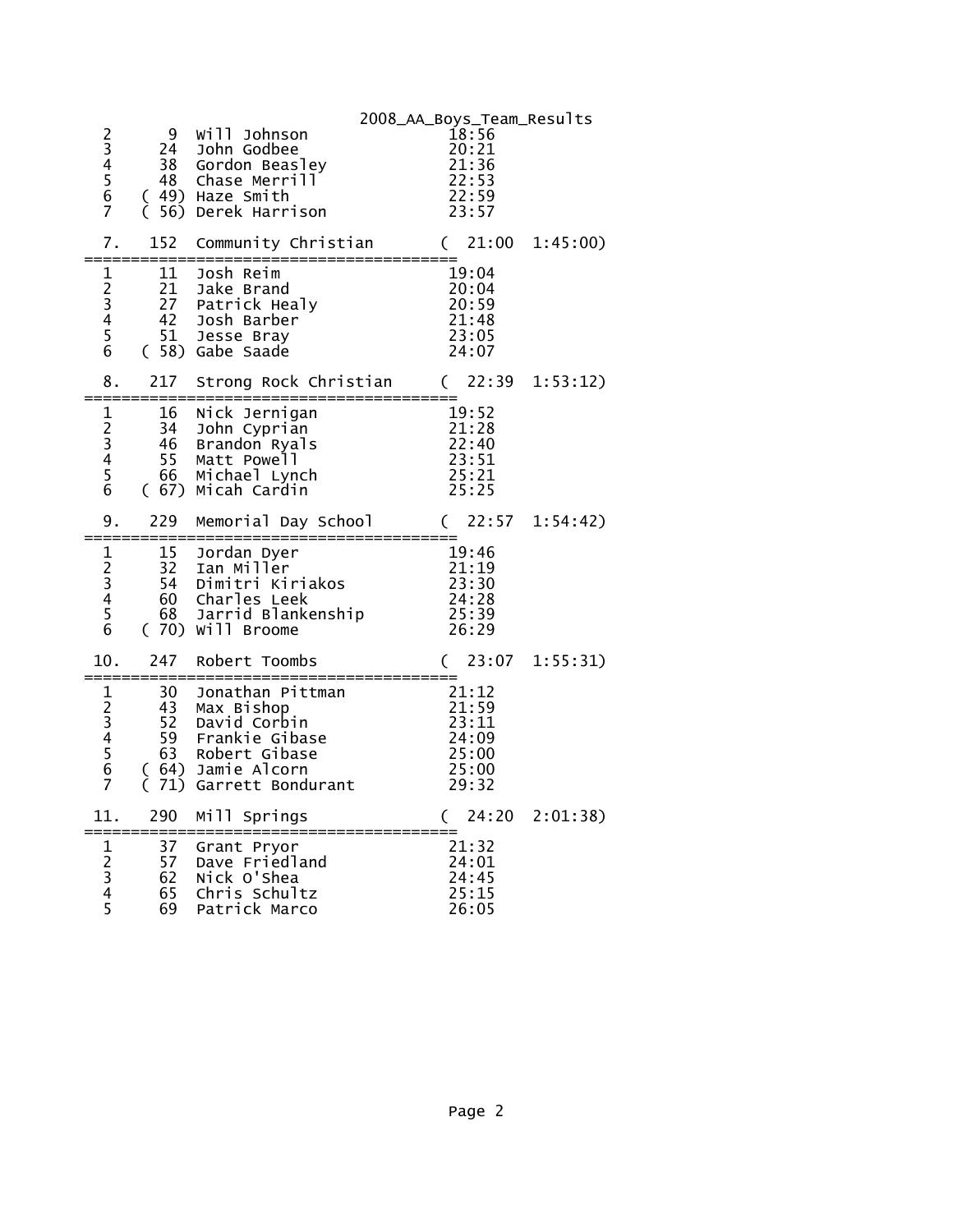#### 2008\_AAA\_Boys\_Indiv\_Results

#### Georgia Independent Schools Association **CROSS COUNTRY CHAMPIONSHIP**  BOYS DIVISION AAA Georgia Industrial Children's Home **Macon, GA**

Place TmPl No. Name School Divi Time ===== ==== ===== ======================== ========================= ==== ======== 1 1 738 Chris Svideskiss Dominion Christian AAA 16:48.57 2 2 622 Dylan Swafford Central Fellowship AAA 17:12.52 3 3 601 Jim Hull Augusta Prep AAA 17:22.07 4 4 636 Andrew Scott First Presbyterian Day Sc AAA 17:26.37 5 5 656 Ryan Doyle Holy Spirit Prep AAA 17:27.62 6 6 635 Robert Bradham First Presbyterian Day Sc AAA 17:37.22 7 7 637 Patrick Hague First Presbyterian Day Sc AAA 17:39.27 8 8 666 Duncan Siror Mt. DeSales Academy AAA 17:47.67 9 9 685 Diego Flores Pinecrest Academy AAA 17:50.07 10 10 638 Walker Middlebrooks First Presbyterian Day Sc AAA 18:14.32 11 11 739 Zak Metz Dominion Christian AAA 18:21.17 12 12 684 Santi Flores Pinecrest Academy AAA 18:22.72 13 13 646 Steven Kuni George Walton AAA 18:22.87 14 14 680 Stephen Frain Pinecrest Academy AAA 18:33.67 15 15 602 Steven Brown Augusta Prep AAA 18:35.37 16 16 628 Taylor Withers Deerfield Windsor AAA 18:37.22 17 17 639 Christopher Phillips First Presbyterian Day Sc AAA 18:41.42 18 18 667 Brandon Lasater Mt. DeSales Academy AAA 18:43.72 19 19 717 Michael Caneega Trinity Christian AAA 18:46.97 20 20 603 Booker Regan Augusta Prep AAA 18:51.07 21 21 741 Clinton Millwood Dominion Christian AAA 18:58.17 22 22 605 Matt Shafer Augusta Prep AAA 18:59.12 23 23 675 Daniel Mallory Mt. Vernon Presbyterian AAA 19:09.57 24 24 604 Yutong Dong Augusta Prep AAA 19:10.77 25 25 611 Harrison Avera Brookwood School AAA 19:15.87 26 26 665 Rob Lyghtel Mt. DeSales Academy AAA 19:16.87 27 27 668 Gabe Rodriguez Mt. DeSales Academy AAA 19:18.57 28 28 629 Daniel Talley Deerfield Windsor AAA 19:21.42 29 29 740 Joseph Moore Dominion Christian AAA 19:24.07 30 30 640 Matthew Smith First Presbyterian Day Sc AAA 19:29.17 31 31 742 Brooks Tompkins Dominion Christian AAA 19:36.77 32 32 682 Matt Stubbs Pinecrest Academy AAA 19:39.72 33 33 607 Matt Gianelli Augusta Prep AAA 19:40.62 34 34 623 Josh Sumrall Central Fellowship AAA 19:41.37 35 35 702 Josh Cohen Stratford Academy AAA 19:44.52 36 36 681 Ben McCabe Pinecrest Academy AAA 19:45.32 37 37 718 Matt Bryarly Trinity Christian AAA 19:53.92 38 38 671 Joel Hyder Mt. DeSales Academy AAA 20:00.87 39 39 652 Myles Johnson George Walton AAA 20:01.87 40 40 648 Michael Buice George Walton AAA 20:02.77 41 41 669 Jonathan Matheny Mt. DeSales Academy AAA 20:04.17 42 42 657 Stephen Dale Holy Spirit Prep AAA 20:12.97 43 43 670 Brantley Macfie Mt. DeSales Academy AAA 20:15.72 44 44 647 Jonathan Hill George Walton AAA 20:16.87 45 45 705 Keli Grubb Stratford Academy AAA 20:25.02 46 46 677 David Whitmore Mt. Vernon Presbyterian AAA 20:27.77 47 47 706 Garrett Scarborough Stratford Academy AAA 20:28.62 48 48 612 Ben Mavity Brookwood School AAA 20:30.57 49 645 Larry Lacksen Gatewood AAA 20:37.22 50 49 659 Thad Holden Holy Spirit Prep AAA 20:37.22 51 50 743 Josh Peek Dominion Christian AAA 20:37.67 52 51 744 Christian Hipps Dominion Christian AAA 20:40.12 53 52 693 Jake Bazemore St. Andrews School AAA 20:41.92

 54 53 726 Evan Grantham Westfield AAA 20:43.12 Page 1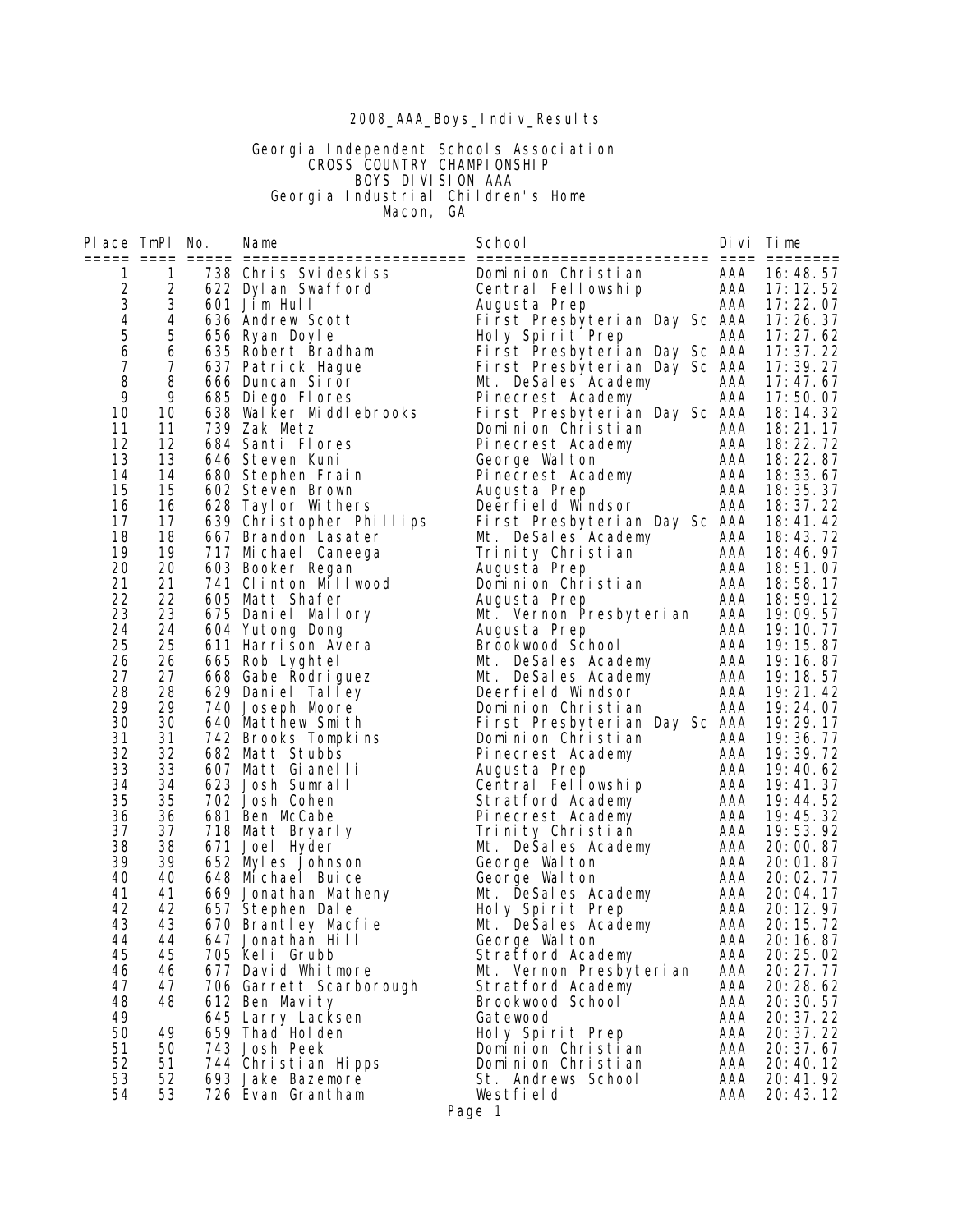|     |     |                        | 2008_AAA_Boys_Indiv_Results   |     |            |
|-----|-----|------------------------|-------------------------------|-----|------------|
| 55  | 54  | 727 Barrett Stanley    | Westfield                     | AAA | 20: 49. 67 |
| 56  | 55  | 728 Will Walton        | Westfield                     | AAA | 20:50.97   |
| 57  | 56  | 650 Cody Solomon       | George Walton                 | AAA | 20:50.97   |
| 58  | 57  | 683 Adam Hanif         | Pinecrest Academy             | AAA | 20:55.02   |
| 59  | 58  | 658 Joey LeDonne       | Holy Spirit Prep              | AAA | 20:57.92   |
| 60  | 59  | 712 Brandon Berg       | Tattnall Square Academy       | AAA | 21:01.22   |
| 61  | 60  | 692 Philip Lucas       | St. Andrews School            | AAA | 21:03.97   |
| 62  | 61  | 703 Jasper Cowart      | Stratford Academy             | AAA | 21:07.17   |
| 63  | 62  | 642 Chris Myers        | First Presbyterian Day Sc AAA |     | 21:12.57   |
| 64  | 63  | 660 Fionnbarr Casey    | Holy Spirit Prep              | AAA | 21:24.22   |
| 65  | 64  | 719 Trinity Smalley    | Trinity Christian             | AAA | 21:25.32   |
| 66  | 65  | 661 Todd Jones         | Holy Spirit Prep              | AAA | 21:26.62   |
| 67  |     | 723 JB Lee             | Weber School                  | AAA | 21: 29. 02 |
| 68  | 66  | 721 Justin Patton      | Trinity Christian             | AAA | 21:30.97   |
| 69  | 67  | 676 Jovan Hanna        | Mt. Vernon Presbyterian       | AAA | 21: 32. 97 |
| 70  | 68  | 720 Andrew Eck         |                               | AAA |            |
| 71  | 69  |                        | Trinity Christian             | AAA | 21:37.97   |
|     |     | 651 Trevor Rich        | George Walton                 |     | 21:39.62   |
| 72  | 70  | 606 Hutton Brandon     | Augusta Prep                  | AAA | 21:39.77   |
| 73  |     | 618 Matthew Gilmer     | Calvary Christian             | AAA | 21:42.62   |
| 74  | 71  | 649 Derek Penna        | George Walton                 | AAA | 21:50.27   |
| 75  | 72  | 630 Parks Pace         | Deerfield Windsor             | AAA | 22:03.57   |
| 76  |     | 619 Matthew Luke       | Calvary Christian             | AAA | 22: 18. 27 |
| 77  | 73  | 631 Hunter Brooks      | Deerfield Windsor             | AAA | 22: 27.07  |
| 78  | 74  | 624 Drew King          | Central Fellowship            | AAA | 22: 29. 42 |
| 79  | 75  | 614 Chris Bragg        | Brookwood School              | AAA | 22:33.97   |
| 80  | 76  | 714 Mike Fountain      | Tattnall Square Academy       | AAA | 22: 39. 22 |
| 81  | 77  | 662 Griffin Lundin     | Holy Spirit Prep              | AAA | 22:42.32   |
| 82  | 78  | 613 Nathan Walter      | Brookwood School              | AAA | 22: 43. 82 |
| 83  |     | 621 Patrick Cook       | Calvary Christian             | AAA | 22:46.67   |
| 84  | 79  | 625 Austin Livingston  | Central Fellowship            | AAA | 22:53.47   |
| 85  | 80  | 710 Parker Bolt        | Stratford Academy             | AAA | 22:54.97   |
| 86  | 81  | 626 Caleb Deloach      | Central Fellowship            | AAA | 22:56.32   |
| 87  | 82  | 695 Jay Jenkins        | St. Andrews School            | AAA | 23:02.52   |
| 88  | 83  | 616 Jacob Dennis       | Brookwood School              | AAA | 23:03.47   |
| 89  | 84  | 709 Hayes Parker       | Stratford Academy             | AAA | 23:09.37   |
| 90  | 85  | 708 Blake Christianson | Stratford Academy             | AAA | 23: 15. 92 |
| 91  | 86  | 615 Stephen Holt       | Brookwood School              | AAA | 23: 21. 97 |
| 92  |     | 725 Simon Itliandeer   | Weber School                  | AAA | 23: 25. 62 |
| 93  | 87  | 713 Brandon Clay       | Tattnall Square Academy       | AAA | 23: 35. 22 |
| 94  | 88  | 696 Dexter Fritts      | St. Andrews School            | AAA | 23:40.97   |
| 95  | 89  | 730 Hank McCord        | Westfield                     | AAA | 23:44.02   |
| 96  | 90  | 678 James Hall         | Mt. Vernon Presbyterian       | AAA | 23:48.72   |
| 97  | 91  | 736 Ray Lamb           | South and Academy             | AAA | 24:00.67   |
| 98  | 92  | 715 Kamron Johnson     | Tattnall Square Academy       | AAA | 24:08.77   |
| 99  | 93  | 729 Gabe Gattis        | Westfield                     | AAA | 24: 40. 12 |
| 100 | 94  | 732 Drew Forrester     | Westfield                     | AAA | 24:48.87   |
| 101 | 95  | 731 Matt Hamby         | Westfield                     | AAA | 24:50.77   |
| 102 | 96  | 698 Harry Josfi ni ck  | St. Andrews School            | AAA | 24:53.62   |
| 103 | 97  | 633 Zach CI el and     | Deerfield Windsor             | AAA | 25:05.47   |
| 104 | 98  | 617 DJ Grooms          | Brookwood School              | AAA | 25: 10. 32 |
| 105 | 99  | 687 Ryan Singly        | Southl and Academy            | AAA | 25: 15. 02 |
| 106 | 100 | 697 Alan McAllister    | St. Andrews School            | AAA | 25:42.97   |
| 107 | 101 | 688 Andrew Arnold      | Southl and Academy            | AAA | 25:55.02   |
| 108 | 102 | 634 William Chan       | Deerfield Windsor             | AAA | 25: 59. 27 |
| 109 |     | 620 Jeffery Johnson    | Cal vary Christian            | AAA | 26:54.42   |
| 110 | 103 | 679 Smith Curry        | Mt. Vernon Presbyterian       | AAA | 27:49.82   |
| 111 | 104 | 716 Eddie Puryera      | Tattnall Square Academy       | AAA | 29:29.67   |
| 112 | 105 | 690 Micah Whittaker    | South and Academy             | AAA | 32: 20. 32 |
| 113 | 106 | 689 Smit Patel         | SouthI and Academy            | AAA | 32:37.07   |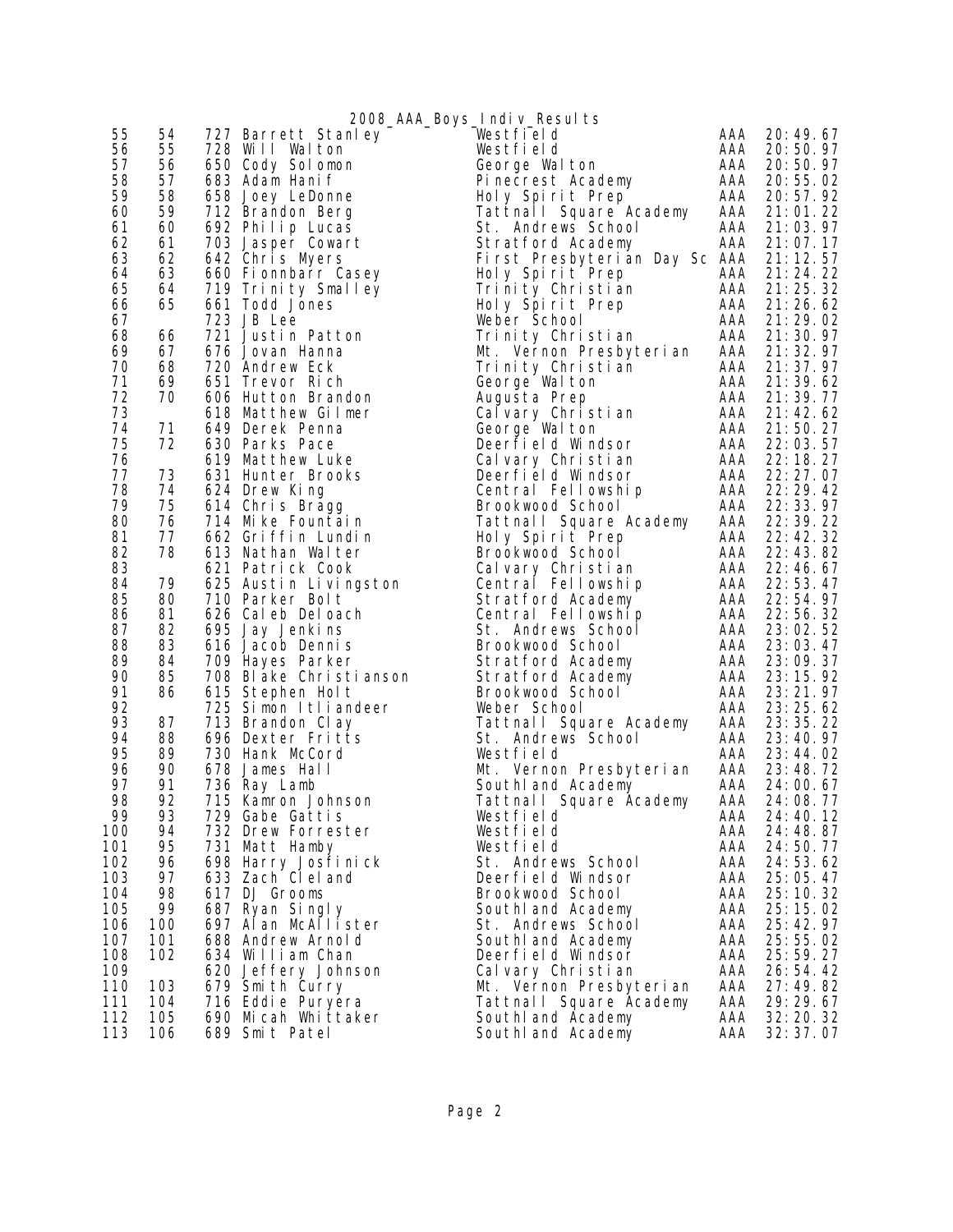## 2008\_AAA\_Boys\_Team\_Results

 Georgia Independent Schools Association **CROSS COUNTRY CHAMPIONSHIP**  BOYS DIVISION AAA Georgia Industrial Children's Home Macon, GA

## \*\*\*\*\*\*\*\*\*\*\*\* BOYS AAA TEAM SCORES \*\*\*\*\*\*\*\*\*\*\*

| 1.                                                      | 44                                                      | First Presbyterian Day Sc ( 17:57 1:29:42)                                                                                              |                                                             |          |
|---------------------------------------------------------|---------------------------------------------------------|-----------------------------------------------------------------------------------------------------------------------------------------|-------------------------------------------------------------|----------|
| $\mathbf 1$<br>23456<br>$\overline{7}$                  | $\overline{4}$<br>6<br>$7\overline{ }$<br>10<br>17<br>C | Andrew Scott<br>Robert Bradham<br>Patrick Hague<br>walker Middlebrooks<br>Christopher Phillips<br>(30) Matthew Smith<br>62) Chris Myers | 17:27<br>17:38<br>17:40<br>18:15<br>18:42<br>19:30<br>21:13 |          |
| 2.                                                      | 84                                                      | Augusta Prep<br>:=============                                                                                                          | 18:37<br>$\left($<br>======                                 | 1:33:02) |
| $\mathbf 1$<br>23456<br>$\overline{7}$                  | 3<br>15<br>22<br>24<br>70)                              | Jim Hull<br>Steven Brown<br>20 Booker Regan<br>Matt Shafer<br>Yutong Dong<br>( 33) Matt Gianelli<br>Hutton Brandon                      | 17:23<br>18:36<br>18:52<br>19:00<br>19:11<br>19:41<br>21:40 |          |
| 3.                                                      | 93                                                      | Dominion Christian                                                                                                                      | 18:39<br>$\left($                                           | 1:33:12) |
| $\mathbf{1}$<br>$\frac{2}{3}$ 456<br>$\overline{7}$     | $\mathbf{1}$<br>11<br>21<br>29<br>31<br>51)<br>C        | Chris Svideskiss<br>Zak Metz<br>Clinton Millwood<br>Joseph Moore<br>Brooks Tompkins<br>(50) Josh Peek<br>Christian Hipps                | 16:49<br>18:22<br>18:59<br>19:25<br>19:37<br>20:38<br>20:41 |          |
| 4.                                                      | 103                                                     | Pinecrest Academy                                                                                                                       | $\left($<br>18:51                                           | 1:34:14) |
| $\mathbf 1$<br>$2^{2}$<br>3 4 5<br>6                    | 9<br>12<br>14<br>32<br>36                               | Diego Flores<br>Santi Flores<br>Stephen Frain<br>Matt Stubbs<br>Ben McCabe<br>( 57) Adam Hanif                                          | 17:51<br>18:23<br>18:34<br>19:40<br>19:46<br>20:56          |          |
| 5.                                                      | 117                                                     | Mt. DeSales Academy                                                                                                                     | 19:02<br>$\left($                                           | 1:35:09  |
| $\mathbf 1$<br>$\frac{2}{3}$<br>4<br>$\frac{5}{6}$<br>7 | 8<br>18<br>26<br>38                                     | Duncan Siror<br>Brandon Lasater<br>Rob Lyghtel<br>27 Gabe Rodriguez<br>Joel Hyder<br>(41) Jonathan Matheny<br>(43) Brantley Macfie      | 17:48<br>18:44<br>19:17<br>19:19<br>20:01<br>20:05<br>20:16 |          |
| 6.                                                      | 192                                                     | George Walton                                                                                                                           | 19:56                                                       | 1:39:36) |
| 1                                                       | 13                                                      | Steven Kuni                                                                                                                             | 18:23<br>Page 1                                             |          |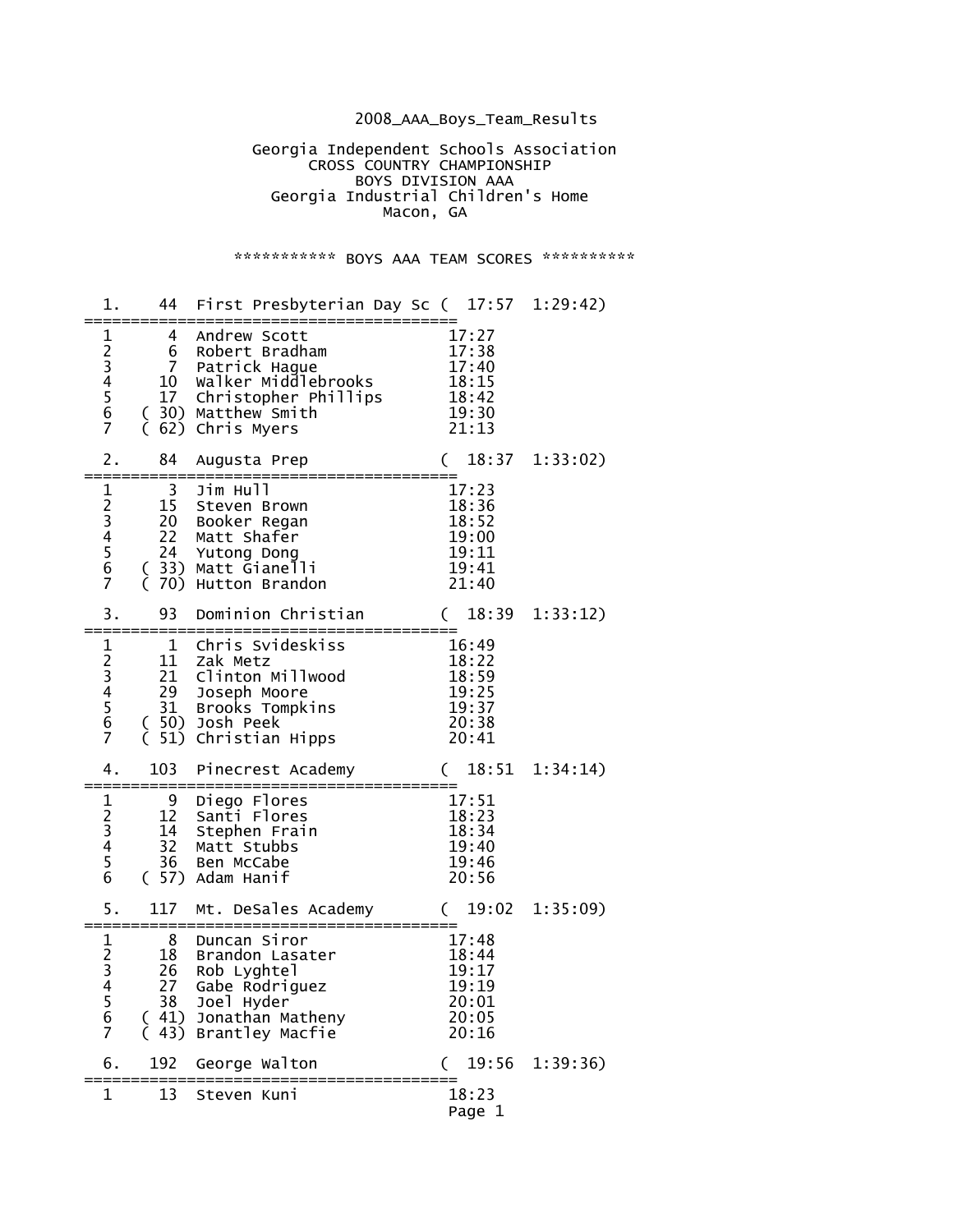| 23456<br>7                                                                | 39<br>40<br>44<br>56             | Myles Johnson<br>Michael Buice<br>Jonathan Hill<br>Cody Solomon<br>(69) Trevor Rich<br>(71) Derek Penna                               | 2008_AAA_Boys_Team_Results | 20:02<br>20:03<br>20:17<br>20:51<br>21:40<br>21:51          |          |
|---------------------------------------------------------------------------|----------------------------------|---------------------------------------------------------------------------------------------------------------------------------------|----------------------------|-------------------------------------------------------------|----------|
| 7.                                                                        | 217                              | Holy Spirit Prep                                                                                                                      |                            | 20:09<br>$\mathcal{C}$                                      | 1:40:42) |
| 123456<br>$\overline{7}$                                                  | 5<br>42<br>49<br>58              | Ryan Doyle<br>Stephen Dale<br>Thad Holden<br>Joey LeDonne<br>63 Fionnbarr Casey<br>(65) Todd Jones<br>(77) Griffin Lundin             |                            | 17:28<br>20:13<br>20:38<br>20:58<br>21:25<br>21:27<br>22:43 |          |
| 8.                                                                        | 254                              | Trinity Christian                                                                                                                     |                            | 20:40<br>$\left($                                           | 1:43:16) |
| $\mathbf 1$<br>$\frac{2}{3}$<br>4<br>5                                    | 19<br>37<br>64<br>66<br>68       | Michael Caneega<br>Matt Bryarly<br>Trinity Smalley<br>Justin Patton<br>Andrew Eck                                                     |                            | 18:47<br>19:54<br>21:26<br>21:31<br>21:38                   |          |
| 9.                                                                        | 268                              | Stratford Academy                                                                                                                     |                            | 20:57<br>C                                                  | 1:44:43) |
| $\frac{1}{2}$<br>$\frac{3}{4}$<br>5<br>$\overline{6}$<br>$\overline{7}$   | 35<br>47<br>61                   | Josh Cohen<br>45 Keli Grubb<br>Garrett Scarborough<br>Jasper Cowart<br>80 Parker Bolt<br>(84) Hayes Parker<br>(85) Blake Christianson |                            | 19:45<br>20:26<br>20:29<br>21:08<br>22:55<br>23:10<br>23:16 |          |
| 10.                                                                       | 270                              | Central Fellowship                                                                                                                    |                            | (21:04)                                                     | 1:45:16  |
| $\frac{1}{2}$ $\frac{3}{4}$ $\frac{4}{5}$                                 | $\overline{2}$<br>34<br>79<br>81 | Dylan Swafford<br>Josh Sumrall<br>74 Drew King<br>Austin Livingston<br>Caleb Deloach                                                  |                            | 17:13<br>19:42<br>22:30<br>22:54<br>22:57                   |          |
| 11.                                                                       | 286                              | Deerfield Windsor                                                                                                                     |                            | 21:32                                                       | 1:47:38) |
| $\frac{1}{2}$ 3 4 5 6                                                     | 16<br>28<br>72<br>73<br>97       | Taylor Withers<br>Daniel Talley<br>Parks Pace<br>Hunter Brooks<br>Zach Cleland<br>(102) William Chan                                  |                            | 18:38<br>19:22<br>22:04<br>22:28<br>25:06<br>26:00          |          |
| 12.                                                                       | 309                              | Brookwood School                                                                                                                      |                            | 21:38                                                       | 1:48:09  |
| $\frac{1}{2}$ $\frac{3}{4}$ $\frac{4}{5}$ $\frac{5}{6}$<br>$\overline{7}$ | 25<br>48<br>75<br>78<br>83<br>€  | Harrison Avera<br>Ben Mavity<br>Chris Bragg<br>Nathan Walter<br>Jacob Dennis<br>(86) Stephen Holt<br>98) DJ Grooms                    |                            | 19:16<br>20:31<br>22:34<br>22:44<br>23:04<br>23:22<br>25:11 |          |
| 13.                                                                       | 329                              | Mt. Vernon Presbyterian                                                                                                               |                            | (22:34)<br>Page 2                                           | 1:52:50) |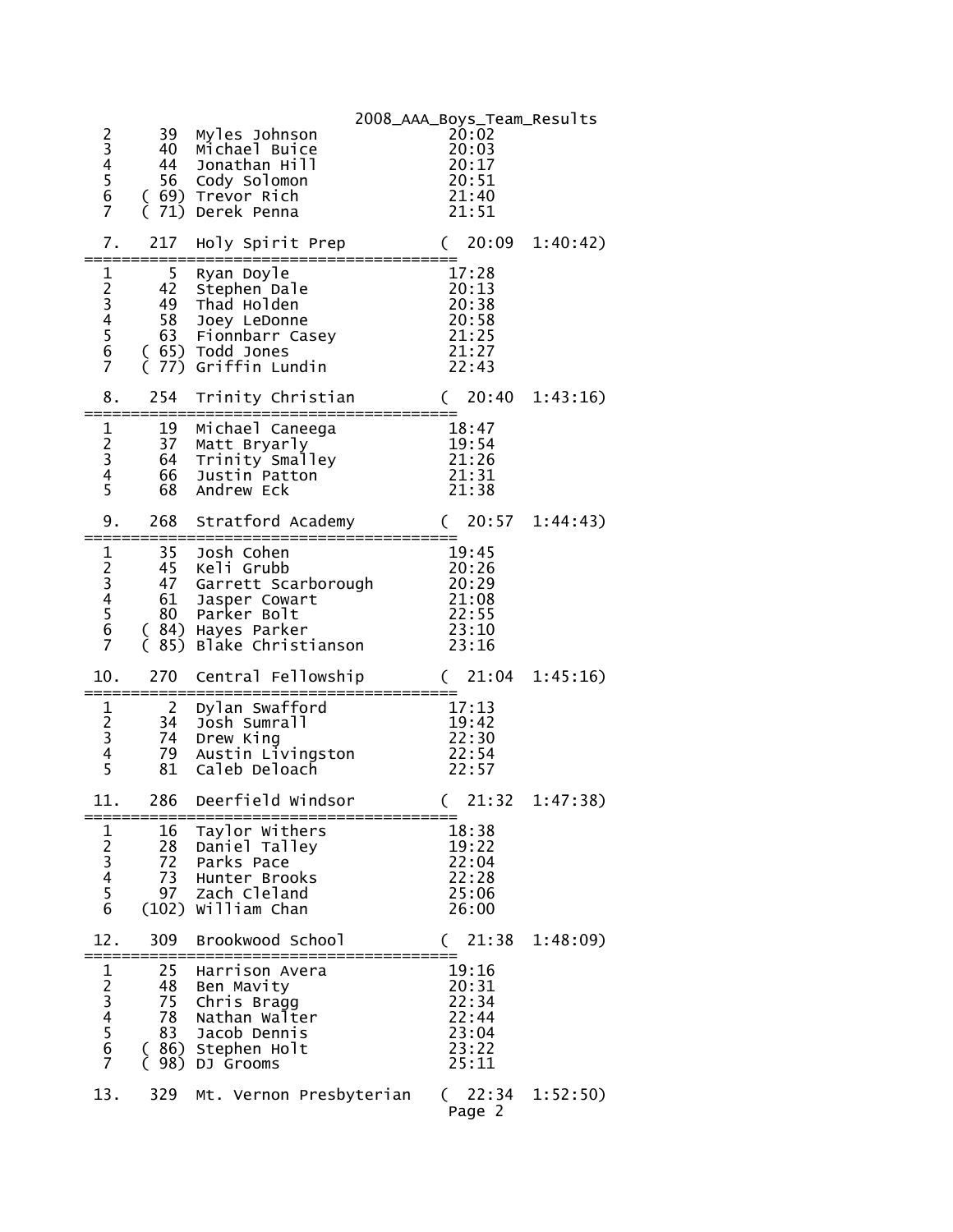| $\frac{1}{2}$<br>$\frac{3}{4}$<br>5                              | 23<br>46<br>67 | Daniel Mallory<br>David Whitmore<br>Jovan Hanna<br>$90$ James Hall<br>103 Smith Curry<br>103 Smith Curry                                       | $19:10$<br>$20:28$<br>21:33<br>23:49<br>27:50               |  |
|------------------------------------------------------------------|----------------|------------------------------------------------------------------------------------------------------------------------------------------------|-------------------------------------------------------------|--|
| 14.                                                              | =============  | 344 Westfield<br>===========                                                                                                                   | $(22:11 \t1:50:51)$                                         |  |
| 1234567                                                          | 53<br>(95)     | Evan Grantham<br>54 Barrett Sta<br>55 Will Walton<br>89 Hank McCord<br>Barrett Stanley<br>93 Gabe Gattis<br>( 94) Drew Forrester<br>Matt Hamby | 20:44<br>20:50<br>20:51<br>23:45<br>24:41<br>24:49<br>24:51 |  |
| 15.                                                              |                | 378 St. Andrews School                                                                                                                         | $(22:41 \t1:53:24)$                                         |  |
| $\frac{1}{2}$<br>$\frac{2}{3}$<br>$\frac{4}{5}$<br>$\frac{5}{6}$ | 52             | Jake Bazemore<br>20:42<br>21:04<br>60 Philip Lucas<br>82 Jay Jenkins<br>88 Dexter Fritts<br>96 Harry Josfinick<br>(100) Alan McAllister        | 23:03<br>23:41<br>24:54<br>25:43                            |  |
| 16.                                                              |                | 418 Tattnall Square Academy (24:12 2:00:57)                                                                                                    |                                                             |  |
|                                                                  |                | Mike Fountain<br>Kamron Johnson<br>Eddie Puryera                                                                                               | 21:02<br>21:02<br>22:40<br>23:36<br>24:09<br>29:30          |  |
| 17.                                                              |                | 502 Southland Academy<br>:===================<br>====================                                                                          | $(28:03 \t2:20:12)$                                         |  |
| $\begin{array}{c}\n1 \\ 2 \\ 3 \\ 4 \\ 5\n\end{array}$           | 106            | 91 Ray Lamb<br>99 Ryan Singly<br>yan singly --<br>101 Andrew Arnold<br>105 Miceb<br>105 Micah Whittaker<br>Smit Patel                          | 24:01<br>25:16<br>25:56<br>32:21<br>32:38                   |  |

2008\_AAA\_Boys\_Team\_Results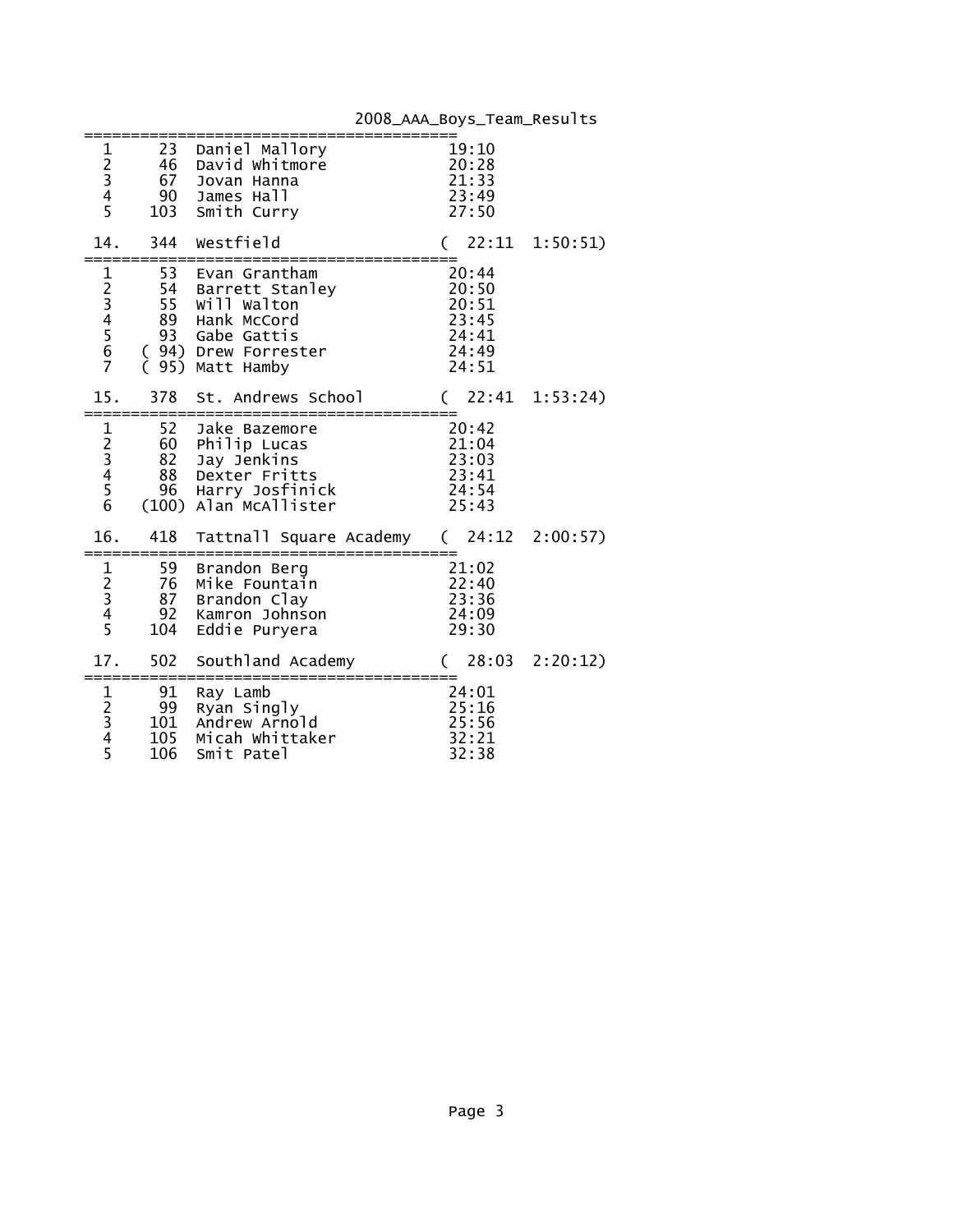#### 2008\_AA\_Girls\_Indiv\_Results

#### Georgia Independent Schools Association **CROSS COUNTRY CHAMPIONSHIP**  GIRLS DIVISION AA Georgia Industrial Children's Home **Macon, GA**

Place TmPl No. Name **School** School Divi Time ===== ==== ===== ======================== ========================= ==== ======== 1 1 23 Victoria Coppage Covenant Academy AA G 20:32.05 2 2 42 Elizabeth Ginn Heritage School AA G 20:52.20 3 3 32 Haley Watkins Frederica Academy AA G 21:26.60 4 72 Katie Meager Sherwood Christian AA G 21:40.90 5 4 33 Brittany Landis Frederica Academy AA G 21:44.75 6 5 24 Winter Brown Covenant Academy AA G 21:52.25 7 6 12 Haley Burke Bulloch Academy AA G 21:57.95 8 7 43 Aleisha Kahn Heritage School AA G 22:10.70 9 8 44 Connor Heindel Heritage School AA G 22:26.80 10 9 36 Lindsey Glenn Frederica Academy AA G 22:27.60 11 75 Anna Sasser Strong Rock Christian AA G 22:38.75 12 10 6 Abigail Giles Brentwood School AA G 22:43.15 13 11 35 Sarah Wilson Frederica Academy AA G 22:55.95 14 12 7 Meredith Burgamy Brentwood School AA G 23:04.70 15 13 25 Mary Ann Foil Covenant Academy AA G 23:07.00 16 14 34 Polly Howell Frederica Academy AA G 23:15.80 17 15 9 Alix Pryor Brentwood School AA G 23:19.90 18 16 13 Maddie Manack Bulloch Academy AA G 23:28.55 19 17 77 Ginger Gatewood Tiftarea Academy AA G 23:30.80 20 18 15 Emily Morgan Bulloch Academy AA G 23:34.10 21 19 81 Shelley Anderson Tiftarea Academy AA G 23:38.30 22 20 45 Lydia Powell Heritage School AA G 23:38.35 23 21 80 Maggie McNease Tiftarea Academy AA G 23:53.40 24 22 47 Megan Gruber Heritage School AA G 23:56.35 25 92 Emma Kate Meehan Westminster Christian AA G 23:59.50 26 23 8 Helen Harris Brentwood School AA G 24:13.60 27 24 82 Lynley McCullough Tiftarea Academy AA G 24:25.20 28 25 60 Brooke Taylor Randolph Southern AA G 24:25.85 29 26 79 Kelli Jordan Tiftarea Academy AA G 24:29.25 30 27 46 Kathryn Martin Heritage School AA G 24:31.80 31 28 78 Sam Koran Tiftarea Academy AA G 24:39.30 32 29 48 Allie Gruber Heritage School AA G 24:48.80 33 30 37 Jesse Been Frederica Academy AA G 25:04.45 34 31 10 Sarah Smith Brentwood School AA G 25:08.85 35 32 16 Mary Spigener Bulloch Academy AA G 25:17.40 36 58 Amanda Barton Monsignor Donovan AA G 25:19.00 37 76 Olivia Moncrief Strong Rock Christian AA G 25:19.20 38 33 38 Olivia MacArthur Frederica Academy AA G 25:21.20 39 34 2 Jo Marie Redley Arlington Christian AA G 25:35.70 40 35 14 Annsley Lomax Bulloch Academy AA G 25:36.50 41 29 Caitlin Lamm David Emanuel Academy AA G 25:52.00 42 52 Victoria Zoldos Hidden Lake Academy AA G 26:00.15 43 66 Tayler Brinson Robert Toombs AA G 26:38.20 44 91 Katie Tingle Westminster Christian AA G 26:56.45 45 67 McKale Yancey Robert Toombs AA G 27:07.50 46 36 1 Jaleesia Amos Arlington Christian AA G 27:10.85 47 37 11 Harley Channell Brentwood School AA G 27:14.65 48 68 Alexa Roseland Robert Toombs AA G 27:21.10 49 38 18 Kaylee Sheppard Bulloch Academy AA G 27:24.15 50 39 27 Megan Sotela Covenant Academy AA G 27:26.05 51 31 Ann Durand Flint River Academy AA G 27:51.15 52 40 4 Jordan Hall Arlington Christian AA G 27:53.10 53 57 Shelby Moss Monsignor Donovan AA G 27:58.55 54 22 Janet Keller Cottage School AA G 28:09.75

Page 1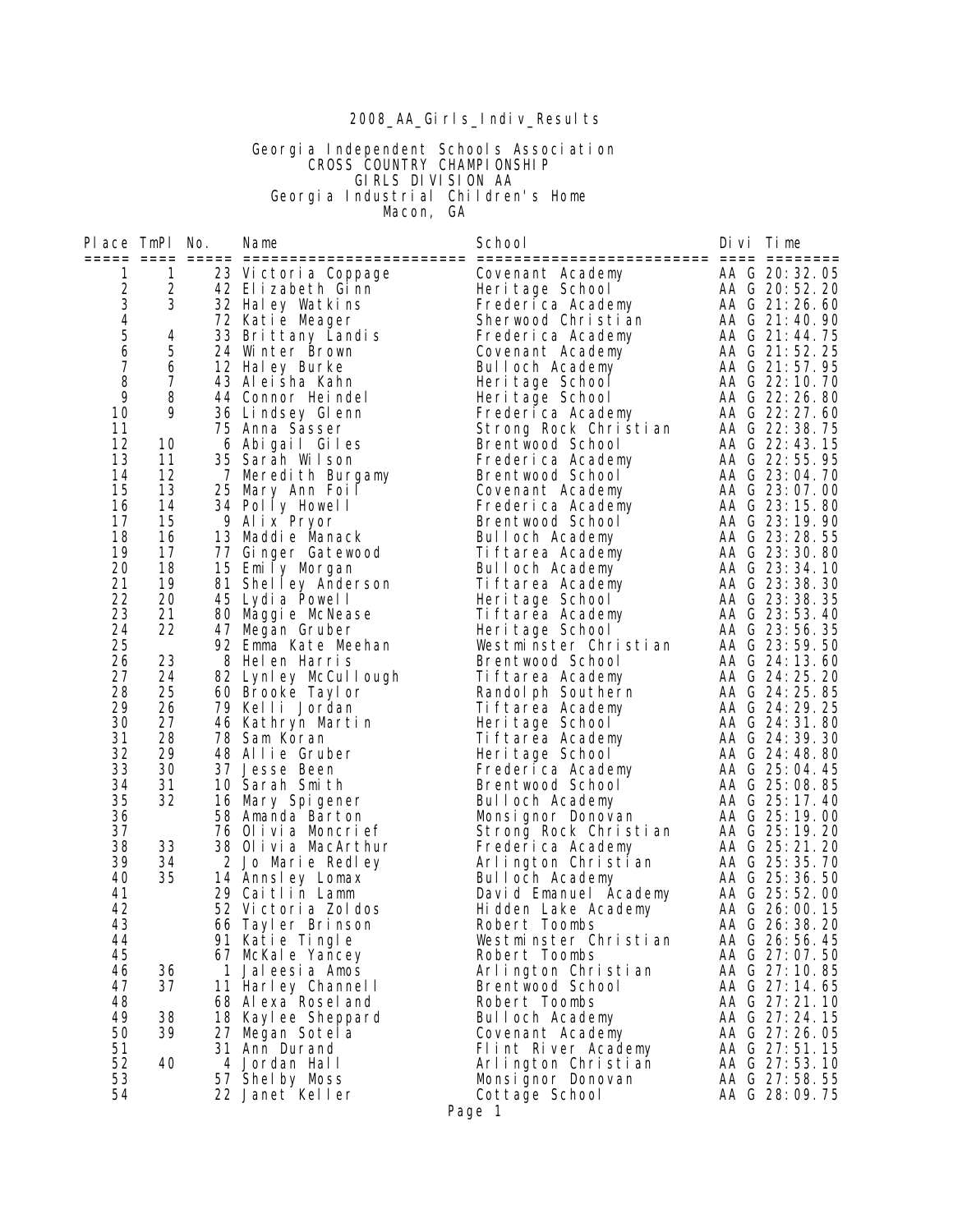2008\_AA\_Girls\_Indiv\_Results 55 41 83 Neysa Hobbs Tiftarea Academy AA G 28:22.50 56 42 17 Lainey Hannah<br>57 43 61 Anna Toal 57 43 61 Anna Toal Randolph Southern AA G 28:40.00<br>58 73 Maggy Bridges Southwest Georgia AA G 28:54.60<br>59 53 Rryan Mortimer Hidden Lake Academy AA G 29:12.25<br>60 54 Alexandra Mail Mill Springs AA G 29:13.50 58 73 Maggy Bridges<br>59 53 Rryan Mortimer 59 53 Rryan Mortimer Hidden Lake Academy AA G 29:12.25 ed a 54 Alexandra Mail Mill Springs and G 29:13.50<br>
61 44 26 Abby Deckbar Covenant Academy AA G 30:05.45 61 44 26 Abby Deckbar Covenant Academy AA G 30:05.45 62 45 62 Hannah Peavy Randolph Southern AA G 30:32.10 63 46 3 Danielle Williams Arlington Christian AA G 30:32.45 64 69 Katie Brigman Robert Toombs AA G 31:22.20 65 95 Ashley Edwards<br>66 21 Haley Gilleran<br>67 47 5 Amelia Capaforte<br>68 48 28 Katara Coar 66 21 Haley Gilleran Community Christian Schoo AA G 31:33.60 67 47 5 Amelia Capaforte Arlington Christian AA G 31:49.50 68 48 28 Katara Coar Covenant Academy AA G 31:56.30 69 30 Jenny Johnson Edmund Burke AA G 32:02.55<br>
70 49 64 Amy Kimbrell Randolph Southern AA G 32:57.60 70 49 64 Amy Kimbrell Randolph Southern AA G 32:57.60 71 50 65 Gabi Jackson Randolph Southern AA G 33:06.45 72 74 Sarah Oliver Southwest Georgia AA G 33:30.40 73 56 Emily Gallegos Monsignor Donovan AA G 33:38.25 74 59 Sarah Cabaniss Monsignor Donovan AA G 40:11.65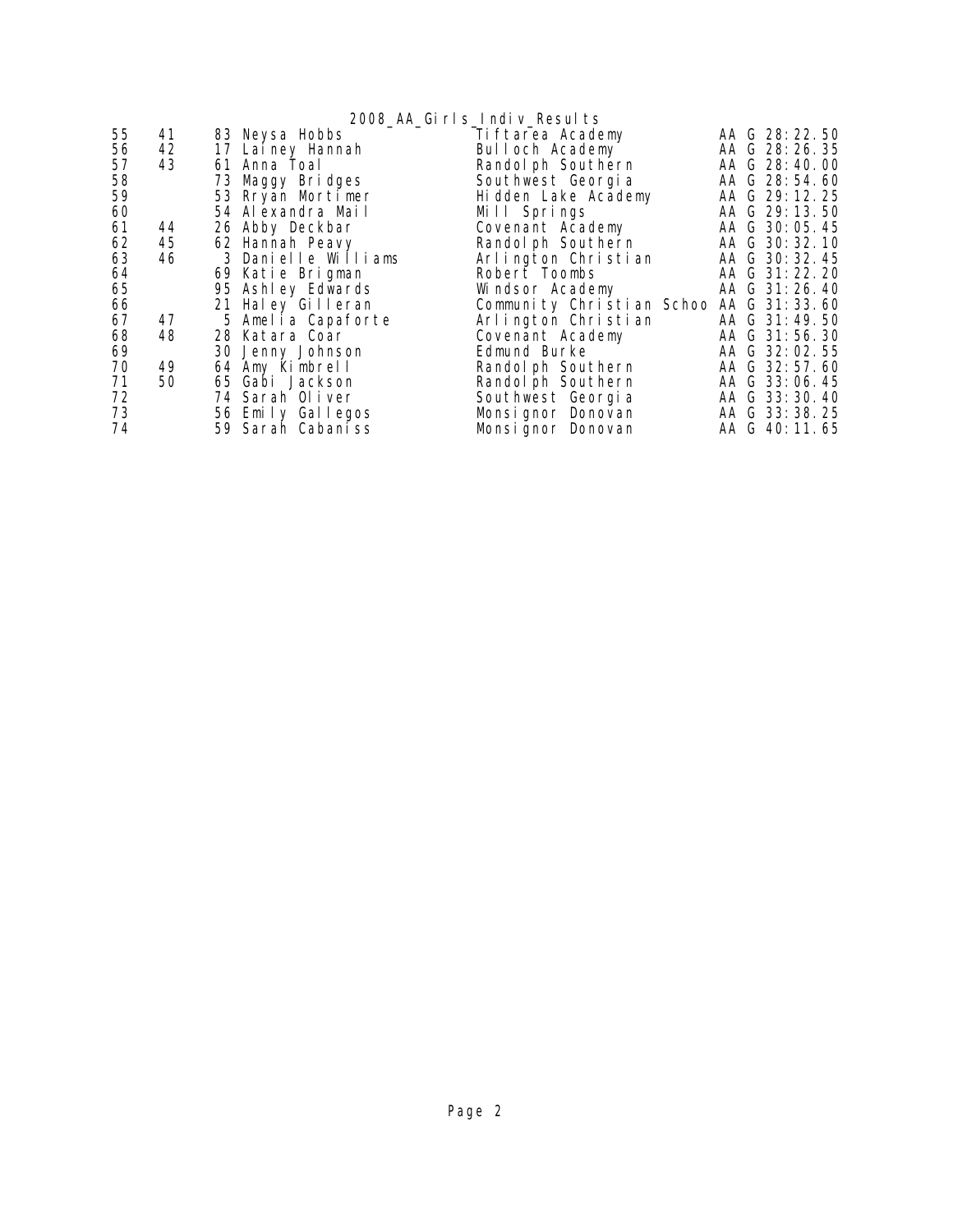## 2008\_AA\_Girls\_Team\_Results

 Georgia Independent Schools Association **CROSS COUNTRY CHAMPIONSHIP**  GIRLS DIVISION AA Georgia Industrial Children's Home Macon, GA

## \*\*\*\*\*\*\*\*\*\*\*\* GIRLS AA TEAM SCORES \*\*\*\*\*\*\*\*\*\*\*

| 1.                                                          | 41                                               | Frederica Academy<br>:======================                                                                                        | $(22:23 \t1:51:52)$<br>========                                                       |          |
|-------------------------------------------------------------|--------------------------------------------------|-------------------------------------------------------------------------------------------------------------------------------------|---------------------------------------------------------------------------------------|----------|
| $\mathbf 1$<br>234567                                       | 3 <sup>7</sup><br>$4 \quad$<br>{<br>(            | Haley Watkins<br>Brittany Landis<br>9 Lindsey Glenn<br>11 Sarah wilson<br>14 Polly Howell<br>30) Jesse Been<br>33) Olivia MacArthur | 21:27<br>$2\overline{1:45}$<br>22:28<br>$\overline{22}:56$<br>23:16<br>25:05<br>25:22 |          |
| 2.                                                          | 59                                               | Heritage School                                                                                                                     | (22:38)<br>======                                                                     | 1:53:07  |
| 1234567                                                     | $\mathbf{2}$<br>$\overline{7}$<br>8<br>22<br>(   | Elizabeth Ginn<br>Aleisha Kahn<br>Connor Heindel<br>20 Lydia Powell<br>Megan Gruber<br>(27) Kathryn Martin<br>29) Allie Gruber      | 20:53<br>22:11<br>22:27<br>$\frac{1}{23}:39$<br>23:57<br>24:32<br>24:49               |          |
| 3.                                                          | 91                                               | Brentwood School                                                                                                                    | (23:43)                                                                               | 1:58:32) |
| $\mathbf 1$<br>$\frac{2}{3}$<br>45<br>6                     | 10<br>12<br>31                                   | Abigail Giles<br>Meredith Burgamy 23:05<br>15 Alix Pryor<br>23 Helen Harris<br>Sarah Smith<br>(37) Harley Channell                  | 22:44<br>23:20<br>24:14<br>25:09<br>27:15                                             |          |
| 4.                                                          | 102                                              | Covenant Academy<br>:====================                                                                                           | 24:38<br>$\left($<br>========                                                         | 2:03:06  |
| $\frac{1}{2}$ $\frac{3}{4}$ $\frac{4}{5}$<br>$\overline{6}$ | $\mathbf{1}$<br>5 <sub>1</sub><br>13<br>39<br>44 | -------<br>Victoria Coppage<br>Winter Brown<br>Mary Ann Foil<br>Megan Sotela<br>Abby Deckbar<br>(48) Katara Coar                    | 20:33<br>21:53<br>23:07<br>27:27<br>30:06<br>31:57                                    |          |
| 5.                                                          | 107                                              | Tiftarea Academy                                                                                                                    | (24:00)                                                                               | 2:00:00) |
| $\frac{1}{2}$<br>$\frac{3}{4}$<br>5<br>6<br>$\overline{7}$  | 17<br>19<br>21<br>26<br>41)                      | Ginger Gatewood<br>Shelley Anderson<br>Maggie McNease<br>24 Lynley Mccullough<br>Kelli Jordan<br>28) Sam Koran<br>Neysa Hobbs       | 23:31<br>23:39<br>23:54<br>24:26<br>24:30<br>24:40<br>28:23                           |          |
| 6.                                                          | 107                                              | Bulloch Academy                                                                                                                     | 24:00<br>(                                                                            | 1:59:57) |
| 1<br>$\overline{2}$                                         | 6<br>16                                          | Haley Burke<br>Maddie Manack                                                                                                        | 21:58<br>23:29<br>Page 1                                                              |          |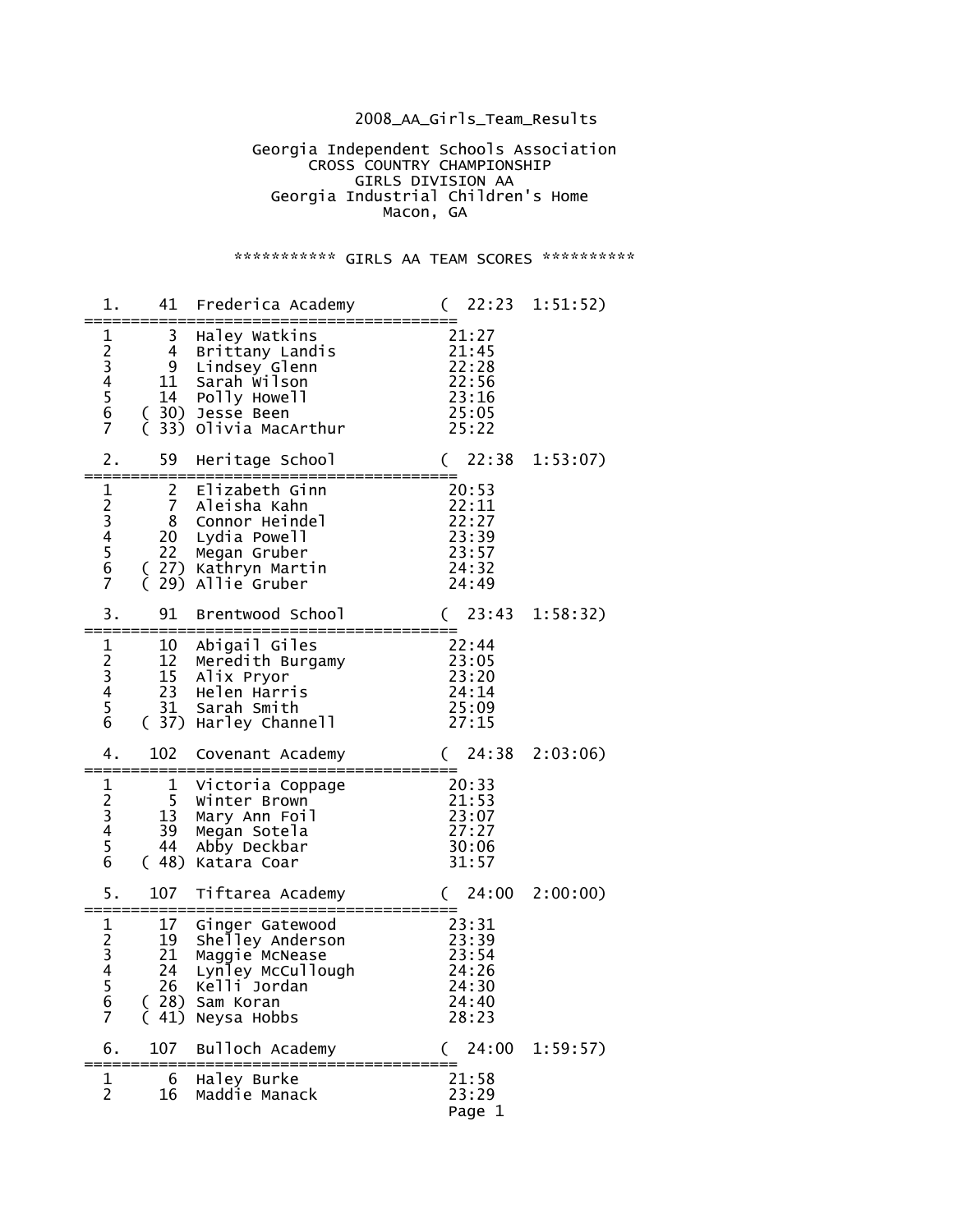|                                                   |    |                                                         | 2008_AA_Girls_Team_Results |                         |                  |
|---------------------------------------------------|----|---------------------------------------------------------|----------------------------|-------------------------|------------------|
| 34567                                             |    | 18 Emily Morgan<br>32 Mary Spigener<br>35 Annsley Lomax |                            | 23:35<br>25:18<br>25:37 |                  |
|                                                   |    | (38) Kaylee Sheppard<br>42) Lainey Hannah               |                            | 27:25<br>28:27          |                  |
| 7.                                                |    | 203 Arlington Christian                                 |                            |                         | 28:37 2:23:04)   |
|                                                   |    | 34 Jo Marie Redley                                      |                            | 25:36                   |                  |
| 1 2 3 4 5                                         |    | 36 Jaleesia Amos                                        |                            | 27:11                   |                  |
|                                                   |    | 40 Jordan Hall                                          |                            | 27:54                   |                  |
|                                                   |    | 46 Danielle Williams                                    |                            | 30:33                   |                  |
|                                                   |    | 47 Amelia Capaforte                                     |                            | 31:50                   |                  |
| 8.                                                |    | 212 Randolph Southern                                   |                            |                         | (29:572:2:29:44) |
| 1                                                 | 25 | Brooke Taylor                                           |                            | 24:26                   |                  |
| $\begin{array}{c}\n2 \\ 3 \\ 4 \\ 5\n\end{array}$ | 43 | Anna Toal                                               |                            | 28:40                   |                  |
|                                                   |    | 45 Hannah Peavy                                         |                            | 30:33                   |                  |
|                                                   |    | 49 Amy Kimbrell                                         |                            | 32:58                   |                  |
|                                                   |    | 50 Gabi Jackson                                         |                            | 33:07                   |                  |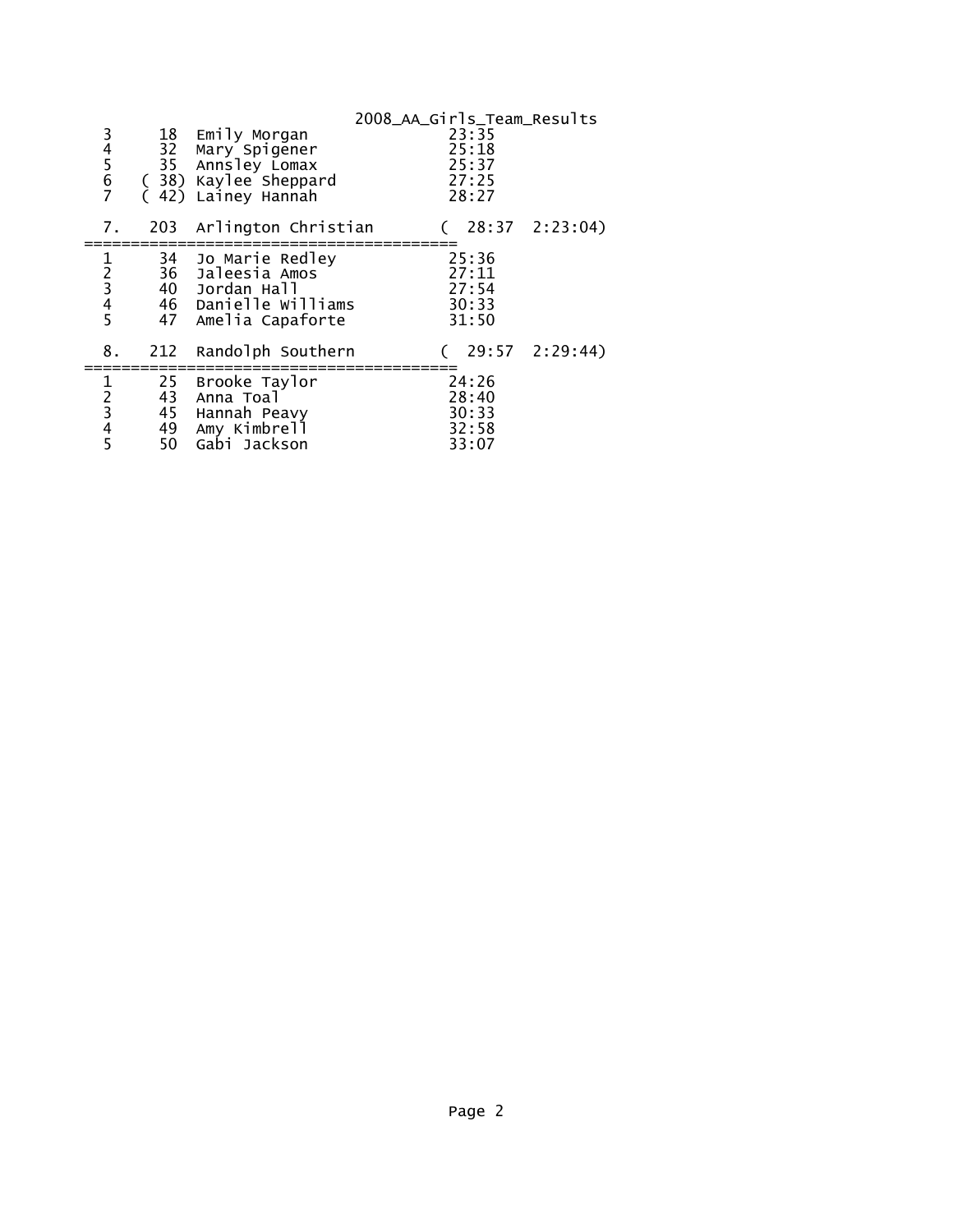# 2008\_AAA\_Girls\_Indiv\_Results

#### Georgia Independent Schools Association **CROSS COUNTRY**  GIRLS DIVISION AAA Georgia Industrial Children's Home Macon, GA October 28, 2008

| Place TmPl No.           |          | Name                                     | School                                                     |            | Divi Time                |
|--------------------------|----------|------------------------------------------|------------------------------------------------------------|------------|--------------------------|
| 1                        | 1        | 250 Grace Tinkey                         | First Presbyterian Day Sc AAA 18:45.77                     |            |                          |
| $\overline{c}$           | 2        | 208 Amanda Murphy                        | Augusta Prep                                               |            | AAA 19:24.42             |
| 3                        | 3        | 232 Kelly Conway                         | Deerfield Windsor                                          |            | AAA 19:52.92             |
| $\overline{\mathcal{A}}$ | 4<br>5   | 304 Blaire Burton                        | Stratford Academy                                          | AAA<br>AAA | 20:53.22                 |
| 5<br>6                   | 6        | 210 Collier McLeod<br>303 Kendall Cowart | Augusta Prep<br>Stratford Academy                          | AAA        | 20:56.47<br>20:58.77     |
| 7                        | 7        | 209 Marycl ai re Regan                   | Augusta Prep                                               | AAA        | 21:11.62                 |
| 8                        | 8        | 280 Stephanie Sawyer                     | Mt. DeSales Academy                                        | AAA        | 21:20.42                 |
| 9                        |          | 261 Elizabeth Lacksen                    | Gatewood                                                   | AAA        | 21:20.92                 |
| 10                       | 9        | 251 Ashley Cope                          | First Presbyterian Day Sc AAA                              |            | 21:28.87                 |
| 11                       | 10       | 285 Carson DeMille                       | Mt. DeSales Academy                                        | AAA        | 21:32.12                 |
| 12                       | 11       | 281 Abby Haynes                          | Mt. DeSales Academy                                        | AAA        | 21:45.47                 |
| 13                       | 12       | 252 Maddie Anderscow                     | First Presbyterian Day Sc AAA 21:54.72                     |            |                          |
| 14<br>15                 | 13       | 282 Molly McBrearty                      | Mt. DeSales Academy                                        | AAA        | 21:59.27<br>AAA 22:16.47 |
| 16                       | 14<br>15 | 305 Savannah Walker<br>292 Sarah Gehling | Stratford Academy<br>Pinecrest Academy                     | AAA        | 22: 18. 12               |
| 17                       | 16       | 211 Laura Lemley                         | Augusta Prep                                               | AAA        | 22: 29. 02               |
| 18                       | 17       | 306 Mary Del Holleman                    | Stratford Academy                                          | AAA        | 22: 32. 92               |
| 19                       | 18       | 201 Lena White                           | Atlanta Girls School                                       |            | AAA 22:33.07             |
| 20                       | 19       | 308 Kate Bickley                         | Stratford Academy                                          | AAA        | 22: 37. 27               |
| 21                       | 20       | 309 Colleen Beringer                     | Stratford Academy                                          | AAA        | 22: 38. 82               |
| 22                       | 21       | 224 Allison Lones                        | Central Fellowship                                         | AAA        | 22: 39. 87               |
| 23                       | 22       | 307 Lee Schroder                         | Stratford Academy                                          | AAA        | 22:41.02                 |
| 24                       | 23       | 283 Sarah Bernal                         | Mt. DeSales Academy                                        | AAA        | 22:53.27                 |
| 25<br>26                 | 24<br>25 | 217 Ellen Stauffer<br>272 Anne Meadows   | Brookwood School                                           | AAA<br>AAA | 22:59.32<br>23:05.07     |
| 27                       | 26       | 253 Jessica Fleming                      | Holy Spirit Prep<br>First Presbyterian Day Sc AAA 23:05.97 |            |                          |
| 28                       | 27       | 290 Madel i ene Chi boucas               | Pinecrest Academy                                          | AAA        | 23:07.52                 |
| 29                       | 28       | 286 Christine Bernal                     | Mt. DeSales Academy                                        | AAA        | 23:14.07                 |
| 30                       | 29       | 214 Stephanie Brown                      | Augusta Prep                                               | AAA        | 23:20.22                 |
| 31                       | 30       | 318 Morgan Carr                          | Trinity Christian                                          | AAA        | 23: 21.82                |
| 32                       | 31       | 233 Camille Fox                          | Deerfield Windsor                                          | AAA        | 23: 23. 27               |
| 33                       | 32       | 291 Chelsea Chmura                       | Pinecrest Academy                                          | AAA        | 23:29.92                 |
| 34<br>35                 | 33<br>34 | 314 Shelley Green<br>276 Ciara Diodati   | Tattnall Square Academy                                    | AAA        | 23:33.02                 |
| 36                       | 35       | 264 Zoie Mitchell                        | Holy Spirit Prep<br>George Walton                          | AAA<br>AAA | 23: 34. 92<br>23:36.27   |
| 37                       | 36       | 284 Julia Conforti                       | Mt. DeSales Academy                                        | AAA        | 23:36.82                 |
| 38                       | 37       | 265 Jessica Corder                       | George Walton                                              | AAA        | 23:37.42                 |
| 39                       | 38       | 327 Mallory Eubanks                      | Westfield                                                  | AAA        | 23:44.72                 |
| 40                       | 39       | 293 Dani el a Cardona                    | Pinecrest Academy                                          | AAA        | 23:54.57                 |
| 41                       | 40       | 255 Ashley Blann                         | First Presbyterian Day Sc AAA                              |            | 23:55.77                 |
| 42                       | 41       | 275 Anne Marie Hanna                     | Holy Spirit Prep                                           | AAA        | 24:01.57                 |
| 43                       | 42       | 278 Sarah Cocks                          | Holy Spirit Prep                                           | AAA        | 24:02.22                 |
| 44<br>45                 | 43<br>44 | 328 Caroline Amos                        | Westfield                                                  | AAA<br>AAA | 24: 17. 47               |
| 46                       | 45       | 296 Jenny Petros<br>329 McKinley Walton  | Pinecrest Academy<br>Westfield                             | AAA        | 24: 22. 62<br>24: 26. 12 |
| 47                       | 46       | 254 Madison Ham                          | First Presbyterian Day Sc AAA                              |            | 24: 27. 77               |
| 48                       | 47       | 213 Maggie Burch                         | Augusta Prep                                               | AAA        | 24: 29. 67               |
| 49                       | 48       | 316 Faren Harris                         | Tattnall Square Academy                                    | AAA        | 24: 30. 47               |
| 50                       | 49       | 256 Erica Buchhammer                     | First Presbyterian Day Sc AAA                              |            | 24: 35. 32               |
| 51                       | 50       | 274 Erica Leinmiller                     | Holy Spirit Prep                                           | AAA        | 24: 36. 22               |
| 52                       | 51       | 237 Ivy Puckett                          | Deerfield Windsor                                          | AAA        | 24: 38. 52               |
| 53                       | 52       | 236 Hannah Stern                         | Deerfield Windsor                                          | AAA        | 24:38.82                 |
| 54                       | 53       | 263 Tori Williams                        | George Walton                                              | AAA        | 24:43.02                 |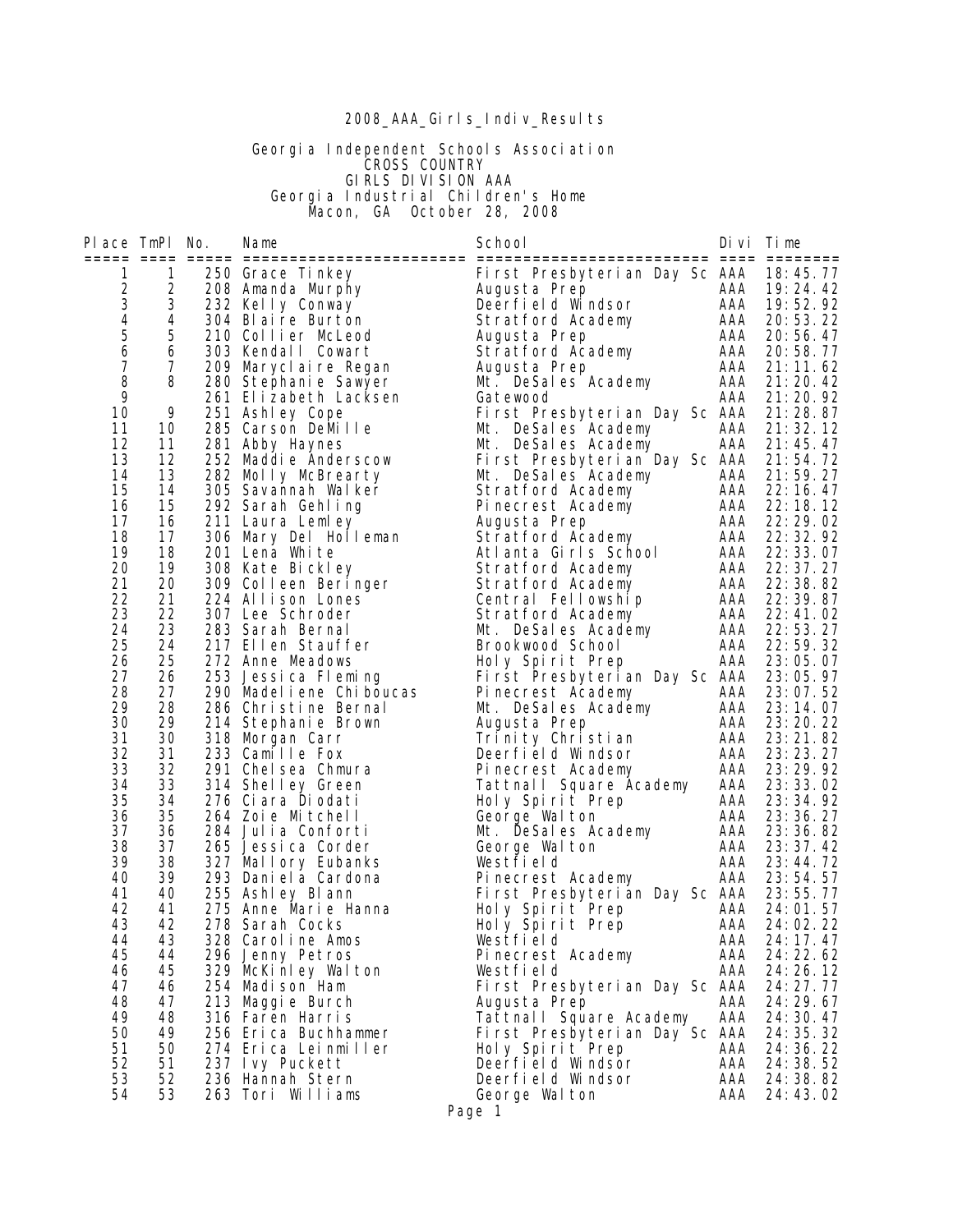| 2008_AAA_Girls_Indiv_Results<br>55<br>54<br>313 Rebecca Hutchinson<br>Tattnall Square Academy<br>AAA<br>24: 44. 72<br>55<br>56<br>AAA<br>24:52.02<br>242 Grace Kim<br>Dominion Christian<br>57<br>Weber School<br>AAA<br>24:52.82<br>326 Mel anie Oppenheimer<br>58<br>56<br>319 Katie-Rose Alligood<br>Trinity Christian<br>AAA<br>24:54.27<br>59<br>57<br>AAA<br>24:58.12<br>212 Maggie McLeod<br>Augusta Prep<br>60<br>58<br>294 Mary McIntosh<br>Pinecrest Academy<br>AAA<br>25:02.22<br>59<br>61<br>AAA<br>295 Marina Carlisle<br>Pinecrest Academy<br>25:03.77<br>62<br>60<br>AAA<br>238 Haley Ful ford<br>25:06.07<br>Deerfield Windsor<br>63<br>61<br>235 Emily Stubbs<br>AAA<br>Deerfield Windsor<br>25:07.12<br>62<br>AAA<br>64<br>266 Alexi Adams<br>George Walton<br>25:09.07<br>65<br>63<br>AAA<br>267 Katie Powers<br>George Walton<br>25:09.67<br>AAA<br>25:16.92<br>66<br>64<br>243 April Tolley<br>Dominion Christian<br>67<br>65<br>AAA<br>25: 22. 57<br>225 Victoria Baker<br>Central Fellowship<br>68<br>66<br>203 Sarah LeDuc<br>AAA<br>25:46.22<br>Atlanta Girls School<br>69<br>67<br>234 Carol i ne Hawki ns<br>Deerfield Windsor<br>AAA<br>25: 59. 57<br>70<br>68<br>AAA<br>244 CJ Sparks<br>26: 10. 72<br>Dominion Christian<br>71<br>69<br>AAA<br>330 Kelly Franklin<br>Westfield<br>26: 27. 12<br>72<br>70<br>26: 35. 82<br>202 Elizabeth Fenton<br>Atlanta Girls School<br>AAA<br>73<br>71<br>AAA<br>204 Laura Rogers<br>26: 39. 82<br>Atlanta Girls School<br>72<br>74<br>AAA<br>277 Ellie Gutermuth<br>26: 40. 37<br>Holy Spirit Prep<br>75<br>300 Hollie Adkins<br>South and Academy<br>AAA<br>26: 48. 07<br>76<br>73<br>320 Aimee Johnson<br>AAA<br>Trinity Christian<br>27:02.77<br>77<br>74<br>AAA<br>27:11.02<br>226 Jacquel yn Baker<br>Central Fellowship<br>78<br>27:14.47<br>75<br>315 Bethany Oxford<br>AAA<br>Tattnall Square Academy<br>79<br>76<br>AAA<br>27:27.62<br>268 Ashely Short<br>George Walton<br>80<br>77<br>331 Elizabeth Stokes<br>AAA<br>27: 27. 92<br>Westfield<br>78<br>81<br>27: 36. 37<br>245 Suzanne Johnson<br>Dominion Christian<br>AAA<br>82<br>79<br>317 Minx Damron<br>AAA<br>Tattnall Square Academy<br>28: 10. 52<br>83<br>80<br>AAA 28:12.67<br>220 Leigh Stauffer<br>Brookwood School<br>84<br>81<br>205 Mary Grace Alley<br>Atlanta Girls School<br>AAA<br>28: 19. 02<br>85<br>82<br>AAA<br>221 Mary Claire Courtney<br>Brookwood School<br>28: 24. 22<br>83<br>86<br>AAA<br>28: 27. 17<br>246 Gaby Lamas<br>Dominion Christian<br>87<br>AAA<br>84<br>332 Rainey Arnett<br>Westfield<br>28:54.87<br>88<br>85<br>AAA<br>269 Kate Watkins<br>29:00.57<br>George Walton<br>89<br>86<br>333 Elizabeth Campbell<br>AAA<br>29:03.72<br>Westfield<br>90<br>AAA<br>299 Kaitlyn Alston<br>29:05.22<br>South and Academy<br>91<br>218 Leigh Avera<br>AAA<br>87<br>Brookwood School<br>29: 41. 52<br>92<br>88<br>227 Kathryn Chambers<br>30: 34. 92<br>AAA<br>Central Fellowship<br>93<br>229 Cassie Bell<br>89<br>AAA<br>Central Fellowship<br>30:40.32<br>90<br>94<br>228 Grace Falldine<br>AAA 30:42.07<br>Central Fellowship<br>95<br>91<br>247 Heather Graham<br>Dominion Christian<br>AAA<br>30:43.52<br>96<br>30:52.47<br>92<br>248 Sonj a Leckman<br>Dominion Christian<br>AAA<br>97<br>93<br>AAA<br>30:53.47<br>219 Katel yn Reed<br>Brookwood School<br>98<br>223 Hannah Jackson<br>94<br>Brookwood School<br>AAA 31:03.12<br>99<br>GAAA 31:09.77<br>737 Jordan Burnette<br>South and Academy<br>100<br>301 Carrie Hawkins<br>AAA<br>31:19.52<br>Southl and Academy<br>31:22.22<br>101<br>95<br>321 Sydney Hall<br>AAA<br>Trinity Christian<br>102<br>323 Kailey Belote<br>AAA<br>31:52.62<br>96<br>Trinity Christian<br>103<br>97<br>AAA<br>322 Paige Weigel<br>Trinity Christian<br>31:53.02 |     |    |                 |                      |     |          |
|-----------------------------------------------------------------------------------------------------------------------------------------------------------------------------------------------------------------------------------------------------------------------------------------------------------------------------------------------------------------------------------------------------------------------------------------------------------------------------------------------------------------------------------------------------------------------------------------------------------------------------------------------------------------------------------------------------------------------------------------------------------------------------------------------------------------------------------------------------------------------------------------------------------------------------------------------------------------------------------------------------------------------------------------------------------------------------------------------------------------------------------------------------------------------------------------------------------------------------------------------------------------------------------------------------------------------------------------------------------------------------------------------------------------------------------------------------------------------------------------------------------------------------------------------------------------------------------------------------------------------------------------------------------------------------------------------------------------------------------------------------------------------------------------------------------------------------------------------------------------------------------------------------------------------------------------------------------------------------------------------------------------------------------------------------------------------------------------------------------------------------------------------------------------------------------------------------------------------------------------------------------------------------------------------------------------------------------------------------------------------------------------------------------------------------------------------------------------------------------------------------------------------------------------------------------------------------------------------------------------------------------------------------------------------------------------------------------------------------------------------------------------------------------------------------------------------------------------------------------------------------------------------------------------------------------------------------------------------------------------------------------------------------------------------------------------------------------------------------------------------------------------------------------------------------------------------------------------------------------------------------------------------------------------------------------------------------------------------------------------------------------------------------------------------------------------------------------------------------------------------------------------------------------------------------------------------------------------------------------------------------------------------------------------------------------------------------------------------------------------------------------------------|-----|----|-----------------|----------------------|-----|----------|
|                                                                                                                                                                                                                                                                                                                                                                                                                                                                                                                                                                                                                                                                                                                                                                                                                                                                                                                                                                                                                                                                                                                                                                                                                                                                                                                                                                                                                                                                                                                                                                                                                                                                                                                                                                                                                                                                                                                                                                                                                                                                                                                                                                                                                                                                                                                                                                                                                                                                                                                                                                                                                                                                                                                                                                                                                                                                                                                                                                                                                                                                                                                                                                                                                                                                                                                                                                                                                                                                                                                                                                                                                                                                                                                                                                       |     |    |                 |                      |     |          |
|                                                                                                                                                                                                                                                                                                                                                                                                                                                                                                                                                                                                                                                                                                                                                                                                                                                                                                                                                                                                                                                                                                                                                                                                                                                                                                                                                                                                                                                                                                                                                                                                                                                                                                                                                                                                                                                                                                                                                                                                                                                                                                                                                                                                                                                                                                                                                                                                                                                                                                                                                                                                                                                                                                                                                                                                                                                                                                                                                                                                                                                                                                                                                                                                                                                                                                                                                                                                                                                                                                                                                                                                                                                                                                                                                                       |     |    |                 |                      |     |          |
|                                                                                                                                                                                                                                                                                                                                                                                                                                                                                                                                                                                                                                                                                                                                                                                                                                                                                                                                                                                                                                                                                                                                                                                                                                                                                                                                                                                                                                                                                                                                                                                                                                                                                                                                                                                                                                                                                                                                                                                                                                                                                                                                                                                                                                                                                                                                                                                                                                                                                                                                                                                                                                                                                                                                                                                                                                                                                                                                                                                                                                                                                                                                                                                                                                                                                                                                                                                                                                                                                                                                                                                                                                                                                                                                                                       |     |    |                 |                      |     |          |
|                                                                                                                                                                                                                                                                                                                                                                                                                                                                                                                                                                                                                                                                                                                                                                                                                                                                                                                                                                                                                                                                                                                                                                                                                                                                                                                                                                                                                                                                                                                                                                                                                                                                                                                                                                                                                                                                                                                                                                                                                                                                                                                                                                                                                                                                                                                                                                                                                                                                                                                                                                                                                                                                                                                                                                                                                                                                                                                                                                                                                                                                                                                                                                                                                                                                                                                                                                                                                                                                                                                                                                                                                                                                                                                                                                       |     |    |                 |                      |     |          |
|                                                                                                                                                                                                                                                                                                                                                                                                                                                                                                                                                                                                                                                                                                                                                                                                                                                                                                                                                                                                                                                                                                                                                                                                                                                                                                                                                                                                                                                                                                                                                                                                                                                                                                                                                                                                                                                                                                                                                                                                                                                                                                                                                                                                                                                                                                                                                                                                                                                                                                                                                                                                                                                                                                                                                                                                                                                                                                                                                                                                                                                                                                                                                                                                                                                                                                                                                                                                                                                                                                                                                                                                                                                                                                                                                                       |     |    |                 |                      |     |          |
|                                                                                                                                                                                                                                                                                                                                                                                                                                                                                                                                                                                                                                                                                                                                                                                                                                                                                                                                                                                                                                                                                                                                                                                                                                                                                                                                                                                                                                                                                                                                                                                                                                                                                                                                                                                                                                                                                                                                                                                                                                                                                                                                                                                                                                                                                                                                                                                                                                                                                                                                                                                                                                                                                                                                                                                                                                                                                                                                                                                                                                                                                                                                                                                                                                                                                                                                                                                                                                                                                                                                                                                                                                                                                                                                                                       |     |    |                 |                      |     |          |
|                                                                                                                                                                                                                                                                                                                                                                                                                                                                                                                                                                                                                                                                                                                                                                                                                                                                                                                                                                                                                                                                                                                                                                                                                                                                                                                                                                                                                                                                                                                                                                                                                                                                                                                                                                                                                                                                                                                                                                                                                                                                                                                                                                                                                                                                                                                                                                                                                                                                                                                                                                                                                                                                                                                                                                                                                                                                                                                                                                                                                                                                                                                                                                                                                                                                                                                                                                                                                                                                                                                                                                                                                                                                                                                                                                       |     |    |                 |                      |     |          |
|                                                                                                                                                                                                                                                                                                                                                                                                                                                                                                                                                                                                                                                                                                                                                                                                                                                                                                                                                                                                                                                                                                                                                                                                                                                                                                                                                                                                                                                                                                                                                                                                                                                                                                                                                                                                                                                                                                                                                                                                                                                                                                                                                                                                                                                                                                                                                                                                                                                                                                                                                                                                                                                                                                                                                                                                                                                                                                                                                                                                                                                                                                                                                                                                                                                                                                                                                                                                                                                                                                                                                                                                                                                                                                                                                                       |     |    |                 |                      |     |          |
|                                                                                                                                                                                                                                                                                                                                                                                                                                                                                                                                                                                                                                                                                                                                                                                                                                                                                                                                                                                                                                                                                                                                                                                                                                                                                                                                                                                                                                                                                                                                                                                                                                                                                                                                                                                                                                                                                                                                                                                                                                                                                                                                                                                                                                                                                                                                                                                                                                                                                                                                                                                                                                                                                                                                                                                                                                                                                                                                                                                                                                                                                                                                                                                                                                                                                                                                                                                                                                                                                                                                                                                                                                                                                                                                                                       |     |    |                 |                      |     |          |
|                                                                                                                                                                                                                                                                                                                                                                                                                                                                                                                                                                                                                                                                                                                                                                                                                                                                                                                                                                                                                                                                                                                                                                                                                                                                                                                                                                                                                                                                                                                                                                                                                                                                                                                                                                                                                                                                                                                                                                                                                                                                                                                                                                                                                                                                                                                                                                                                                                                                                                                                                                                                                                                                                                                                                                                                                                                                                                                                                                                                                                                                                                                                                                                                                                                                                                                                                                                                                                                                                                                                                                                                                                                                                                                                                                       |     |    |                 |                      |     |          |
|                                                                                                                                                                                                                                                                                                                                                                                                                                                                                                                                                                                                                                                                                                                                                                                                                                                                                                                                                                                                                                                                                                                                                                                                                                                                                                                                                                                                                                                                                                                                                                                                                                                                                                                                                                                                                                                                                                                                                                                                                                                                                                                                                                                                                                                                                                                                                                                                                                                                                                                                                                                                                                                                                                                                                                                                                                                                                                                                                                                                                                                                                                                                                                                                                                                                                                                                                                                                                                                                                                                                                                                                                                                                                                                                                                       |     |    |                 |                      |     |          |
|                                                                                                                                                                                                                                                                                                                                                                                                                                                                                                                                                                                                                                                                                                                                                                                                                                                                                                                                                                                                                                                                                                                                                                                                                                                                                                                                                                                                                                                                                                                                                                                                                                                                                                                                                                                                                                                                                                                                                                                                                                                                                                                                                                                                                                                                                                                                                                                                                                                                                                                                                                                                                                                                                                                                                                                                                                                                                                                                                                                                                                                                                                                                                                                                                                                                                                                                                                                                                                                                                                                                                                                                                                                                                                                                                                       |     |    |                 |                      |     |          |
|                                                                                                                                                                                                                                                                                                                                                                                                                                                                                                                                                                                                                                                                                                                                                                                                                                                                                                                                                                                                                                                                                                                                                                                                                                                                                                                                                                                                                                                                                                                                                                                                                                                                                                                                                                                                                                                                                                                                                                                                                                                                                                                                                                                                                                                                                                                                                                                                                                                                                                                                                                                                                                                                                                                                                                                                                                                                                                                                                                                                                                                                                                                                                                                                                                                                                                                                                                                                                                                                                                                                                                                                                                                                                                                                                                       |     |    |                 |                      |     |          |
|                                                                                                                                                                                                                                                                                                                                                                                                                                                                                                                                                                                                                                                                                                                                                                                                                                                                                                                                                                                                                                                                                                                                                                                                                                                                                                                                                                                                                                                                                                                                                                                                                                                                                                                                                                                                                                                                                                                                                                                                                                                                                                                                                                                                                                                                                                                                                                                                                                                                                                                                                                                                                                                                                                                                                                                                                                                                                                                                                                                                                                                                                                                                                                                                                                                                                                                                                                                                                                                                                                                                                                                                                                                                                                                                                                       |     |    |                 |                      |     |          |
|                                                                                                                                                                                                                                                                                                                                                                                                                                                                                                                                                                                                                                                                                                                                                                                                                                                                                                                                                                                                                                                                                                                                                                                                                                                                                                                                                                                                                                                                                                                                                                                                                                                                                                                                                                                                                                                                                                                                                                                                                                                                                                                                                                                                                                                                                                                                                                                                                                                                                                                                                                                                                                                                                                                                                                                                                                                                                                                                                                                                                                                                                                                                                                                                                                                                                                                                                                                                                                                                                                                                                                                                                                                                                                                                                                       |     |    |                 |                      |     |          |
|                                                                                                                                                                                                                                                                                                                                                                                                                                                                                                                                                                                                                                                                                                                                                                                                                                                                                                                                                                                                                                                                                                                                                                                                                                                                                                                                                                                                                                                                                                                                                                                                                                                                                                                                                                                                                                                                                                                                                                                                                                                                                                                                                                                                                                                                                                                                                                                                                                                                                                                                                                                                                                                                                                                                                                                                                                                                                                                                                                                                                                                                                                                                                                                                                                                                                                                                                                                                                                                                                                                                                                                                                                                                                                                                                                       |     |    |                 |                      |     |          |
|                                                                                                                                                                                                                                                                                                                                                                                                                                                                                                                                                                                                                                                                                                                                                                                                                                                                                                                                                                                                                                                                                                                                                                                                                                                                                                                                                                                                                                                                                                                                                                                                                                                                                                                                                                                                                                                                                                                                                                                                                                                                                                                                                                                                                                                                                                                                                                                                                                                                                                                                                                                                                                                                                                                                                                                                                                                                                                                                                                                                                                                                                                                                                                                                                                                                                                                                                                                                                                                                                                                                                                                                                                                                                                                                                                       |     |    |                 |                      |     |          |
|                                                                                                                                                                                                                                                                                                                                                                                                                                                                                                                                                                                                                                                                                                                                                                                                                                                                                                                                                                                                                                                                                                                                                                                                                                                                                                                                                                                                                                                                                                                                                                                                                                                                                                                                                                                                                                                                                                                                                                                                                                                                                                                                                                                                                                                                                                                                                                                                                                                                                                                                                                                                                                                                                                                                                                                                                                                                                                                                                                                                                                                                                                                                                                                                                                                                                                                                                                                                                                                                                                                                                                                                                                                                                                                                                                       |     |    |                 |                      |     |          |
|                                                                                                                                                                                                                                                                                                                                                                                                                                                                                                                                                                                                                                                                                                                                                                                                                                                                                                                                                                                                                                                                                                                                                                                                                                                                                                                                                                                                                                                                                                                                                                                                                                                                                                                                                                                                                                                                                                                                                                                                                                                                                                                                                                                                                                                                                                                                                                                                                                                                                                                                                                                                                                                                                                                                                                                                                                                                                                                                                                                                                                                                                                                                                                                                                                                                                                                                                                                                                                                                                                                                                                                                                                                                                                                                                                       |     |    |                 |                      |     |          |
|                                                                                                                                                                                                                                                                                                                                                                                                                                                                                                                                                                                                                                                                                                                                                                                                                                                                                                                                                                                                                                                                                                                                                                                                                                                                                                                                                                                                                                                                                                                                                                                                                                                                                                                                                                                                                                                                                                                                                                                                                                                                                                                                                                                                                                                                                                                                                                                                                                                                                                                                                                                                                                                                                                                                                                                                                                                                                                                                                                                                                                                                                                                                                                                                                                                                                                                                                                                                                                                                                                                                                                                                                                                                                                                                                                       |     |    |                 |                      |     |          |
|                                                                                                                                                                                                                                                                                                                                                                                                                                                                                                                                                                                                                                                                                                                                                                                                                                                                                                                                                                                                                                                                                                                                                                                                                                                                                                                                                                                                                                                                                                                                                                                                                                                                                                                                                                                                                                                                                                                                                                                                                                                                                                                                                                                                                                                                                                                                                                                                                                                                                                                                                                                                                                                                                                                                                                                                                                                                                                                                                                                                                                                                                                                                                                                                                                                                                                                                                                                                                                                                                                                                                                                                                                                                                                                                                                       |     |    |                 |                      |     |          |
|                                                                                                                                                                                                                                                                                                                                                                                                                                                                                                                                                                                                                                                                                                                                                                                                                                                                                                                                                                                                                                                                                                                                                                                                                                                                                                                                                                                                                                                                                                                                                                                                                                                                                                                                                                                                                                                                                                                                                                                                                                                                                                                                                                                                                                                                                                                                                                                                                                                                                                                                                                                                                                                                                                                                                                                                                                                                                                                                                                                                                                                                                                                                                                                                                                                                                                                                                                                                                                                                                                                                                                                                                                                                                                                                                                       |     |    |                 |                      |     |          |
|                                                                                                                                                                                                                                                                                                                                                                                                                                                                                                                                                                                                                                                                                                                                                                                                                                                                                                                                                                                                                                                                                                                                                                                                                                                                                                                                                                                                                                                                                                                                                                                                                                                                                                                                                                                                                                                                                                                                                                                                                                                                                                                                                                                                                                                                                                                                                                                                                                                                                                                                                                                                                                                                                                                                                                                                                                                                                                                                                                                                                                                                                                                                                                                                                                                                                                                                                                                                                                                                                                                                                                                                                                                                                                                                                                       |     |    |                 |                      |     |          |
|                                                                                                                                                                                                                                                                                                                                                                                                                                                                                                                                                                                                                                                                                                                                                                                                                                                                                                                                                                                                                                                                                                                                                                                                                                                                                                                                                                                                                                                                                                                                                                                                                                                                                                                                                                                                                                                                                                                                                                                                                                                                                                                                                                                                                                                                                                                                                                                                                                                                                                                                                                                                                                                                                                                                                                                                                                                                                                                                                                                                                                                                                                                                                                                                                                                                                                                                                                                                                                                                                                                                                                                                                                                                                                                                                                       |     |    |                 |                      |     |          |
|                                                                                                                                                                                                                                                                                                                                                                                                                                                                                                                                                                                                                                                                                                                                                                                                                                                                                                                                                                                                                                                                                                                                                                                                                                                                                                                                                                                                                                                                                                                                                                                                                                                                                                                                                                                                                                                                                                                                                                                                                                                                                                                                                                                                                                                                                                                                                                                                                                                                                                                                                                                                                                                                                                                                                                                                                                                                                                                                                                                                                                                                                                                                                                                                                                                                                                                                                                                                                                                                                                                                                                                                                                                                                                                                                                       |     |    |                 |                      |     |          |
|                                                                                                                                                                                                                                                                                                                                                                                                                                                                                                                                                                                                                                                                                                                                                                                                                                                                                                                                                                                                                                                                                                                                                                                                                                                                                                                                                                                                                                                                                                                                                                                                                                                                                                                                                                                                                                                                                                                                                                                                                                                                                                                                                                                                                                                                                                                                                                                                                                                                                                                                                                                                                                                                                                                                                                                                                                                                                                                                                                                                                                                                                                                                                                                                                                                                                                                                                                                                                                                                                                                                                                                                                                                                                                                                                                       |     |    |                 |                      |     |          |
|                                                                                                                                                                                                                                                                                                                                                                                                                                                                                                                                                                                                                                                                                                                                                                                                                                                                                                                                                                                                                                                                                                                                                                                                                                                                                                                                                                                                                                                                                                                                                                                                                                                                                                                                                                                                                                                                                                                                                                                                                                                                                                                                                                                                                                                                                                                                                                                                                                                                                                                                                                                                                                                                                                                                                                                                                                                                                                                                                                                                                                                                                                                                                                                                                                                                                                                                                                                                                                                                                                                                                                                                                                                                                                                                                                       |     |    |                 |                      |     |          |
|                                                                                                                                                                                                                                                                                                                                                                                                                                                                                                                                                                                                                                                                                                                                                                                                                                                                                                                                                                                                                                                                                                                                                                                                                                                                                                                                                                                                                                                                                                                                                                                                                                                                                                                                                                                                                                                                                                                                                                                                                                                                                                                                                                                                                                                                                                                                                                                                                                                                                                                                                                                                                                                                                                                                                                                                                                                                                                                                                                                                                                                                                                                                                                                                                                                                                                                                                                                                                                                                                                                                                                                                                                                                                                                                                                       |     |    |                 |                      |     |          |
|                                                                                                                                                                                                                                                                                                                                                                                                                                                                                                                                                                                                                                                                                                                                                                                                                                                                                                                                                                                                                                                                                                                                                                                                                                                                                                                                                                                                                                                                                                                                                                                                                                                                                                                                                                                                                                                                                                                                                                                                                                                                                                                                                                                                                                                                                                                                                                                                                                                                                                                                                                                                                                                                                                                                                                                                                                                                                                                                                                                                                                                                                                                                                                                                                                                                                                                                                                                                                                                                                                                                                                                                                                                                                                                                                                       |     |    |                 |                      |     |          |
|                                                                                                                                                                                                                                                                                                                                                                                                                                                                                                                                                                                                                                                                                                                                                                                                                                                                                                                                                                                                                                                                                                                                                                                                                                                                                                                                                                                                                                                                                                                                                                                                                                                                                                                                                                                                                                                                                                                                                                                                                                                                                                                                                                                                                                                                                                                                                                                                                                                                                                                                                                                                                                                                                                                                                                                                                                                                                                                                                                                                                                                                                                                                                                                                                                                                                                                                                                                                                                                                                                                                                                                                                                                                                                                                                                       |     |    |                 |                      |     |          |
|                                                                                                                                                                                                                                                                                                                                                                                                                                                                                                                                                                                                                                                                                                                                                                                                                                                                                                                                                                                                                                                                                                                                                                                                                                                                                                                                                                                                                                                                                                                                                                                                                                                                                                                                                                                                                                                                                                                                                                                                                                                                                                                                                                                                                                                                                                                                                                                                                                                                                                                                                                                                                                                                                                                                                                                                                                                                                                                                                                                                                                                                                                                                                                                                                                                                                                                                                                                                                                                                                                                                                                                                                                                                                                                                                                       |     |    |                 |                      |     |          |
|                                                                                                                                                                                                                                                                                                                                                                                                                                                                                                                                                                                                                                                                                                                                                                                                                                                                                                                                                                                                                                                                                                                                                                                                                                                                                                                                                                                                                                                                                                                                                                                                                                                                                                                                                                                                                                                                                                                                                                                                                                                                                                                                                                                                                                                                                                                                                                                                                                                                                                                                                                                                                                                                                                                                                                                                                                                                                                                                                                                                                                                                                                                                                                                                                                                                                                                                                                                                                                                                                                                                                                                                                                                                                                                                                                       |     |    |                 |                      |     |          |
|                                                                                                                                                                                                                                                                                                                                                                                                                                                                                                                                                                                                                                                                                                                                                                                                                                                                                                                                                                                                                                                                                                                                                                                                                                                                                                                                                                                                                                                                                                                                                                                                                                                                                                                                                                                                                                                                                                                                                                                                                                                                                                                                                                                                                                                                                                                                                                                                                                                                                                                                                                                                                                                                                                                                                                                                                                                                                                                                                                                                                                                                                                                                                                                                                                                                                                                                                                                                                                                                                                                                                                                                                                                                                                                                                                       |     |    |                 |                      |     |          |
|                                                                                                                                                                                                                                                                                                                                                                                                                                                                                                                                                                                                                                                                                                                                                                                                                                                                                                                                                                                                                                                                                                                                                                                                                                                                                                                                                                                                                                                                                                                                                                                                                                                                                                                                                                                                                                                                                                                                                                                                                                                                                                                                                                                                                                                                                                                                                                                                                                                                                                                                                                                                                                                                                                                                                                                                                                                                                                                                                                                                                                                                                                                                                                                                                                                                                                                                                                                                                                                                                                                                                                                                                                                                                                                                                                       |     |    |                 |                      |     |          |
|                                                                                                                                                                                                                                                                                                                                                                                                                                                                                                                                                                                                                                                                                                                                                                                                                                                                                                                                                                                                                                                                                                                                                                                                                                                                                                                                                                                                                                                                                                                                                                                                                                                                                                                                                                                                                                                                                                                                                                                                                                                                                                                                                                                                                                                                                                                                                                                                                                                                                                                                                                                                                                                                                                                                                                                                                                                                                                                                                                                                                                                                                                                                                                                                                                                                                                                                                                                                                                                                                                                                                                                                                                                                                                                                                                       |     |    |                 |                      |     |          |
|                                                                                                                                                                                                                                                                                                                                                                                                                                                                                                                                                                                                                                                                                                                                                                                                                                                                                                                                                                                                                                                                                                                                                                                                                                                                                                                                                                                                                                                                                                                                                                                                                                                                                                                                                                                                                                                                                                                                                                                                                                                                                                                                                                                                                                                                                                                                                                                                                                                                                                                                                                                                                                                                                                                                                                                                                                                                                                                                                                                                                                                                                                                                                                                                                                                                                                                                                                                                                                                                                                                                                                                                                                                                                                                                                                       |     |    |                 |                      |     |          |
|                                                                                                                                                                                                                                                                                                                                                                                                                                                                                                                                                                                                                                                                                                                                                                                                                                                                                                                                                                                                                                                                                                                                                                                                                                                                                                                                                                                                                                                                                                                                                                                                                                                                                                                                                                                                                                                                                                                                                                                                                                                                                                                                                                                                                                                                                                                                                                                                                                                                                                                                                                                                                                                                                                                                                                                                                                                                                                                                                                                                                                                                                                                                                                                                                                                                                                                                                                                                                                                                                                                                                                                                                                                                                                                                                                       |     |    |                 |                      |     |          |
|                                                                                                                                                                                                                                                                                                                                                                                                                                                                                                                                                                                                                                                                                                                                                                                                                                                                                                                                                                                                                                                                                                                                                                                                                                                                                                                                                                                                                                                                                                                                                                                                                                                                                                                                                                                                                                                                                                                                                                                                                                                                                                                                                                                                                                                                                                                                                                                                                                                                                                                                                                                                                                                                                                                                                                                                                                                                                                                                                                                                                                                                                                                                                                                                                                                                                                                                                                                                                                                                                                                                                                                                                                                                                                                                                                       |     |    |                 |                      |     |          |
|                                                                                                                                                                                                                                                                                                                                                                                                                                                                                                                                                                                                                                                                                                                                                                                                                                                                                                                                                                                                                                                                                                                                                                                                                                                                                                                                                                                                                                                                                                                                                                                                                                                                                                                                                                                                                                                                                                                                                                                                                                                                                                                                                                                                                                                                                                                                                                                                                                                                                                                                                                                                                                                                                                                                                                                                                                                                                                                                                                                                                                                                                                                                                                                                                                                                                                                                                                                                                                                                                                                                                                                                                                                                                                                                                                       |     |    |                 |                      |     |          |
|                                                                                                                                                                                                                                                                                                                                                                                                                                                                                                                                                                                                                                                                                                                                                                                                                                                                                                                                                                                                                                                                                                                                                                                                                                                                                                                                                                                                                                                                                                                                                                                                                                                                                                                                                                                                                                                                                                                                                                                                                                                                                                                                                                                                                                                                                                                                                                                                                                                                                                                                                                                                                                                                                                                                                                                                                                                                                                                                                                                                                                                                                                                                                                                                                                                                                                                                                                                                                                                                                                                                                                                                                                                                                                                                                                       |     |    |                 |                      |     |          |
|                                                                                                                                                                                                                                                                                                                                                                                                                                                                                                                                                                                                                                                                                                                                                                                                                                                                                                                                                                                                                                                                                                                                                                                                                                                                                                                                                                                                                                                                                                                                                                                                                                                                                                                                                                                                                                                                                                                                                                                                                                                                                                                                                                                                                                                                                                                                                                                                                                                                                                                                                                                                                                                                                                                                                                                                                                                                                                                                                                                                                                                                                                                                                                                                                                                                                                                                                                                                                                                                                                                                                                                                                                                                                                                                                                       |     |    |                 |                      |     |          |
|                                                                                                                                                                                                                                                                                                                                                                                                                                                                                                                                                                                                                                                                                                                                                                                                                                                                                                                                                                                                                                                                                                                                                                                                                                                                                                                                                                                                                                                                                                                                                                                                                                                                                                                                                                                                                                                                                                                                                                                                                                                                                                                                                                                                                                                                                                                                                                                                                                                                                                                                                                                                                                                                                                                                                                                                                                                                                                                                                                                                                                                                                                                                                                                                                                                                                                                                                                                                                                                                                                                                                                                                                                                                                                                                                                       |     |    |                 |                      |     |          |
|                                                                                                                                                                                                                                                                                                                                                                                                                                                                                                                                                                                                                                                                                                                                                                                                                                                                                                                                                                                                                                                                                                                                                                                                                                                                                                                                                                                                                                                                                                                                                                                                                                                                                                                                                                                                                                                                                                                                                                                                                                                                                                                                                                                                                                                                                                                                                                                                                                                                                                                                                                                                                                                                                                                                                                                                                                                                                                                                                                                                                                                                                                                                                                                                                                                                                                                                                                                                                                                                                                                                                                                                                                                                                                                                                                       |     |    |                 |                      |     |          |
|                                                                                                                                                                                                                                                                                                                                                                                                                                                                                                                                                                                                                                                                                                                                                                                                                                                                                                                                                                                                                                                                                                                                                                                                                                                                                                                                                                                                                                                                                                                                                                                                                                                                                                                                                                                                                                                                                                                                                                                                                                                                                                                                                                                                                                                                                                                                                                                                                                                                                                                                                                                                                                                                                                                                                                                                                                                                                                                                                                                                                                                                                                                                                                                                                                                                                                                                                                                                                                                                                                                                                                                                                                                                                                                                                                       |     |    |                 |                      |     |          |
|                                                                                                                                                                                                                                                                                                                                                                                                                                                                                                                                                                                                                                                                                                                                                                                                                                                                                                                                                                                                                                                                                                                                                                                                                                                                                                                                                                                                                                                                                                                                                                                                                                                                                                                                                                                                                                                                                                                                                                                                                                                                                                                                                                                                                                                                                                                                                                                                                                                                                                                                                                                                                                                                                                                                                                                                                                                                                                                                                                                                                                                                                                                                                                                                                                                                                                                                                                                                                                                                                                                                                                                                                                                                                                                                                                       |     |    |                 |                      |     |          |
|                                                                                                                                                                                                                                                                                                                                                                                                                                                                                                                                                                                                                                                                                                                                                                                                                                                                                                                                                                                                                                                                                                                                                                                                                                                                                                                                                                                                                                                                                                                                                                                                                                                                                                                                                                                                                                                                                                                                                                                                                                                                                                                                                                                                                                                                                                                                                                                                                                                                                                                                                                                                                                                                                                                                                                                                                                                                                                                                                                                                                                                                                                                                                                                                                                                                                                                                                                                                                                                                                                                                                                                                                                                                                                                                                                       |     |    |                 |                      |     |          |
|                                                                                                                                                                                                                                                                                                                                                                                                                                                                                                                                                                                                                                                                                                                                                                                                                                                                                                                                                                                                                                                                                                                                                                                                                                                                                                                                                                                                                                                                                                                                                                                                                                                                                                                                                                                                                                                                                                                                                                                                                                                                                                                                                                                                                                                                                                                                                                                                                                                                                                                                                                                                                                                                                                                                                                                                                                                                                                                                                                                                                                                                                                                                                                                                                                                                                                                                                                                                                                                                                                                                                                                                                                                                                                                                                                       |     |    |                 |                      |     |          |
|                                                                                                                                                                                                                                                                                                                                                                                                                                                                                                                                                                                                                                                                                                                                                                                                                                                                                                                                                                                                                                                                                                                                                                                                                                                                                                                                                                                                                                                                                                                                                                                                                                                                                                                                                                                                                                                                                                                                                                                                                                                                                                                                                                                                                                                                                                                                                                                                                                                                                                                                                                                                                                                                                                                                                                                                                                                                                                                                                                                                                                                                                                                                                                                                                                                                                                                                                                                                                                                                                                                                                                                                                                                                                                                                                                       | 104 | 98 | 207 Julia Reeve | Atlanta Girls School | AAA | 33:06.17 |
| 105<br>99<br>Atlanta Girls School<br>AAA<br>33:15.82<br>206 Megan McWilliam                                                                                                                                                                                                                                                                                                                                                                                                                                                                                                                                                                                                                                                                                                                                                                                                                                                                                                                                                                                                                                                                                                                                                                                                                                                                                                                                                                                                                                                                                                                                                                                                                                                                                                                                                                                                                                                                                                                                                                                                                                                                                                                                                                                                                                                                                                                                                                                                                                                                                                                                                                                                                                                                                                                                                                                                                                                                                                                                                                                                                                                                                                                                                                                                                                                                                                                                                                                                                                                                                                                                                                                                                                                                                           |     |    |                 |                      |     |          |
| 106<br>100<br>Brookwood School<br>AAA<br>34:51.52<br>222 Lucy Mitchell                                                                                                                                                                                                                                                                                                                                                                                                                                                                                                                                                                                                                                                                                                                                                                                                                                                                                                                                                                                                                                                                                                                                                                                                                                                                                                                                                                                                                                                                                                                                                                                                                                                                                                                                                                                                                                                                                                                                                                                                                                                                                                                                                                                                                                                                                                                                                                                                                                                                                                                                                                                                                                                                                                                                                                                                                                                                                                                                                                                                                                                                                                                                                                                                                                                                                                                                                                                                                                                                                                                                                                                                                                                                                                |     |    |                 |                      |     |          |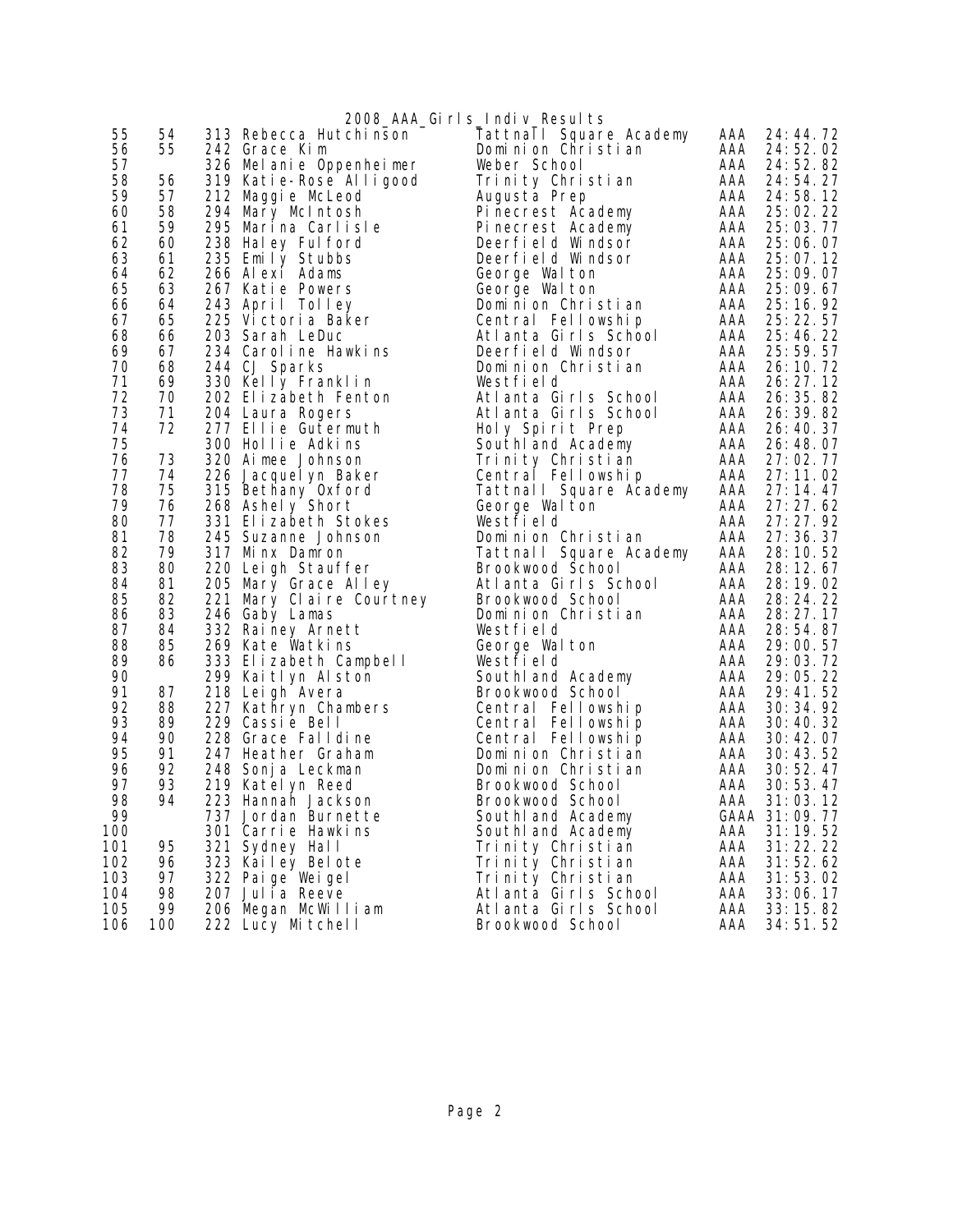## 2008\_AAA\_Girls\_Team\_Results

 Georgia Independent Schools Association **CROSS COUNTRY**  GIRLS DIVISION AAA Georgia Industrial Children's Home Macon, GA October 28, 2008

\*\*\*\*\*\*\*\*\*\*\*\* GIRLS AAA TEAM SCORES \*\*\*\*\*\*\*\*\*\*\*

| 1.                                           |                                | 59 Augusta Prep                                                                                                                                              | 21:29                                                                   | 1:47:25) |
|----------------------------------------------|--------------------------------|--------------------------------------------------------------------------------------------------------------------------------------------------------------|-------------------------------------------------------------------------|----------|
| $\mathbf 1$<br>23456<br>$\overline{7}$       | $\mathbf{2}$<br>$\overline{7}$ | Amanda Murphy<br>5 Collier McLeod<br>Maryclaire Regan<br>16 Laura Lemley<br>29 Stephanie Brown<br>( 47) Maggie Burch<br>57) Maggie McLeod                    | 19:25<br>$\frac{1}{20:57}$<br>21:12<br>22:30<br>23:21<br>24:30<br>24:59 |          |
| 2.                                           | 60                             | Stratford Academy                                                                                                                                            | 21:53<br>$\left($                                                       | 1:49:21) |
| $\mathbf 1$<br>23456<br>$\overline{7}$       | 4<br>6<br>17                   | Blaire Burton<br>Kendall Cowart<br>14 Savannah Walker<br>Mary Del Holleman<br>19 Kate Bickley<br>( 20) Colleen Beringer<br>22) Lee Schroder                  | 20:54<br>$\frac{20}{22}:17$<br>22:33<br>22:38<br>22:39<br>22:42         |          |
| 3.                                           | 65                             | Mt. DeSales Academy                                                                                                                                          | (21:55)                                                                 | 1:49:34) |
| $\mathbf 1$<br>234567                        | 8<br>11                        | Stephanie Sawyer<br>10 Carson DeMille<br>Abby Haynes<br>13 Molly McBrea<br>23 Sarah Bernal<br>Molly McBrearty<br>(28) Christine Bernal<br>36) Julia Conforti | 21:21<br>21:33<br>21:46<br>22:00<br>22:54<br>23:15<br>23:37             |          |
| 4.                                           | 88                             | First Presbyterian Day Sc (21:51                                                                                                                             |                                                                         | 1:49:12) |
| $\frac{1}{2}$ 3 4 5 6<br>$\overline{7}$      | =========<br>1<br>C            | Grace Tinkey<br>9 Ashley Cope<br>12 Maddie Anderscow<br>26 Jessica Fleming<br>40 Ashley Blann<br>(46) Madison Ham<br>49) Erica Buchhammer                    | 18:46<br>21:29<br>21:55<br>23:06<br>23:56<br>24:28<br>24:36             |          |
| 5.                                           |                                | 157 Pinecrest Academy<br>==========                                                                                                                          | (23:27)                                                                 | 1:57:15) |
| 1<br>$\overline{c}$<br>3<br>4<br>5<br>6<br>7 | 15<br>27<br>44                 | Sarah Gehling<br>Madeliene Chiboucas<br>32 Chelsea Chmura<br>39 Daniela Cardona<br>Jenny Petros<br>(58) Mary McIntosh<br>( 59) Marina Carlisle               | 22:19<br>23:08<br>23:30<br>23:55<br>24:23<br>25:03<br>25:04             |          |
| 6.                                           |                                | 192 Holy Spirit Prep                                                                                                                                         | $(23:53 \t1:59:23)$                                                     |          |
|                                              |                                |                                                                                                                                                              | Page 1                                                                  |          |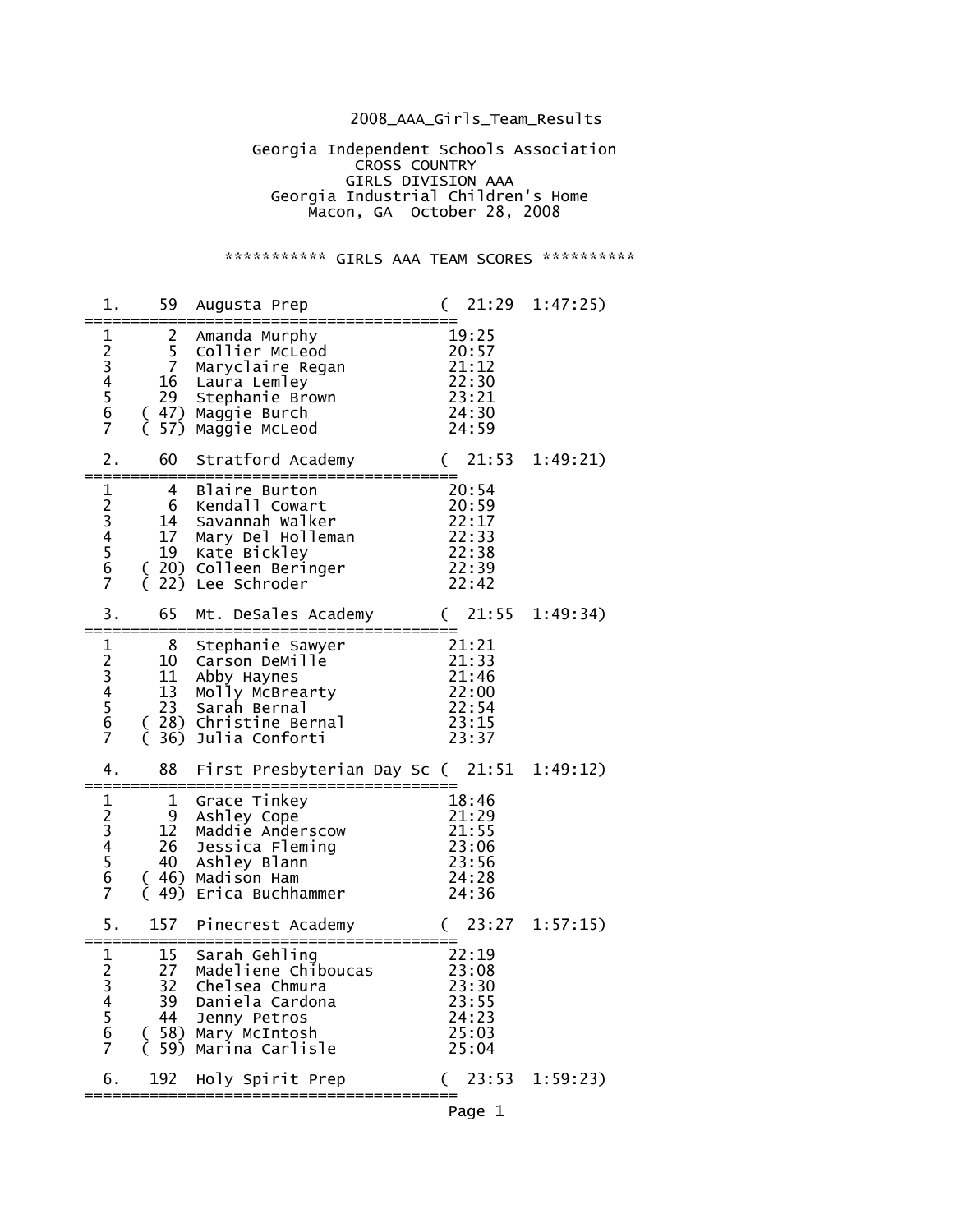| $\frac{1}{2}$<br>$\frac{3}{4}$<br>5<br>6 |                | 25 Anne Meadows<br>34 Ciara Diodati<br>41 Anne Marie Hanna<br>42 Sarah Cocks<br>50 Erica Leinmiller<br>מזוים ה-Fllie Gutermuth<br>(72) Ellie Gutermuth                                                                                                                                                                 | 2008_AAA_Girls_Team_Results<br>23:06<br>$23:35$<br>24:02<br>24:03<br>24:37<br>26:41 |  |
|------------------------------------------|----------------|------------------------------------------------------------------------------------------------------------------------------------------------------------------------------------------------------------------------------------------------------------------------------------------------------------------------|-------------------------------------------------------------------------------------|--|
| 7.                                       | ===========    | 197 Deerfield Windsor                                                                                                                                                                                                                                                                                                  | $(23:33 \t1:57:42)$                                                                 |  |
| $\overline{7}$                           |                | 52 Hannah Stern<br>(67) Caroline Hawkins 26:00                                                                                                                                                                                                                                                                         | 19:53<br>23:24<br>24:39<br>$24:39$<br>$25:07$<br>$25:08$                            |  |
| 8.                                       | 250            | George Walton<br>==============================                                                                                                                                                                                                                                                                        | (24:28 2:02:19)                                                                     |  |
| $\overline{7}$                           |                | (85) Kate Watkins                                                                                                                                                                                                                                                                                                      | 27:28<br>29:01                                                                      |  |
| 9.                                       | 272            | Westfield                                                                                                                                                                                                                                                                                                              | (25:182:06:26)                                                                      |  |
| $\overline{6}$<br>$\overline{7}$         |                | ----------------------------------<br>1 38 Mallory Eubanks<br>2 43 Caroline Amos<br>3 45 McKinley Walton<br>4 69 Kelly Franklin<br>5 77 Elizabeth Stokes<br>69 Kelly Franklin 26:28<br>77 Elizabeth Stokes 27:28<br>84) Rainey Arnett 28:55<br>(84) Rainey Arnett<br>$\zeta$ 86) Elizabeth Campbell $\overline{29:04}$ | 23:45<br>24:18<br>24:27                                                             |  |
| 10.                                      | =============  | 289 Tattnall Square Academy (25:40 2:08:16)<br>. ________________________                                                                                                                                                                                                                                              |                                                                                     |  |
| $\overline{4}$<br>5                      | 75<br>79       | 1 33 Shelley Green<br>2 48 Faren Harris<br>3 54 Rebecca Hutch<br>Rebecca Hutchinson 24:45<br>Bethany Oxford<br>Minx Damron                                                                                                                                                                                             | 23:34<br>24:31<br>27:15<br>28:11                                                    |  |
| 11.                                      | 306            | Atlanta Girls School                                                                                                                                                                                                                                                                                                   | (26:002:09:57)                                                                      |  |
| 1234567                                  | 18<br>66<br>81 | Lena White<br>Sarah LeDuc<br>70 Elizabeth Fenton<br>71 Laura Rogers<br>Mary Grace Alley<br>(98) Julia Reeve<br>( 99) Megan McWilliam                                                                                                                                                                                   | 22:34<br>25:47<br>26:36<br>26:40<br>28:20<br>33:07<br>33:16                         |  |
| 12.                                      | 337            | Central Fellowship<br>=======================                                                                                                                                                                                                                                                                          | (27:192:16:31)                                                                      |  |
| $\mathbf{1}$<br>23456                    | 21<br>88       | Allison Lones<br>65 Victoria Baker<br>74 Jacquelyn Baker<br>Kathryn Chambers<br>89 Cassie Bell<br>(90) Grace Falldine                                                                                                                                                                                                  | 22:40<br>25:23<br>27:12<br>30:35<br>30:41<br>30:43<br>Page 2                        |  |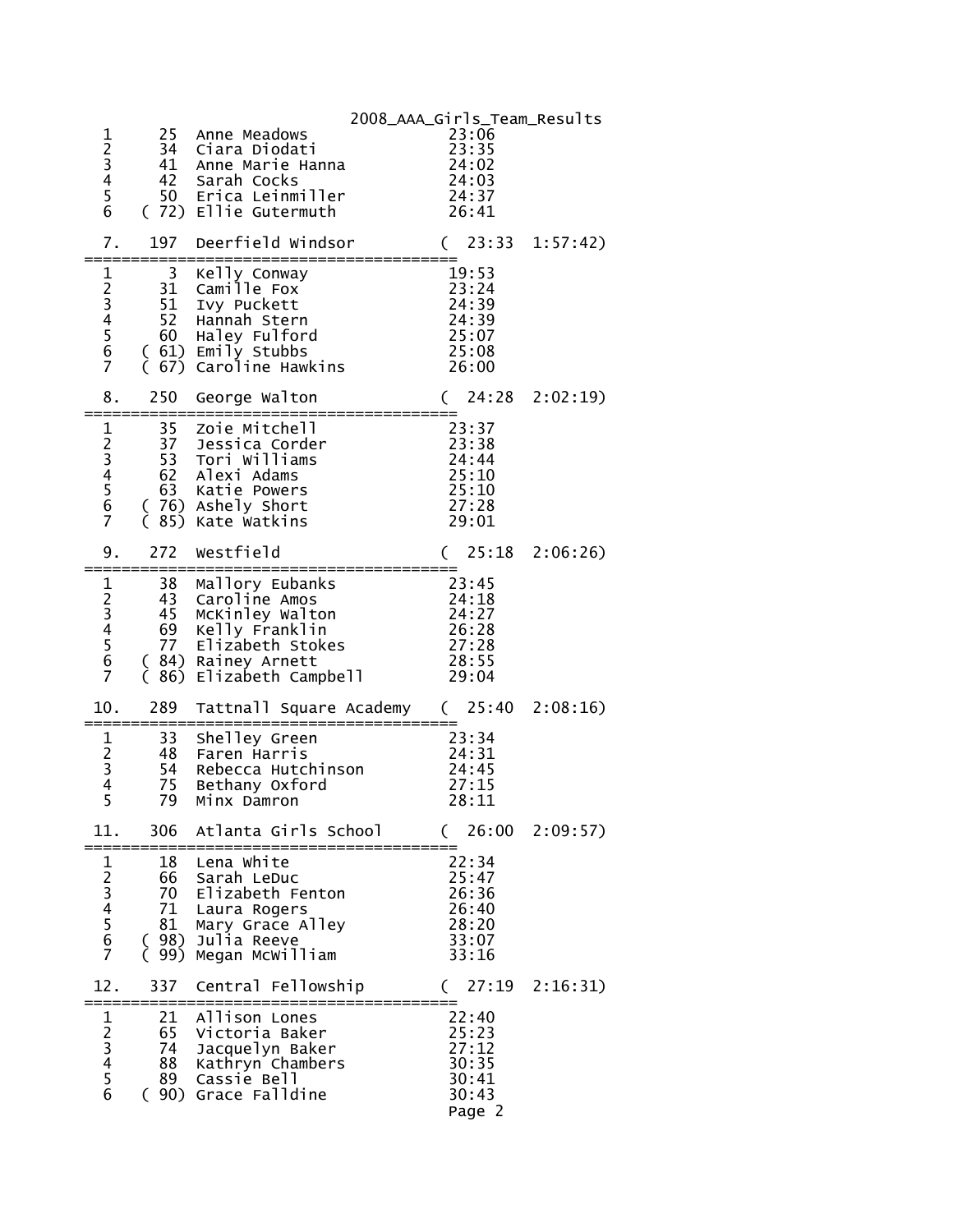# 2008\_AAA\_Girls\_Team\_Results

| 13.     |                  | 348 Dominion Christian                                                                                                                    |                                                             | (26:302:12:26)          |
|---------|------------------|-------------------------------------------------------------------------------------------------------------------------------------------|-------------------------------------------------------------|-------------------------|
| 1234567 |                  | 55 Grace Kim<br>64 April Tolley<br>68 CJ Sparks<br>78 Suzanne Johnson<br>83 Gaby Lamas<br>(91) Heather Graham<br>92) Sonja Leckman        | 24:53<br>25:17<br>26:11<br>27:37<br>28:28<br>30:44<br>30:53 |                         |
| 14.     |                  | 350 Trinity Christian                                                                                                                     |                                                             | $(27:44 \quad 2:18:36)$ |
| 123456  |                  | 30 Morgan Carr<br>56 Katie-Rose Alligood<br>73 Aimee Joh <u>ns</u> on<br>95 Sydney Hall<br>96 Kailey Belote<br>(97) Paige Weigel          | 23:22<br>24:55<br>27:03<br>31:23<br>31:53<br>31:54          |                         |
| 15.     |                  | 366 Brookwood School                                                                                                                      |                                                             | $(28:03 \t2:20:14)$     |
| 1234567 | 82<br>87<br>(94) | 24 Ellen Stauffer<br>80 Leigh Stauffer<br>Mary Claire Courtney<br>Leigh Avera<br>93 Katelyn Reed<br>Hannah Jackson<br>(100) Lucy Mitchell | 23:00<br>28:13<br>28:25<br>29:42<br>30:54<br>31:04<br>34:52 |                         |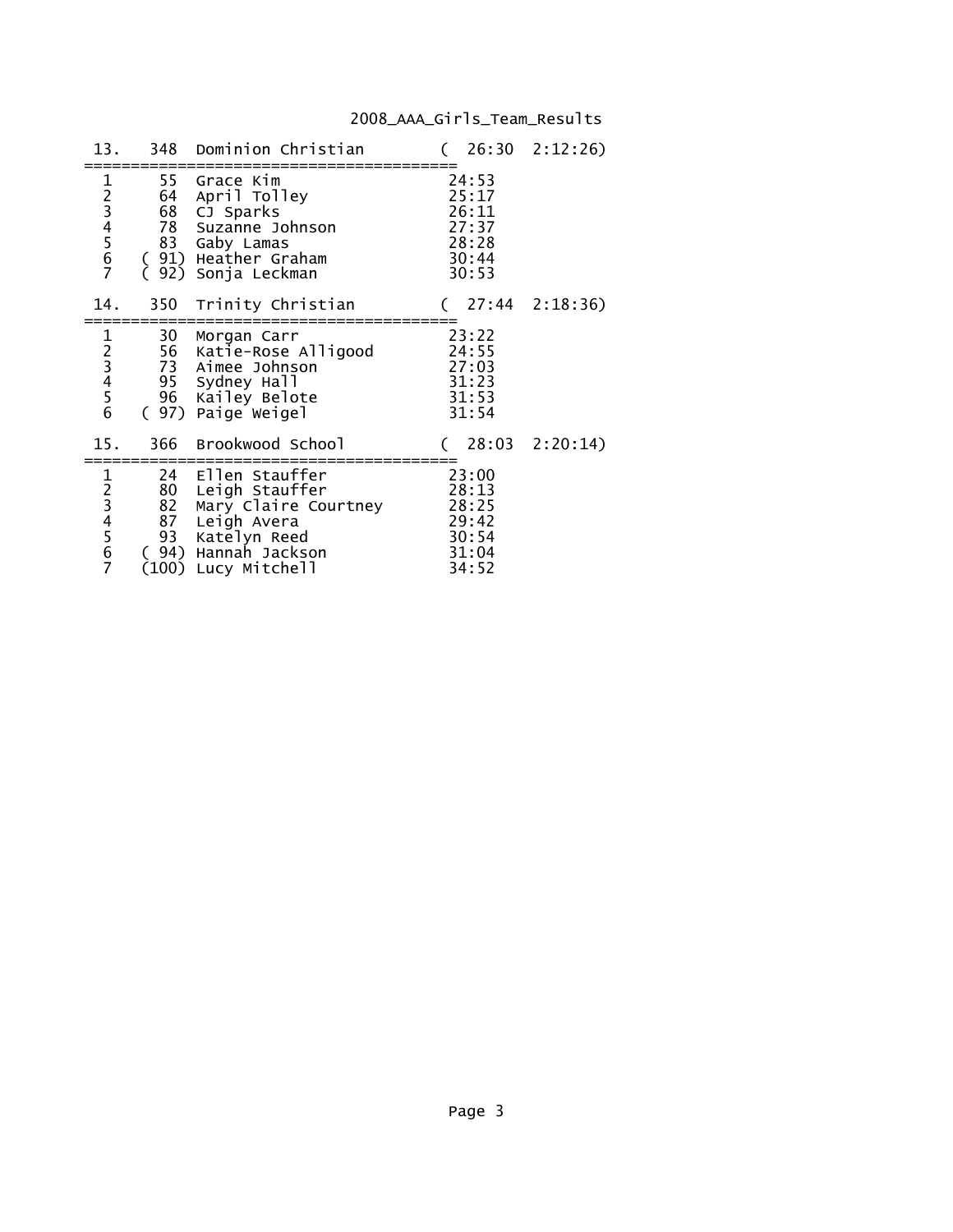# **TEAM SCORES and RACE RESULTS: STATE MEET - JV BOYS 10/27/08**

# **WEATHER: NAME OF COURSE: GA Industrial Children's Home LENGTH OF COURSE: 1.6 COURSE RECORD: MISCELLANEOUS: SCORING METHOD: Normal**

# **Team Scores**

| 1.               | Augusta Prep                      | 47  |
|------------------|-----------------------------------|-----|
| 2.               | St John Catholic School           | 106 |
| 3.               | First Presbyterian Day School     | 113 |
| $\overline{4}$ . | <b>Westfield Schools</b>          | 140 |
| 5.               | Tiftarea Academy                  | 152 |
| 6.               | <b>Strong Rock Christian</b>      | 156 |
| 7.               | <b>Community Christian School</b> | 205 |
| 8.               | Mt de Sales                       | 206 |
| 9.               | <b>Stratford Academy</b>          | 218 |
| 10.              | <b>Brentwood Schools</b>          | 261 |
| 11.              | Deerfield Windsor                 | 262 |
| 12.              | Holy Spirit Prep                  | 298 |
| 13.              | Covenant Academy                  | 339 |
| 14.              | Sherwood Christian                | 347 |
| 15.              | <b>Brookwood School</b>           | 417 |
| 16.              | Cottage School                    | 463 |
| 17.              | <b>Bulloch Academy</b>            | --  |
| 18.              | Gatewood School                   |     |
| 19.              | Loganville Christian Academy      | $-$ |
| 20.              | <b>Robert Toombs</b>              | --  |
| 21.              | St Andrew's                       | --  |
| 22.              | <b>Tattnall Square Academy</b>    | --  |
| 23.              | <b>Trinity Christian School</b>   | --  |
| 24.              | <b>Windsor Academy</b>            | --  |
| 25.              | Valwood School                    | --  |
| 26.              | David Emanuel academy             |     |
| 27.              | <b>Westwood Schools</b>           |     |
| 28.              | <b>Edmund Burke</b>               | --  |

mhtml:file://\\stratford-ds1\users\$\Staff\Ginny.Reeves\2008 Cross country\TEAM SCOR... 10/28/2008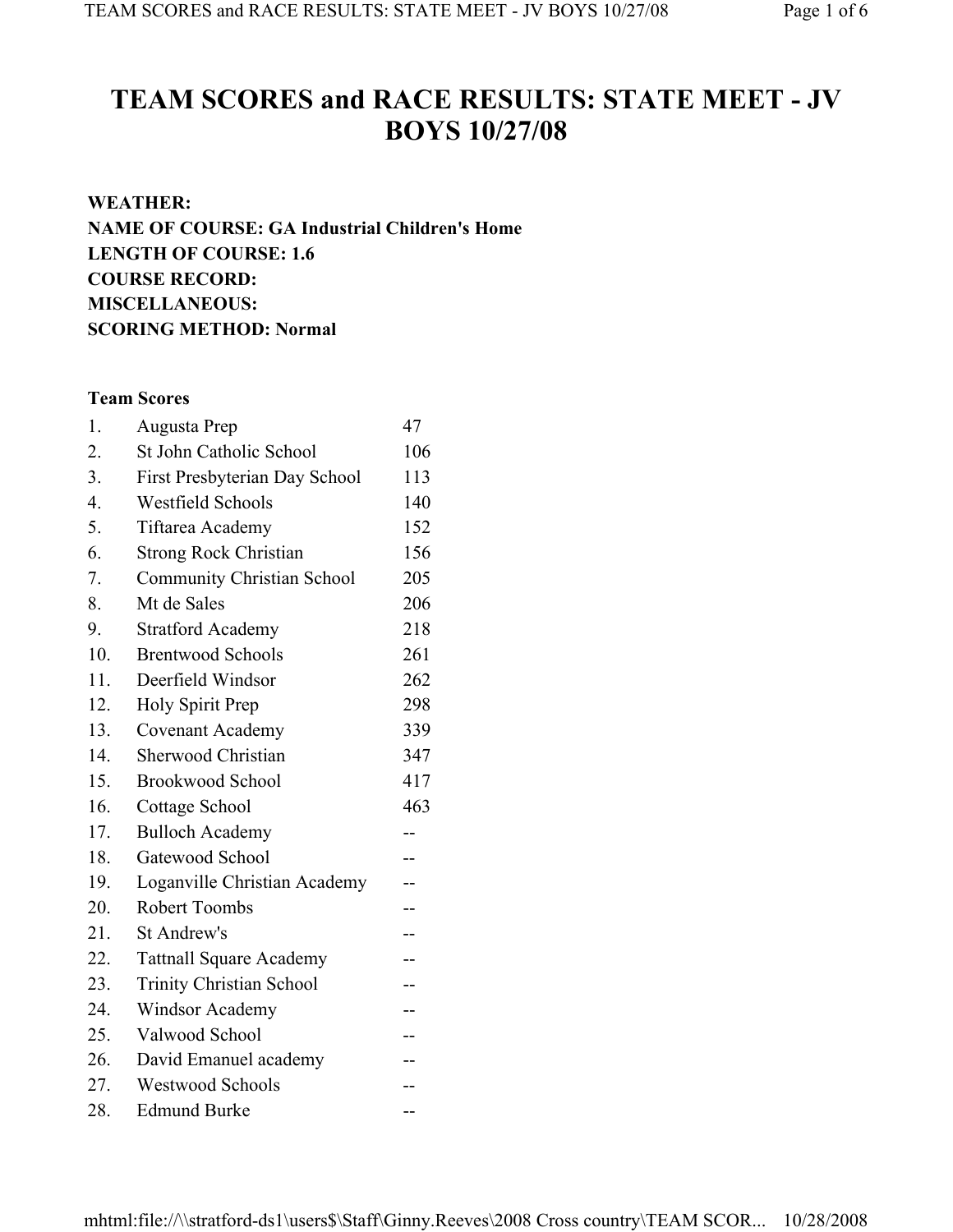# **Race Results**

| Pos. |       | Con. # Name - School       | <b>Team Pos Time</b> |          |
|------|-------|----------------------------|----------------------|----------|
| 1.   | #0476 | Wallace, Doyle - SJC       | (1)                  | 08:59.35 |
| 2.   | #0760 | Aryio, Ofe - DWS           | (2)                  | 09:01.01 |
| 3.   | #0359 | Mehserle, Jimmy - WS       | (3)                  | 09:10.65 |
| 4.   | #0341 | Stroud, Brooks - FPD       | (4)                  | 09:19.86 |
| 5.   | #0475 | Wallace, Austin - SJC      | (5)                  | 09:22.37 |
| 6.   | #0745 | Brown, Eric - AP           | (6)                  | 09:25.10 |
| 7.   | #0746 | Elchoufi, Khaled - AP      | (7)                  | 09:31.83 |
| 8.   | #0584 | Welch, Jesse - SRC         | (8)                  | 09:33.09 |
| 9.   | #0747 | Beazley, Collin - AP       | (9)                  | 09:42.29 |
| 10.  | #0368 | Tolleson, Trae - WS        | (10)                 | 09:47.08 |
| 11.  | #0778 | @Lacksen, Will - GS        | $(-)$                | 09:48.42 |
| 12.  | #0752 | Friedman, Nick - AP        | (11)                 | 09:55.59 |
| 13.  | #0443 | @Wilson, Clay - EBA        | $(-)$                | 09:56.16 |
| 14.  | #0530 | Archer, Will - BHS         | (12)                 | 09:56.91 |
| 15.  | #0343 | Albright, Conner - FPD     | (13)                 | 09:58.50 |
| 16.  | #0748 | Huggins, Kevin - AP        | (14)                 | 09:59.17 |
| 17.  | #0591 | Sutton, Matthew - SRC      | (15)                 | 09:59.61 |
| 18.  | #0486 | Banks, Chandler - SA       | (16)                 | 10:00.86 |
| 19.  | #0571 | Baker, Cam - TA            | (17)                 | 10:04.00 |
| 20.  | #0751 | *Hammond, James - AP       | (18)                 | 10:04.40 |
| 21.  | #0342 | Johnston, Tanner - FPD     | (19)                 | 10:04.69 |
| 22.  | #0761 | Knight, Dallas - DWS       | (20)                 | 10:05.05 |
| 23.  | #0372 | Patterson, Michael - CCS   | (21)                 | 10:05.67 |
| 24.  | #0750 | *Hadden, Brent - AP        | (22)                 | 10:06.04 |
| 25.  | #0375 | Petros, Nahom - CCS        | (23)                 | 10:06.48 |
| 26.  | #0373 | Kirschner, Cameron - CCS   | (24)                 | 10:07.36 |
| 27.  |       | #0786 Matthews, Josh - MDS | (25)                 | 10:09.65 |
| 28.  | #0577 | Bryant, Mason - TA         | (26)                 | 10:10.83 |
| 29.  | #0594 | @Holley, Holden - VS       | $(--)$               | 10:12.08 |
| 30.  | #0549 | Hammock, Ethan - CA        | (27)                 | 10:12.60 |
| 31.  | #0477 | Smoot, Craig - SJC         | (28)                 | 10:13.94 |
| 32.  | #0790 | Malloy, Matt - MDS         | (29)                 | 10:14.97 |
| 33.  | #0468 | Alexander, Sam - SJC       | (30)                 | 10:16.30 |
| 34.  | #0491 | Dean, Jonathon - SA        | (31)                 | 10:18.05 |
| 35.  | #0578 | Myers, Luke - TA           | (32)                 | 10:19.81 |
| 36.  | #0585 | Fulcher, Derek - SRC       | (33)                 | 10:21.27 |
| 37.  | #0579 | Cross, Connor - TA         | (34)                 | 10:28.16 |
| 38.  | #0358 | Hickok, Reece - WS         | (35)                 | 10:29.10 |
| 39.  | #0562 | Mason, Josh - SCA          | (36)                 | 10:30.58 |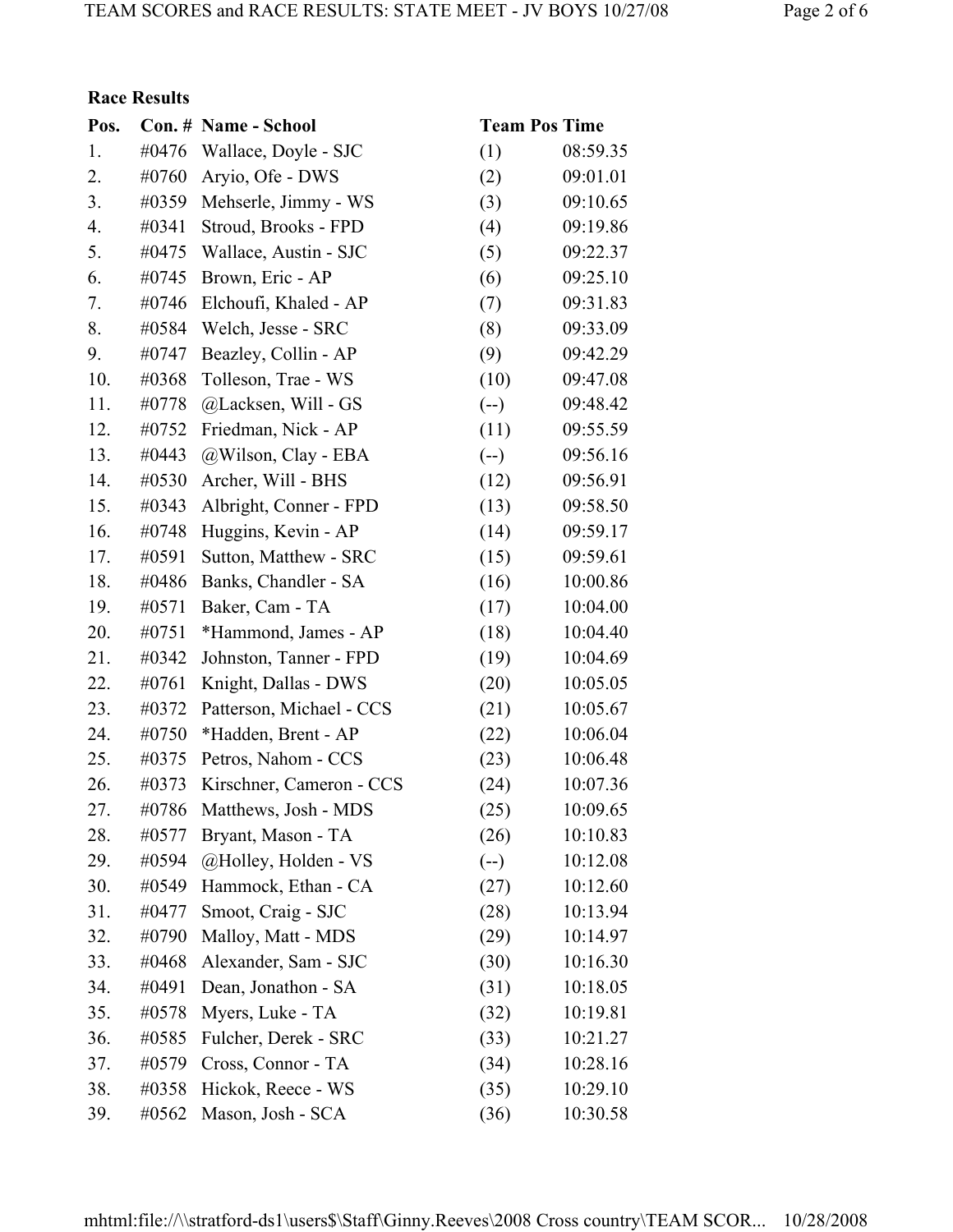| 40. | #0755 | **Daitch, Brad - AP        | $(-)$ | 10:31.82 |
|-----|-------|----------------------------|-------|----------|
| 41. | #0754 | **Chamberlain, Drew - AP   | $(-)$ | 10:32.87 |
| 42. | #0344 | Mony, Michael - FPD        | (37)  | 10:33.51 |
| 43. | #0493 | Hill, Trevor - SA          | (38)  | 10:33.62 |
| 44. | #0586 | Coyne, Patrick - SRC       | (39)  | 10:37.67 |
| 45. | #0351 | Roddenberry, William - FPD | (40)  | 10:38.86 |
| 46. | #0749 | **Kerr, Bryce - AP         | $(-)$ | 10:40.38 |
| 47. | #0531 | Burgamy, Jacob - BHS       | (41)  | 10:41.38 |
| 48. | #0473 | Mizaur, Austin - SJC       | (42)  | 10:44.43 |
| 49. | #0574 | Short, JP - TA             | (43)  | 10:46.25 |
| 50. | #0472 | *Kirkpatrick, Colin - SJC  | (44)  | 10:47.21 |
| 51. | #0753 | **Brandon, Nolan - AP      | $(-)$ | 10:48.06 |
| 52. | #0758 | **Trello, Stephen - AP     | $(-)$ | 10:49.53 |
| 53. | #0371 | Weaks, John - WS           | (45)  | 10:50.43 |
| 54. | #0756 | **Lawrence, Joey - AP      | $(-)$ | 10:50.83 |
| 55. | #0560 | Orr, William - SCA         | (46)  | 10:51.91 |
| 56. | #0365 | Smith, Andrew - WS         | (47)  | 10:52.57 |
| 57. | #0793 | Young, Thomas - MDS        | (48)  | 10:53.63 |
| 58. | #0362 | *Pickens, Hunter - WS      | (49)  | 10:54.43 |
| 59. | #0788 | Dillard, Jackson - MDS     | (50)  | 10:55.05 |
| 60. | #0776 | Markman, Matt - HSP        | (51)  | 10:55.67 |
| 61. | #0768 | Carico, Alex - BS          | (52)  | 10:56.55 |
| 62. | #0575 | *Davis, J - TA             | (53)  | 10:57.37 |
| 63. | #0794 | Burgos, Rafael - MDS       | (54)  | 11:02.53 |
| 64. | #0773 | Perez, Alex - HSP          | (55)  | 11:03.74 |
| 65. | #0354 | *Deistler, Taylor - WS     | (56)  | 11:05.41 |
| 66. | #0774 | Torres, Christopher - HSP  | (57)  | 11:08.18 |
| 67. | #0772 | LeBlanc, Alan - HSP        | (58)  | 11:09.36 |
| 68. | #0757 | **Meeks, Will - AP         | $(-)$ | 11:10.42 |
| 69. | #0532 | Turner, Matthew - BHS      | (59)  | 11:15.75 |
| 70. | #0483 | @Stringer, Hunter - TSA    | $(-)$ | 11:17.98 |
| 71. | #0478 | *Hanson, Christopher - SJC | (60)  | 11:19.02 |
| 72. | #0587 | Matthews, Chris - SRC      | (61)  | 11:19.76 |
| 73. | #0573 | *Kozma, Christian - TA     | (62)  | 11:20.59 |
| 74. | #0494 | Horn, Bryan - SA           | (63)  | 11:22.04 |
| 75. | #0588 | *Ebersole, Ben - SRC       | (64)  | 11:23.04 |
| 76. | #0589 | *Garrett, Campbell - SRC   | (65)  | 11:26.02 |
| 77. | #0763 | Joiner, Wilson - DWS       | (66)  | 11:27.18 |
| 78. | #0550 | Bankson, Stephen - CA      | (67)  | 11:28.84 |
| 79. | #0374 | Huggins, Alexander - CCS   | (68)  | 11:30.01 |
| 80. | #0376 | Olawole, Ayomide - CCS     | (69)  | 11:32.48 |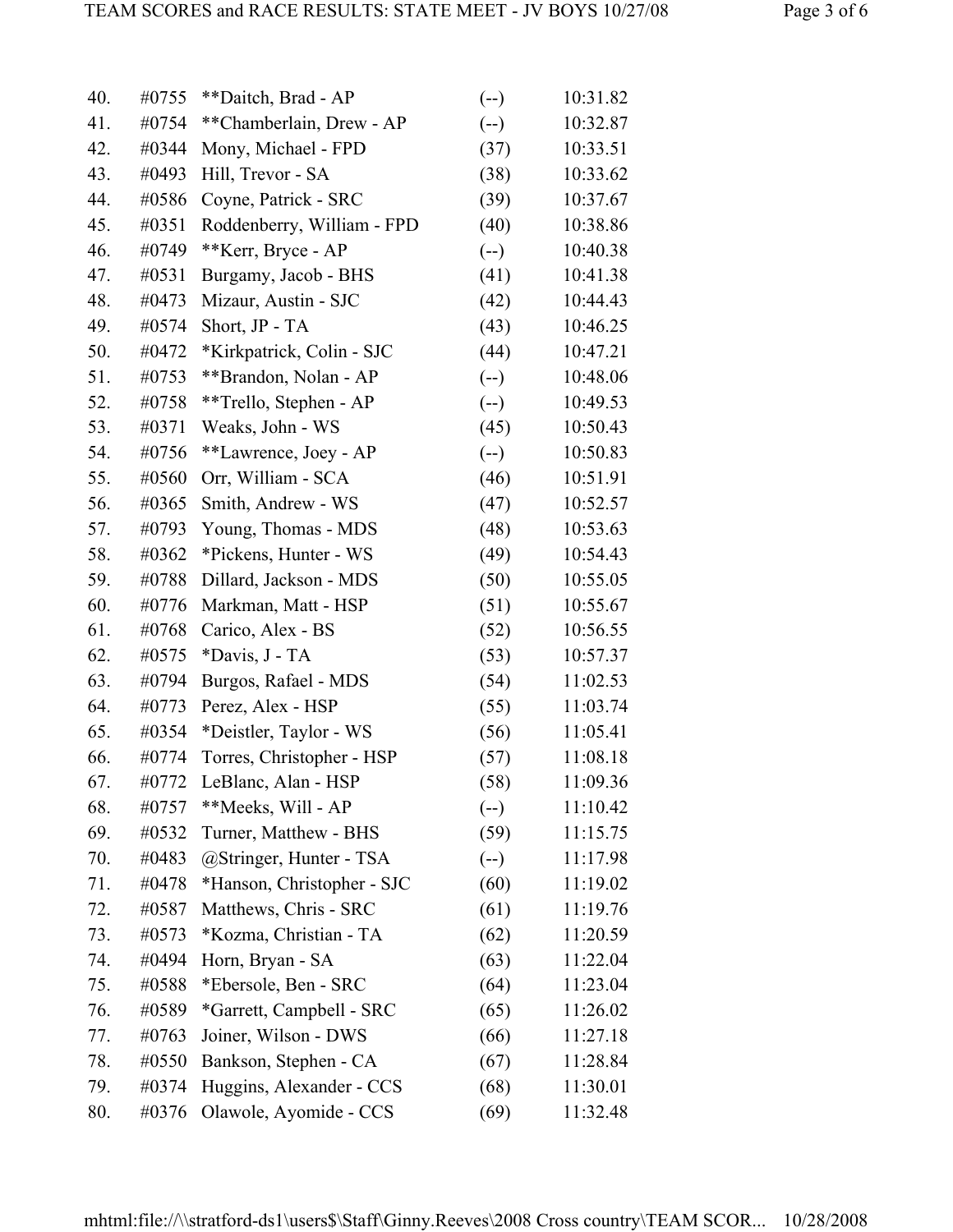| 81.  | #0556 | @Myers, Jason - LCA         | $(-)$ | 11:33.25 |
|------|-------|-----------------------------|-------|----------|
| 82.  | #0497 | Williams, Spencer - SA      | (70)  | 11:36.49 |
| 83.  | #0361 | **Myatt, Robert - WS        | $(-)$ | 11:40.94 |
| 84.  | #0363 | **Ray, Rob - WS             | $(-)$ | 11:42.59 |
| 85.  | #0570 | **Dean, Luke - TA           | $(-)$ | 11:45.80 |
| 86.  | #0471 | **Hernandez, Dillon - SJC   | $(-)$ | 11:47.27 |
| 87.  | #0378 | *Neumann, Austin - CCS      | (71)  | 11:48.47 |
| 88.  | #0780 | @Stahle, Tucker - GS        | $(-)$ | 11:50.67 |
| 89.  | #0552 | Lader, Bowen - CA           | (72)  | 11:56.04 |
| 90.  | #0563 | Brown, Kenny - SCA          | (73)  | 11:57.70 |
| 91.  | #0779 | @Holyfield, Miles - GS      | $(-)$ | 11:58.91 |
| 92.  | #0533 | Hutchins, Michael - BHS     | (74)  | 12:02.55 |
| 93.  | #0534 | Tillirson, Joel - BHS       | (75)  | 12:04.51 |
| 94.  | #0781 | @Ruhl, Ethan - GS           | $(-)$ | 12:05.55 |
| 95.  | #0367 | **Taylor, Slade - WS        | $(-)$ | 12:06.83 |
| 96.  | #0498 | *Young, Paul - SA           | (76)  | 12:08.05 |
| 97.  | #0777 | Garlan, Will - HSP          | (77)  | 12:08.96 |
| 98.  | #0769 | Penhallegon, John - BS      | (78)  | 12:10.00 |
| 99.  | #0352 | *Burns, Brice - FPD         | (79)  | 12:10.82 |
| 100. | #0349 | *Tinkey, Christian - FPD    | (80)  | 12:11.70 |
| 101. | #0597 | @Hilliard, Matthew - WWS    | $(-)$ | 12:15.91 |
| 102. | #0596 | @Irvin, Scott - DEA         | $(-)$ | 12:16.79 |
| 103. | #0789 | *Ely, Reed - MDS            | (81)  | 12:18.07 |
| 104. | #0764 | Hoops, Ben - DWS            | (82)  | 12:19.14 |
| 105. | #0479 | **Hanson, Joshua - SJC      | $(-)$ | 12:20.22 |
| 106. | #0796 | *Vaughn, Michael - MDS      | (83)  | 12:21.30 |
| 107. | #0345 | **Bassett, Liam - FPD       | $(-)$ | 12:22.42 |
| 108. | #0543 | Leach, Artie - CS           | (84)  | 12:23.31 |
| 109. | #0569 | **Willis, Austin - TA       | $(-)$ | 12:24.16 |
| 110. | #0554 | Moore, Parker - CA          | (85)  | 12:25.44 |
| 111. | #0797 | **Matthews, Austin - MDS    | $(-)$ | 12:26.68 |
| 112. | #0510 | **Kozmi, Connor - TA        | $(-)$ | 12:27.90 |
| 113. | #0353 | **Arflin, Ryan - WS         | $(-)$ | 12:29.52 |
| 114. | #0469 | **Culligan, Evan - SJC      | $(-)$ | 12:32.35 |
| 115. | #0775 | *Smith, JP - HSP            | (86)  | 12:35.62 |
| 116. | #0572 | **Moore, Levi - TA          | $(-)$ | 12:37.59 |
| 117. | #0490 | *Daws, Drew - SA            | (87)  | 12:39.09 |
| 118. | #0555 | Jackson, Nolan - CA         | (88)  | 12:40.98 |
| 119. | #0474 | **Powell, Robbie - SJC      | $(-)$ | 12:42.25 |
| 120. | #0350 | **Middlebrooks, Henry - FPD | $(-)$ | 12:43.29 |
| 121. | #0767 | Beadles, Campbell - BS      | (89)  | 12:44.59 |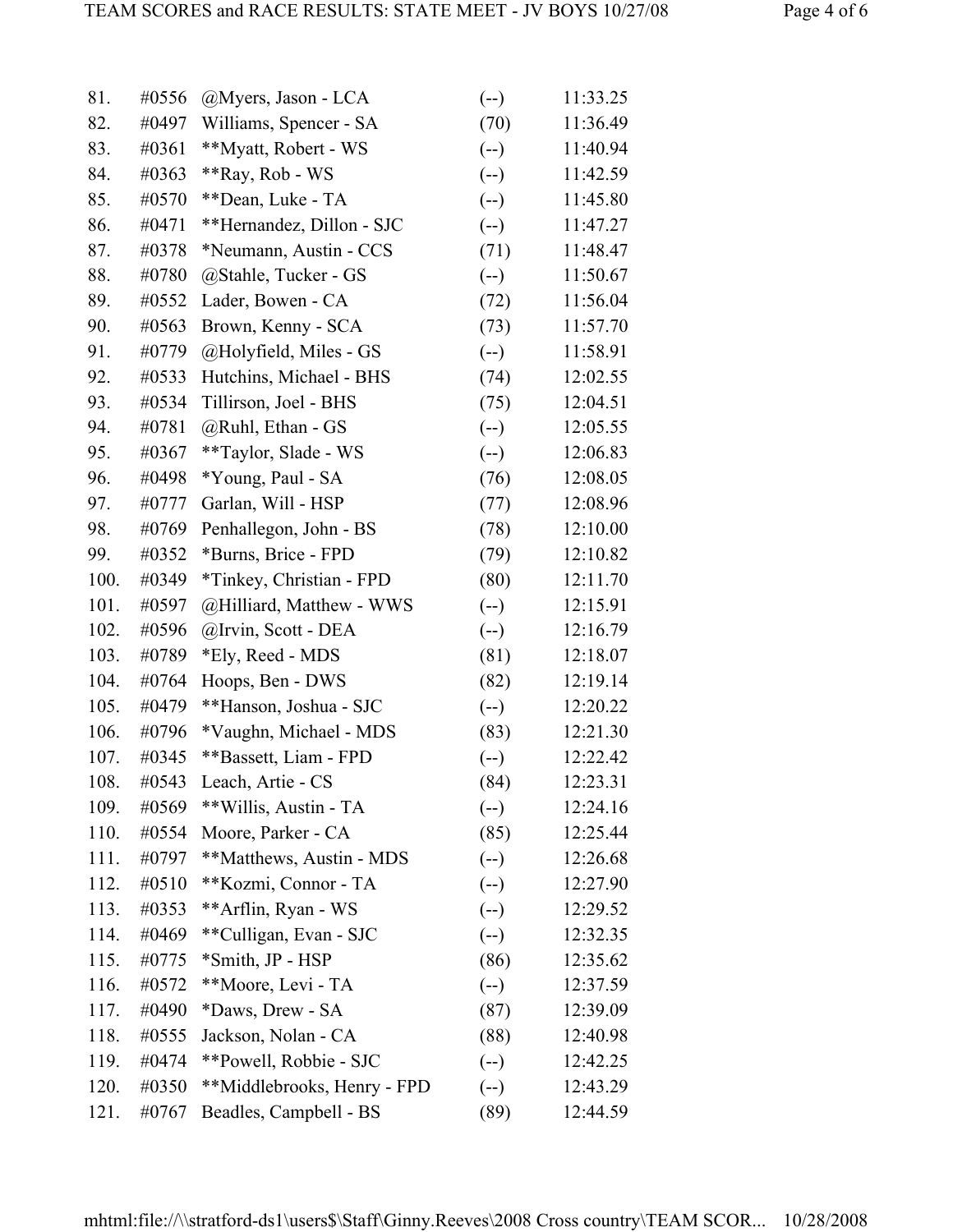| 122. | #0489 | **Cohen, Johnny - SA          | $(-)$  | 12:45.43 |
|------|-------|-------------------------------|--------|----------|
| 123. | #0535 | *Smith, Andrew - BHS          | (90)   | 12:46.90 |
| 124. | #0547 | Thompson, Patrick - CS        | (91)   | 12:48.01 |
| 125. | #0357 | **Hammerle, Dayton - WS       | $(-)$  | 12:50.72 |
| 126. | #0590 | **Armstrong, Matthew - SRC    | $(-)$  | 12:53.32 |
| 127. | #0765 | White, Fletcher - DWS         | (92)   | 12:55.83 |
| 128. | #0545 | Brown, Ben - CS               | (93)   | 12:57.82 |
| 129. | #0364 | **Robinson, Hal - WS          | $(-)$  | 12:58.98 |
| 130. | #0482 | **Murphy, Adam - SJC          | $(-)$  | 13:01.97 |
| 131. | #0595 | @Mosley, Pierce - DEA         | $(-)$  | 13:03.14 |
| 132. | #0356 | **Forrester, Cam - WS         | $(-)$  | 13:06.28 |
| 133. | #0348 | **Ham, Barret - FPD           | $(-)$  | 13:07.73 |
| 134. | #0496 | **Moore, Jackson - SA         | $(-)$  | 13:09.45 |
| 135. | #0559 | @Flamm, Ben - RT              | $(-)$  | 13:11.08 |
| 136. | #0540 | @Lanier, Cody - BA            | $(-)$  | 13:13.12 |
| 137. | #0567 | Kirkland, Chandler - SCA      | (94)   | 13:14.45 |
| 138. | #0544 | Robertson, Evan - CS          | (95)   | 13:16.03 |
| 139. | #0542 | @Howell, John - BA            | $(-)$  | 13:17.27 |
| 140. | #0485 | @Owens, Matthew - TSA         | $(-)$  | 13:18.99 |
| 141. | #0759 | *Ashley, William - DWS        | (96)   | 13:20.37 |
| 142. | #0766 | Harris, Walker - BS           | (97)   | 13:21.50 |
| 143. | #0561 | Montegerard, Landon - SCA     | (98)   | 13:22.38 |
| 144. | #0795 | **Gordon, Jack - MDS          | $(-)$  | 13:23.21 |
| 145. | #0370 | **Westmoreland, Bryce - WS    | $(-)$  | 13:24.15 |
| 146. | #0565 | *Baggett, BrianRay - SCA      | (99)   | 13:26.37 |
| 147. | #0546 | Boven, Griffin - CS           | (100)  | 13:27.54 |
| 148. | #0771 | Trest, Steven - BS            | (101)  | 13:28.47 |
| 149. | #0355 | **Doyle, Andrew - WS          | $(--)$ | 13:29.30 |
| 150. | #0598 | @Butler, Brandon - WWS        | $(-)$  | 13:30.14 |
| 151. | #0487 | **Bunker, Madison - SA        | $(-)$  | 13:32.45 |
| 152. | #0762 | *Wahbeh, Ashton - DWS         | (102)  | 13:34.00 |
| 153. | #0770 | *Harrer, Willliam - BS        | (103)  | 13:35.28 |
| 154. | #0377 | *Wood, Brandon - CCS          | (104)  | 13:36.73 |
| 155. | #0553 | *McCullers, David - CA        | (105)  | 13:39.83 |
| 156. | #0536 | *Kitchens, Nathaniel - BHS    | (106)  | 13:41.04 |
| 157. | #0492 | **Freyermuth, Mitchell - SA   | $(-)$  | 13:41.93 |
| 158. | #0347 | **Ferro, Sam - FPD            | $(-)$  | 13:43.11 |
| 159. | #0379 | **Branton, Luke - CCS         | $(-)$  | 13:44.28 |
| 160. | #0360 | **Mehserle, Liston - WS       | $(-)$  | 13:45.29 |
| 161. | #0366 | **Snellgrove, John Allen - WS | $(-)$  | 13:46.42 |
| 162. | #0551 | *Robinson, Andrew - CA        | (107)  | 13:47.35 |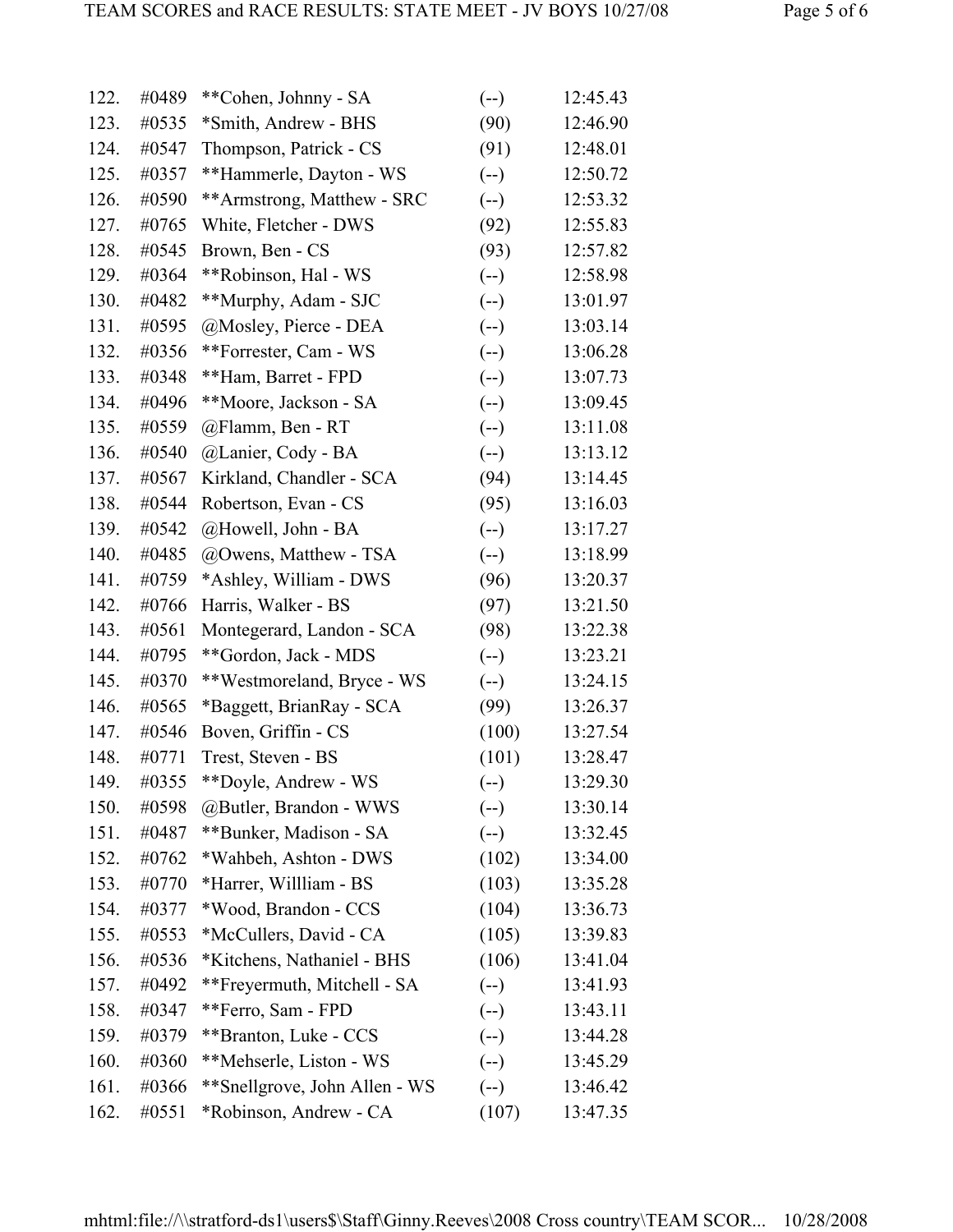| 163.                     | #0488 | **Christianson, Alex - SA | $(-)$ | 14:17.72       |
|--------------------------|-------|---------------------------|-------|----------------|
| 164.                     | #0480 | **Williams, Tristan - SJC | $(-)$ | 14:42.93       |
| 165.                     | #0558 | @Adams, Carson - RT       | $(-)$ | 14:44.15       |
| 166.                     | #0557 | @Tuttle, Sam - LCA        | $(-)$ | 15:22.27       |
| 167.                     | #0369 | **Way, Hamilton - WS      | $(-)$ | 15:43.86       |
| 168.                     | #0470 | **Farmer, Josh - SJC      | $(-)$ | 15:46.41       |
| 169.                     | #0548 | *Ngereweum, William - CS  | (108) | 16:09.60       |
| 170.                     | #0346 | **Lefholtz, Noah - FPD    | $(-)$ | 16:09.60       |
| 171.                     | #0787 | **Beers, Jon Henry - MDS  | $(-)$ | 16:55.32       |
|                          | #0537 | **Kay, Daniel - BHS       | $(-)$ | Did Not Finish |
| --                       | #0538 | @Merrill, Chase - BA      | $(-)$ | Did Not Finish |
|                          | #0539 | @Harrison, Derek - BA     | $(-)$ | Did Not Finish |
| $-$                      | #0541 | @Carico, Sam - BA         | $(-)$ | Did Not Finish |
|                          | #0564 | *Bailey, Coleman - SCA    | $(-)$ | Did Not Finish |
|                          | #0566 | **Collins, Anthony - SCA  | $(-)$ | Did Not Finish |
| $-$                      | #0568 | **Kennedy, Zack - SCA     | $(-)$ | Did Not Finish |
|                          | #0782 | @Dupuy, John - SAS        | $(-)$ | Did Not Finish |
|                          | #0783 | @Jenkins, Justin - SAS    | $(-)$ | Did Not Finish |
|                          | #0784 | @Brown, Greg - SAS        | $(-)$ | Did Not Finish |
| --                       | #0785 | @Conner, Grayson - SAS    | $(-)$ | Did Not Finish |
|                          | #0481 | **Piazza, Sam - SJC       | $(-)$ | Did Not Finish |
|                          | #0495 | **Hulsey, Robbie - SA     | $(-)$ | Did Not Finish |
| --                       | #0484 | @Anderson, Tristan - TSA  | $(-)$ | Did Not Finish |
|                          | #0576 | **Bernard, Kyle - TA      | $(-)$ | Did Not Finish |
|                          | #0799 | @Cash, Cody - TCS         | $(-)$ | Did Not Finish |
| $\overline{\phantom{m}}$ | #0592 | @Worsham, Levi - WA       | $(-)$ | Did Not Finish |
|                          | #0593 | @Martin, Justin - WA      | $(-)$ | Did Not Finish |
|                          | #0791 | **Murphy, Mitchell - MDS  | $(-)$ | Did Not Finish |
|                          | #0792 | **Russett, Eli - MDS      | $(-)$ | Did Not Finish |

**\* or \*\* = Does Not Count in Team Score @ = Member of Unqualified Team**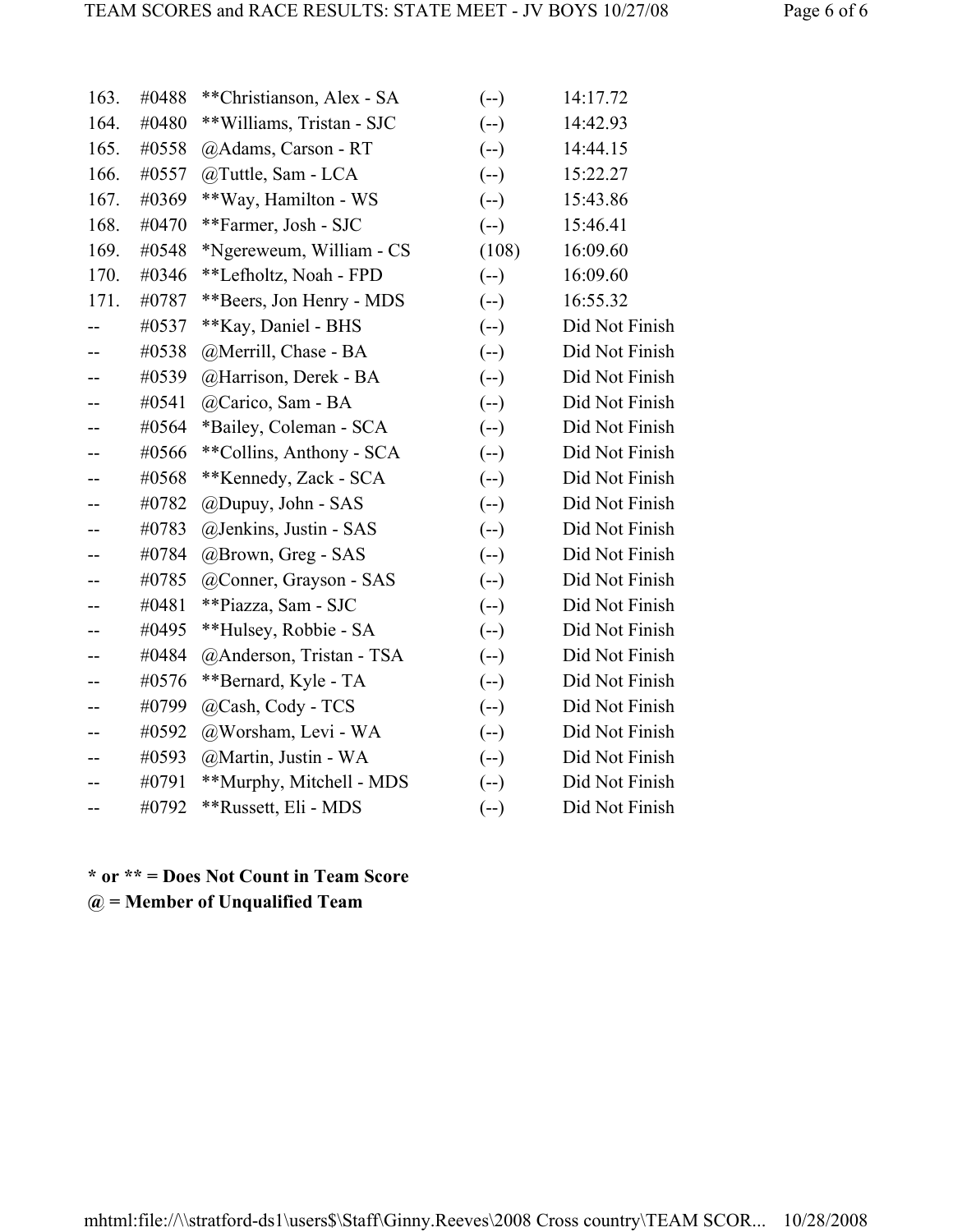# **TEAM SCORES and RACE RESULTS: STATE MEET - JV GIRLS 10/27/08**

# **WEATHER: NAME OF COURSE: GA Industrial Children's Home LENGTH OF COURSE: 1.6 COURSE RECORD: MISCELLANEOUS: SCORING METHOD: Normal**

# **Team Scores**

| 1.               | St John Catholic School           | 74  |
|------------------|-----------------------------------|-----|
| 2.               | Augusta Prep                      | 97  |
| 3.               | <b>Holy Spirit Prep</b>           | 101 |
| $\overline{4}$ . | First Presbyterian Day School     | 105 |
| 5.               | Tiftarea Academy                  | 126 |
| 6.               | <b>Stratford Academy</b>          | 141 |
| 7.               | Deerfield Windsor                 | 185 |
| 8.               | Heritage School                   | 234 |
| 9.               | Mt de Sales Academy               | 284 |
| 10.              | <b>Westfield Schools</b>          | 285 |
| 11.              | <b>Strong Rock Christian</b>      | 293 |
| 12.              | <b>Community Christian School</b> | 315 |
| 13.              | <b>Covenant Academy</b>           | 337 |
| 14.              | Central Fellowship                | 339 |
| 15.              | <b>Bulloch Academy</b>            | 357 |
| 16.              | <b>Trinity Christian School</b>   | 413 |
| 17.              | <b>Brookwood School</b>           | 490 |
| 18.              | <b>Brentwood Schools</b>          |     |
| 19.              | Cottage School                    | --  |
| 20.              | Gatewood School                   | --  |
| 21.              | Nathanael Greene Academy          |     |
| 22.              | Loganville Christian Academy      | --  |
| 23.              | Randolph Southern School          | --  |
| 24.              | Robert Toombs                     | --  |
| 25.              | <b>Sherwood Christian</b>         | --  |
| 26.              | <b>Tattnall Square Academy</b>    |     |
| 27.              | Westminster Christian Academy     |     |
| 28.              | <b>Windsor Academy</b>            |     |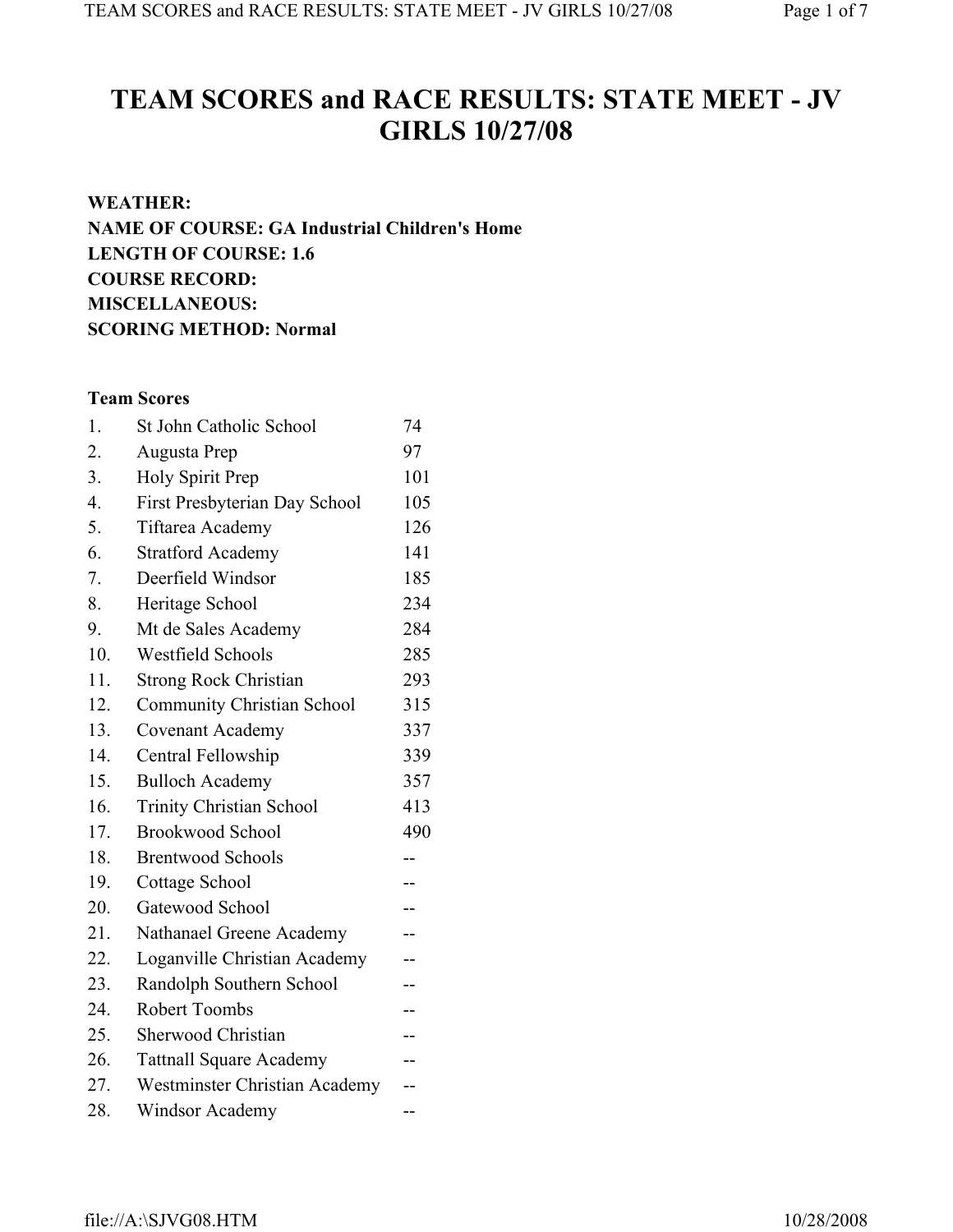| 29. | David Emanuel Academy |  |
|-----|-----------------------|--|
|     |                       |  |

30. Westwood Schools --

# **Race Results**

| Pos. |       | Con. # Name - School    | <b>Team Pos Time</b> |          |
|------|-------|-------------------------|----------------------|----------|
| 1.   | #0437 | Meadows, Hannah - HSP   | (1)                  | 09:56.18 |
| 2.   | #0449 | Morgan, Amy - FPD       | (2)                  | 10:09.87 |
| 3.   | #0128 | Smith, Jessica - CA     | (3)                  | 10:12.46 |
| 4.   | #0432 | Dale, Angela - HSP      | (4)                  | 10:14.90 |
| 5.   | #0450 | Stroud, Caroline - FPD  | (5)                  | 10:16.66 |
| 6.   | #0176 | Fortson, Neeli - TA     | (6)                  | 10:17.90 |
| 7.   | #0351 | Holodak, Jodie - AP     | (7)                  | 10:19.62 |
| 8.   | #0350 | Murphy, Katie - AP      | (8)                  | 10:20.54 |
| 9.   | #0184 | @White, Morgan - WCA    | $(-)$                | 10:20.80 |
| 10.  | #0370 | Ariyo, Ore - DWS        | (9)                  | 10:24.13 |
| 11.  | #0200 | Smoot, Mary Alice - SJC | (10)                 | 10:25.15 |
| 12.  | #0137 | Powell, Ruthie - HS     | (11)                 | 10:29.97 |
| 13.  | #0194 | Powell, Ashley - SJC    | (12)                 | 10:44.14 |
| 14.  | #0112 | Burke, Ashley - BA      | (13)                 | 10:49.08 |
| 15.  | #0161 | Kielma, Kirsten - SJC   | (14)                 | 10:53.75 |
| 16.  | #0177 | Harper, Bree - TA       | (15)                 | 10:55.06 |
| 17.  | #0168 | Milling, India - SRC    | (16)                 | 10:56.57 |
| 18.  | #0451 | O'Quinn, Katie - FPD    | (17)                 | 10:59.27 |
| 19.  | #0167 | Peters, Alison - SJC    | (18)                 | 11:06.36 |
| 20.  | #0353 | Bonucci, Gabriella - AP | (19)                 | 11:10.13 |
| 21.  | #0162 | Kielma, Samantha - SJC  | (20)                 | 11:10.81 |
| 22.  | #0440 | Langan, Lauren - MDS    | (21)                 | 11:11.71 |
| 23.  | #0408 | Hale, Katelyn - SA      | (22)                 | 11:12.36 |
| 24.  | #0434 | Doyle, Ciara - HSP      | (23)                 | 11:12.79 |
| 25.  | #0310 | Slappey, Malone - SA    | (24)                 | 11:13.17 |
| 26.  | #0452 | Ferro, Danielle - FPD   | (25)                 | 11:13.70 |
| 27.  | #0373 | Sauls, Madison - DWS    | (26)                 | 11:15.25 |
| 28.  | #0401 | Baugh, Madison - SA     | (27)                 | 11:15.81 |
| 29.  | #0372 | McPeters, Emily - DWS   | (28)                 | 11:16.13 |
| 30.  | #0352 | Wheelehan, Nora - AP    | (29)                 | 11:16.50 |
| 31.  | #0183 | Johnson, Katy - TA      | (30)                 | 11:19.65 |
| 32.  | #0433 | Meadows, Aubrey - HSP   | (31)                 | 11:24.81 |
| 33.  | #0181 | Rippy, Ali - TA         | (32)                 | 11:25.83 |
| 34.  | #0407 | Hale, Allison - SA      | (33)                 | 11:26.49 |
| 35.  | #0357 | Fechter, Megan - AP     | (34)                 | 11:27.59 |
| 36.  | #0411 | Hays, Hope - SA         | (35)                 | 11:28.19 |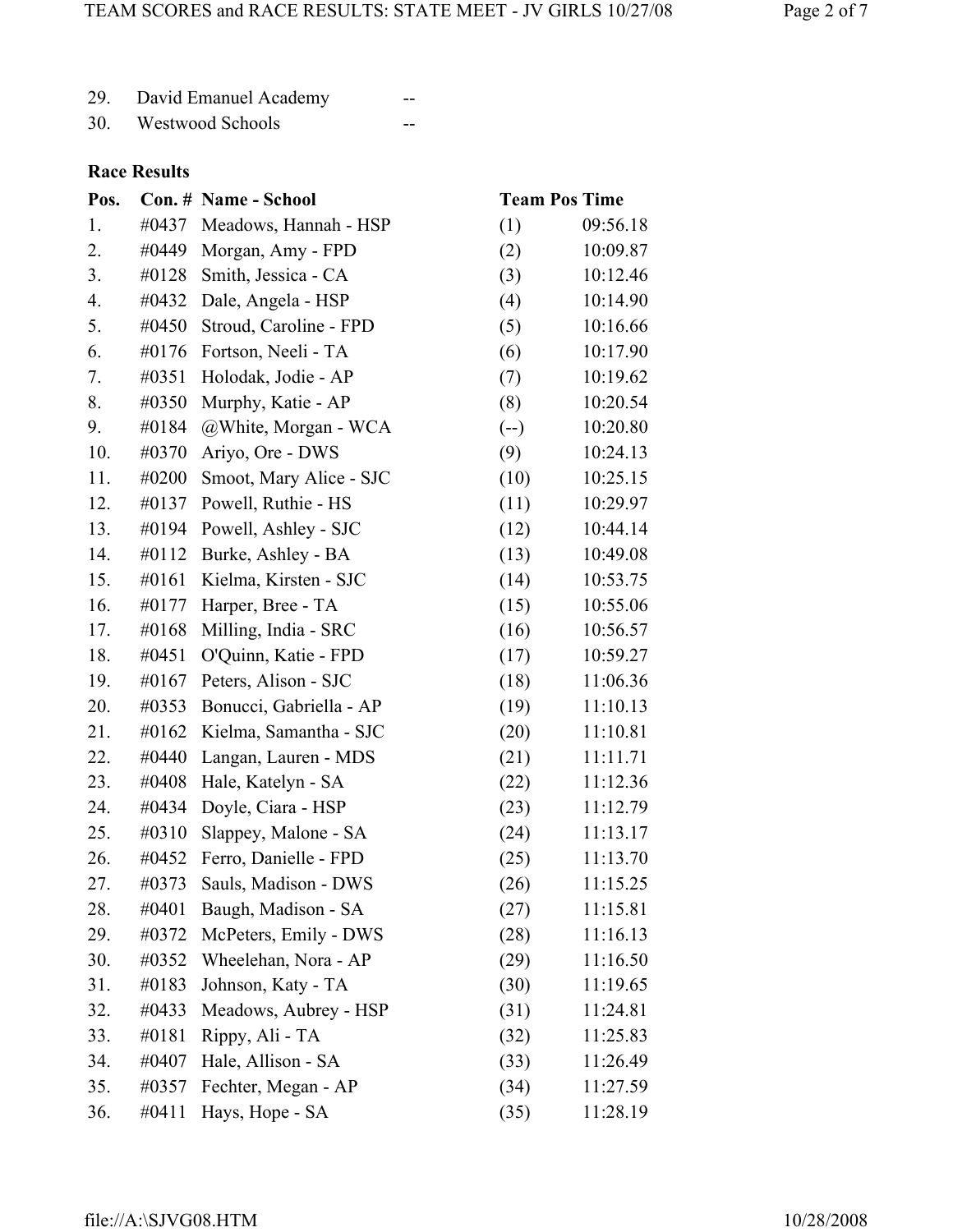| 37.        | #0447 | Rodriguez, alina - MDS         | (36)   | 11:31.26   |
|------------|-------|--------------------------------|--------|------------|
| 38.        | #0354 | *Huggins, Hallie - AP          | (37)   | 11:31.74   |
| 39.        | #0460 | @Owens, Ashleigh - TSA         | $(-)$  | 11:32.87   |
| 40.        | #0135 | Parker, Chase - HS             | (38)   | 11:33.65   |
| 41.        | #0169 | Newell, Nicole - SRC           | (39)   | 11:34.70   |
| 42.        | #0193 | Aguillard, Taylor - CCS        | (40)   | 11:35.06   |
| 43.        | #0421 | James, Morgan - WS             | (41)   | 11:35.83   |
| 44.        | #0438 | Jones, Meredith - HSP          | (42)   | 11:36.26   |
| 45.        | #0175 | Garvey, Dorian - TA            | (43)   | 11:38.32   |
| 46.        | #0189 | Mullis, Amelia - CCS           | (44)   | 11:39.39   |
| 47.        | #0355 | *Dollar, Jessie - AP           | (45)   | 11:41.48   |
| 48.        | #0182 | *Morehead, Caitlyn - TA        | (46)   | 11:41.96   |
| 49.        | #0405 | *Fuller, Elizabeth - SA        | (47)   | 11:44.26   |
| 50.        | #0174 | *McGarr, Kathrine - TA         | (48)   | 11:44.82   |
| 51.        | #0140 | Engel, Sophie - HS             | (49)   | 11:45.35   |
| 52.        | #0190 | Campbell, Kelsey - CCS         | (50)   | 11:45.79   |
| 53.        | #0180 | **Baker, Rainee - TA           | $(--)$ | 11:47.78   |
| 54.        | #0390 | Shriver, Syndey - TCS          | (51)   | 11:48.42   |
| 55.        | #0436 | *Higgins, Ellie - HSP          | (52)   | 11:49.32   |
| 56.        | #0179 | **Cavanaugh, Tori - TA         | $(-)$  | 11:50.16   |
| 57.        | #0424 | Meaders, Caroline - WS         | (53)   | 11:50.71   |
| 58.        | #0371 | Cuneo, Micaela - DWS           | (54)   | 11:51.18   |
| 59.        | #0362 | Bagaoisan, Leanne - CF         | (55)   | 11:56.05   |
| 60.        | #0146 | @Ferrar, Olivia - RT           | $(--)$ | 11:59.16   |
| 61.        | #0453 | Rogers, Hayley - FPD           | (56)   | 12:00.48   |
| 62.        | #0178 | ** Albritton, Caitlyn - TA     | $(-)$  | 12:01.50   |
| $\epsilon$ |       | $\mu$ 0170 Miller Caitlers CDC | (57)   | 10.00 $15$ |

| 63. |       | #0170 Milby, Caitlyn - SRC     | (57)   | 12:02.15 |
|-----|-------|--------------------------------|--------|----------|
| 64. |       | $\#0361$ Banks, Sara - CF      | (58)   | 12:03.35 |
| 65. |       | #0427 Pinckney, Avoly - WS     | (59)   | 12:04.96 |
| 66. | #0147 | @Bishop, Lacey - RT            | $(--)$ | 12:05.87 |
| 67. |       | $\#0430$ *Daly, Adare - HSP    | (60)   | 12:06.91 |
| 68. |       | #0158 *Agudelo, Karina - SJC   | (61)   | 12:07.75 |
| 69. |       | #0129 Meadows, Makala - CA     | (62)   | 12:08.27 |
| 70. |       | #0418 Craft, Noel - WS         | (63)   | 12:09.28 |
| 71. |       | #0165 *Mizaur, Miranda - SJC   | (64)   | 12:11.82 |
| 72. |       | #0359 **Beazley, Elise - AP    | $(--)$ | 12:12.99 |
| 73. |       | #0443 Burton, Jasmine - MDS    | (65)   | 12:14.00 |
| 74. |       | $\#0136$ Crosby, Maggie - HS   | (66)   | 12:14.98 |
| 75. |       | $\#0160$ **Jensen, Erika - SJC | $(--)$ | 12:18.86 |
|     |       |                                |        |          |

- 76. #0164 \*\*Mazurkiewicz, Josie SJC (--) 12:19.64
- 77. #0459 @Oxford, Sarah TSA (--) 12:20.27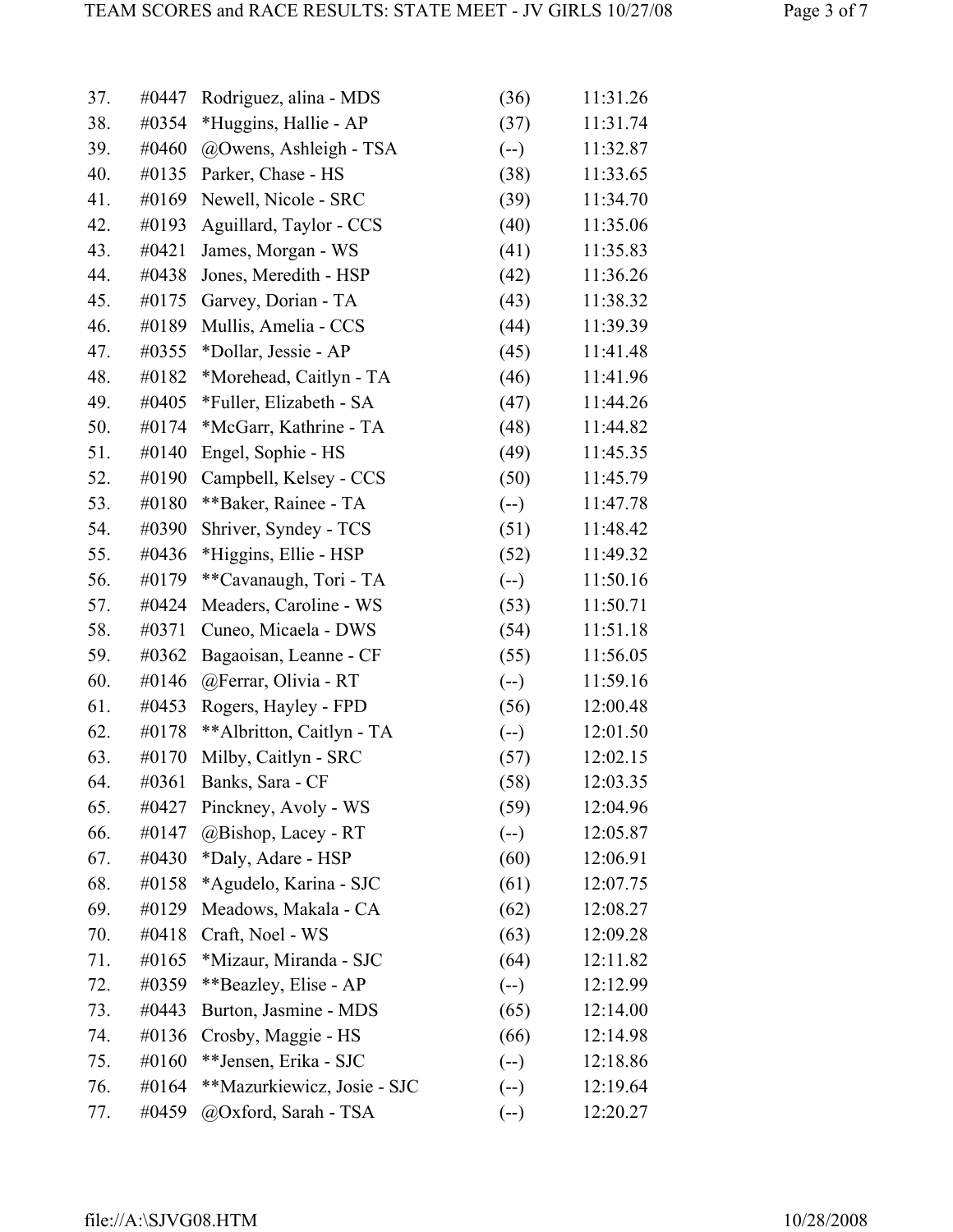| 78.  | #0391 | Wray, Courtney - TCS           | (67)  | 12:24.82 |
|------|-------|--------------------------------|-------|----------|
| 79.  | #0375 | Morgan, Madison - DWS          | (68)  | 12:25.46 |
| 80.  | #0166 | **Ostapski, Andrea - SJC       | $(-)$ | 12:28.10 |
| 81.  | #0417 | Campbell, Stephanie - WS       | (69)  | 12:28.72 |
| 82.  | #0138 | Haugen, Clara - HS             | (70)  | 12:29.37 |
| 83.  | #0462 | Inouwe, Karen - CF             | (71)  | 12:33.35 |
| 84.  | #0419 | *Davis, Anna - WS              | (72)  | 12:34.26 |
| 85.  | #0358 | **Crowell, Tyree - AP          | $(-)$ | 12:35.32 |
| 86.  | #0435 | **Baker, Elizabeth - HSP       | $(-)$ | 12:36.16 |
| 87.  | #0356 | **Seigler, Megan - AP          | $(-)$ | 12:48.14 |
| 88.  | #0442 | Muriana, sarah - MDS           | (73)  | 12:49.09 |
| 89.  | #0360 | **Morgan, Delaney - AP         | $(-)$ | 12:50.16 |
| 90.  | #0171 | Halter, Nealy - SRC            | (74)  | 12:50.97 |
| 91.  | #0368 | Sizemore, Leah - CF            | (75)  | 12:52.11 |
| 92.  | #0374 | *Fox, Schayne - DWS            | (76)  | 12:53.11 |
| 93.  | #0119 | Burke, Marley - BA             | (77)  | 12:53.95 |
| 94.  | #0199 | @Williams, Haley - DEA         | $(-)$ | 12:54.66 |
| 95.  | #0403 | *Cowart, Huntley - SA          | (78)  | 12:55.46 |
| 96.  | #0404 | **Ferrari, Laurel - SA         | $(-)$ | 12:56.32 |
| 97.  | #0191 | Pierson, Emily - CCS           | (79)  | 12:57.16 |
| 98.  | #0363 | Sumrall, Marianna - CF         | (80)  | 12:58.06 |
| 99.  | #0412 | **Hightower, Mary Kathryn - SA | $(-)$ | 12:59.00 |
| 100. | #0365 | *Kirk, Brittany - CF           | (81)  | 12:59.98 |
| 101. | #0110 | @Robinson, Carly - BHS         | $(-)$ | 13:00.76 |
| 102. | #0195 | @Lamm, Kirsten - DEA           | $(-)$ | 13:01.52 |
| 103. | #0117 | Martin, Maurine - BA           | (82)  | 13:02.02 |
| 104. | #0131 | Day, Erica - CA                | (83)  | 13:02.47 |
| 105. | #0454 | *Roddenberry, Anna - FPD       | (84)  | 13:03.05 |
| 106. | #0456 | <i>*Taylor, Olivia - FPD</i>   | (85)  | 13:08.45 |
| 107. | #0429 | *Woodard, RandiLea - WS        | (86)  | 13:09.14 |
| 108. | #0392 | Chappell, Brynne - TCS         | (87)  | 13:09.81 |
| 109. | #0152 | @Ford, Riley - WS              | $(-)$ | 13:12.05 |
| 110. | #0196 | @Beasley, Tyla - DEA           | $(-)$ | 13:14.73 |
| 111. | #0439 | **Lassere, Simone - HSP        | $(-)$ | 13:15.64 |
| 112. | #0139 | *Spraggins, Marianna - HS      | (88)  | 13:17.64 |
| 113. | #0444 | Wanna, Donia - MDS             | (89)  | 13:19.65 |
| 114. | #0379 | Stauffer, Anna - BS            | (90)  | 13:21.07 |
| 115. | #0121 | Anderson, Morgan - BA          | (91)  | 13:23.34 |
| 116. | #0382 | Stauffer, Allison - BS         | (92)  | 13:24.33 |
| 117. | #0387 | @Ruhl, Haley - GS              | $(-)$ | 13:25.11 |
| 118. | #0132 | Durham, Alexis - CA            | (93)  | 13:26.14 |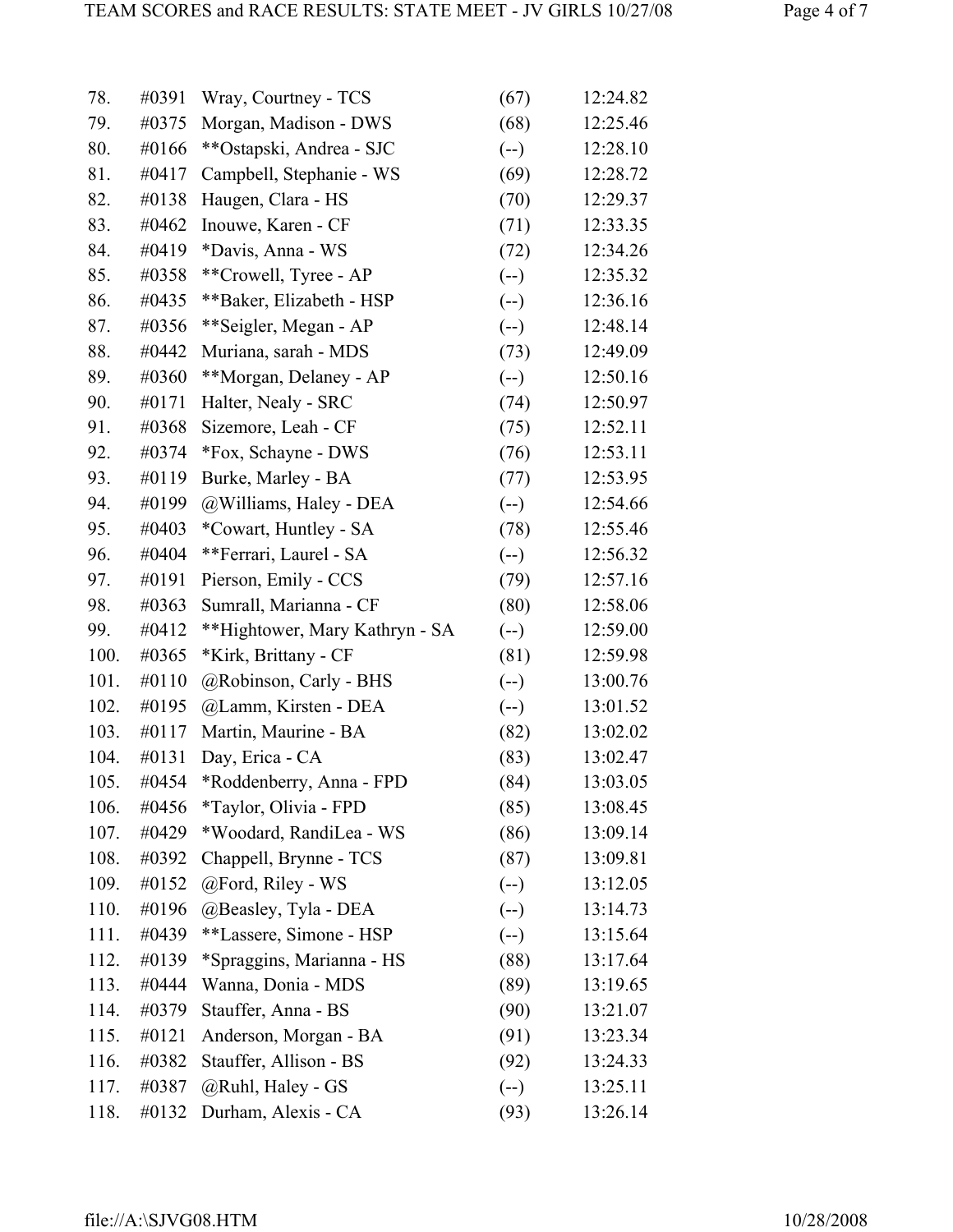| 120.<br>#0108<br>**Williams, Haley - SJC<br>$(-)$<br>121.<br>#0120<br>(94)<br>Parker, Kayla - BA<br>#0422<br>**Johnson, Caroline - WS<br>$(-)$<br>122.<br>123.<br>**Sogade, Tolu - SA<br>$(-)$<br>#0415<br>124.<br>#0141<br>@Keck, Rosalie - NGA<br>$(-)$<br>#0409<br>**Hall, Ella - SA<br>125.<br>$(-)$<br>@Hinson, Abby - TSA<br>126.<br>#0458<br>$(-)$<br>127.<br>#0111<br>$(-)$<br>@Boatwright, Jessica - BHS<br>@Horst, Erin - CS<br>#0125<br>$(-)$<br>128.<br>129.<br>#0142<br>@Blackburn, Olivia - LCA<br>$(-)$<br>130.<br>#0143<br>@Cook, Sidney - LCA<br>$(-)$<br>131.<br>#0367<br>*Campbell, Candler - CF<br>(95)<br>132.<br>Pendley, Rachel - CA<br>(96)<br>#0130<br>#0388<br>@Harty, Caroline - GS<br>$(-)$<br>133.<br>134.<br>*Anderson, Allison - BA<br>(97)<br>#0115<br>135.<br>#0416<br>**Toomer, Morgan - SA<br>$(-)$<br>136.<br>Davis, Julia - BS<br>#0378<br>(98)<br>137.<br>*Schneider, Avery - DWS<br>(99)<br>#0369<br>138.<br>Avera, Hunter - BS<br>(100)<br>#0381<br>139.<br>#0153<br>@Jones, Stephanie - WS<br>$(-)$<br>140.<br>#0198<br>@Holloway, Alexis - DEA<br>$(-)$<br>141.<br>(101)<br>#0116<br>*Mallard, Anna - BA<br>142.<br>**Margeson, Anna Louise - DWS<br>$(-)$<br>#0376<br>** Williams, Emily - SJC<br>143.<br>#0109<br>$(-)$<br>144.<br>**Hill, Nayah - SA<br>#0413<br>$(-)$<br>145.<br>Taylor, Emily - CCS<br>(102)<br>#0188<br>**Hulgan, Mary Carolyn - SA<br>146.<br>#0414<br>$(--)$<br>@Ruhl, Quin - GS<br>147.<br>#0386<br>$(-)$<br>148.<br>**Moore, Sierra - WS<br>$(--)$<br>#0425<br>**Nelson, Rebekah - WS<br>149.<br>#0426<br>$(--)$<br>Shriver, Taylor - TCS<br>150.<br>#0393<br>(103)<br>151.<br>*Lopez, Erin - CCS<br>(104)<br>#0192<br>Belote, Abby - TCS<br>(105)<br>152.<br>#0394<br>(106)<br>153.<br>*Ochieng, Emma - MDS<br>#0441<br>154.<br>**Martinez, Brenley - FPD<br>$(--)$<br>#0457<br>155.<br>**Hague, Caroline - FPD<br>$(--)$<br>#0455<br>156.<br>Strickland, Liddy - SRC<br>(107)<br>#0172<br>157.<br>*Scherer, Teresa - MDS<br>(108)<br>#0448<br>158.<br>@Carrig, Morgan - CS<br>$(-)$<br>#0124<br>159.<br>**Whidby, Catherine - MDS<br>#0445<br>$(-)$ | 119. | #0106 | **Wallace, Madalyn - SJC | $(-)$ | 13:27.36 |
|---------------------------------------------------------------------------------------------------------------------------------------------------------------------------------------------------------------------------------------------------------------------------------------------------------------------------------------------------------------------------------------------------------------------------------------------------------------------------------------------------------------------------------------------------------------------------------------------------------------------------------------------------------------------------------------------------------------------------------------------------------------------------------------------------------------------------------------------------------------------------------------------------------------------------------------------------------------------------------------------------------------------------------------------------------------------------------------------------------------------------------------------------------------------------------------------------------------------------------------------------------------------------------------------------------------------------------------------------------------------------------------------------------------------------------------------------------------------------------------------------------------------------------------------------------------------------------------------------------------------------------------------------------------------------------------------------------------------------------------------------------------------------------------------------------------------------------------------------------------------------------------------------------------------------------------------------------------------------------------------------------------------------------------------------------------------------------------------------------------------------|------|-------|--------------------------|-------|----------|
|                                                                                                                                                                                                                                                                                                                                                                                                                                                                                                                                                                                                                                                                                                                                                                                                                                                                                                                                                                                                                                                                                                                                                                                                                                                                                                                                                                                                                                                                                                                                                                                                                                                                                                                                                                                                                                                                                                                                                                                                                                                                                                                           |      |       |                          |       | 13:29.00 |
|                                                                                                                                                                                                                                                                                                                                                                                                                                                                                                                                                                                                                                                                                                                                                                                                                                                                                                                                                                                                                                                                                                                                                                                                                                                                                                                                                                                                                                                                                                                                                                                                                                                                                                                                                                                                                                                                                                                                                                                                                                                                                                                           |      |       |                          |       | 13:30.11 |
|                                                                                                                                                                                                                                                                                                                                                                                                                                                                                                                                                                                                                                                                                                                                                                                                                                                                                                                                                                                                                                                                                                                                                                                                                                                                                                                                                                                                                                                                                                                                                                                                                                                                                                                                                                                                                                                                                                                                                                                                                                                                                                                           |      |       |                          |       | 13:31.23 |
|                                                                                                                                                                                                                                                                                                                                                                                                                                                                                                                                                                                                                                                                                                                                                                                                                                                                                                                                                                                                                                                                                                                                                                                                                                                                                                                                                                                                                                                                                                                                                                                                                                                                                                                                                                                                                                                                                                                                                                                                                                                                                                                           |      |       |                          |       | 13:31.72 |
|                                                                                                                                                                                                                                                                                                                                                                                                                                                                                                                                                                                                                                                                                                                                                                                                                                                                                                                                                                                                                                                                                                                                                                                                                                                                                                                                                                                                                                                                                                                                                                                                                                                                                                                                                                                                                                                                                                                                                                                                                                                                                                                           |      |       |                          |       | 13:32.42 |
|                                                                                                                                                                                                                                                                                                                                                                                                                                                                                                                                                                                                                                                                                                                                                                                                                                                                                                                                                                                                                                                                                                                                                                                                                                                                                                                                                                                                                                                                                                                                                                                                                                                                                                                                                                                                                                                                                                                                                                                                                                                                                                                           |      |       |                          |       | 13:33.32 |
|                                                                                                                                                                                                                                                                                                                                                                                                                                                                                                                                                                                                                                                                                                                                                                                                                                                                                                                                                                                                                                                                                                                                                                                                                                                                                                                                                                                                                                                                                                                                                                                                                                                                                                                                                                                                                                                                                                                                                                                                                                                                                                                           |      |       |                          |       | 13:33.72 |
|                                                                                                                                                                                                                                                                                                                                                                                                                                                                                                                                                                                                                                                                                                                                                                                                                                                                                                                                                                                                                                                                                                                                                                                                                                                                                                                                                                                                                                                                                                                                                                                                                                                                                                                                                                                                                                                                                                                                                                                                                                                                                                                           |      |       |                          |       | 13:34.05 |
|                                                                                                                                                                                                                                                                                                                                                                                                                                                                                                                                                                                                                                                                                                                                                                                                                                                                                                                                                                                                                                                                                                                                                                                                                                                                                                                                                                                                                                                                                                                                                                                                                                                                                                                                                                                                                                                                                                                                                                                                                                                                                                                           |      |       |                          |       | 13:36.41 |
|                                                                                                                                                                                                                                                                                                                                                                                                                                                                                                                                                                                                                                                                                                                                                                                                                                                                                                                                                                                                                                                                                                                                                                                                                                                                                                                                                                                                                                                                                                                                                                                                                                                                                                                                                                                                                                                                                                                                                                                                                                                                                                                           |      |       |                          |       | 13:37.53 |
|                                                                                                                                                                                                                                                                                                                                                                                                                                                                                                                                                                                                                                                                                                                                                                                                                                                                                                                                                                                                                                                                                                                                                                                                                                                                                                                                                                                                                                                                                                                                                                                                                                                                                                                                                                                                                                                                                                                                                                                                                                                                                                                           |      |       |                          |       | 13:38.87 |
|                                                                                                                                                                                                                                                                                                                                                                                                                                                                                                                                                                                                                                                                                                                                                                                                                                                                                                                                                                                                                                                                                                                                                                                                                                                                                                                                                                                                                                                                                                                                                                                                                                                                                                                                                                                                                                                                                                                                                                                                                                                                                                                           |      |       |                          |       | 13:39.88 |
|                                                                                                                                                                                                                                                                                                                                                                                                                                                                                                                                                                                                                                                                                                                                                                                                                                                                                                                                                                                                                                                                                                                                                                                                                                                                                                                                                                                                                                                                                                                                                                                                                                                                                                                                                                                                                                                                                                                                                                                                                                                                                                                           |      |       |                          |       | 13:40.79 |
|                                                                                                                                                                                                                                                                                                                                                                                                                                                                                                                                                                                                                                                                                                                                                                                                                                                                                                                                                                                                                                                                                                                                                                                                                                                                                                                                                                                                                                                                                                                                                                                                                                                                                                                                                                                                                                                                                                                                                                                                                                                                                                                           |      |       |                          |       | 13:41.12 |
|                                                                                                                                                                                                                                                                                                                                                                                                                                                                                                                                                                                                                                                                                                                                                                                                                                                                                                                                                                                                                                                                                                                                                                                                                                                                                                                                                                                                                                                                                                                                                                                                                                                                                                                                                                                                                                                                                                                                                                                                                                                                                                                           |      |       |                          |       | 13:41.52 |
|                                                                                                                                                                                                                                                                                                                                                                                                                                                                                                                                                                                                                                                                                                                                                                                                                                                                                                                                                                                                                                                                                                                                                                                                                                                                                                                                                                                                                                                                                                                                                                                                                                                                                                                                                                                                                                                                                                                                                                                                                                                                                                                           |      |       |                          |       | 13:42.29 |
|                                                                                                                                                                                                                                                                                                                                                                                                                                                                                                                                                                                                                                                                                                                                                                                                                                                                                                                                                                                                                                                                                                                                                                                                                                                                                                                                                                                                                                                                                                                                                                                                                                                                                                                                                                                                                                                                                                                                                                                                                                                                                                                           |      |       |                          |       | 13:43.80 |
|                                                                                                                                                                                                                                                                                                                                                                                                                                                                                                                                                                                                                                                                                                                                                                                                                                                                                                                                                                                                                                                                                                                                                                                                                                                                                                                                                                                                                                                                                                                                                                                                                                                                                                                                                                                                                                                                                                                                                                                                                                                                                                                           |      |       |                          |       | 13:46.04 |
|                                                                                                                                                                                                                                                                                                                                                                                                                                                                                                                                                                                                                                                                                                                                                                                                                                                                                                                                                                                                                                                                                                                                                                                                                                                                                                                                                                                                                                                                                                                                                                                                                                                                                                                                                                                                                                                                                                                                                                                                                                                                                                                           |      |       |                          |       | 13:47.75 |
|                                                                                                                                                                                                                                                                                                                                                                                                                                                                                                                                                                                                                                                                                                                                                                                                                                                                                                                                                                                                                                                                                                                                                                                                                                                                                                                                                                                                                                                                                                                                                                                                                                                                                                                                                                                                                                                                                                                                                                                                                                                                                                                           |      |       |                          |       | 13:48.34 |
|                                                                                                                                                                                                                                                                                                                                                                                                                                                                                                                                                                                                                                                                                                                                                                                                                                                                                                                                                                                                                                                                                                                                                                                                                                                                                                                                                                                                                                                                                                                                                                                                                                                                                                                                                                                                                                                                                                                                                                                                                                                                                                                           |      |       |                          |       | 13:49.08 |
|                                                                                                                                                                                                                                                                                                                                                                                                                                                                                                                                                                                                                                                                                                                                                                                                                                                                                                                                                                                                                                                                                                                                                                                                                                                                                                                                                                                                                                                                                                                                                                                                                                                                                                                                                                                                                                                                                                                                                                                                                                                                                                                           |      |       |                          |       | 13:50.07 |
|                                                                                                                                                                                                                                                                                                                                                                                                                                                                                                                                                                                                                                                                                                                                                                                                                                                                                                                                                                                                                                                                                                                                                                                                                                                                                                                                                                                                                                                                                                                                                                                                                                                                                                                                                                                                                                                                                                                                                                                                                                                                                                                           |      |       |                          |       | 13:50.92 |
|                                                                                                                                                                                                                                                                                                                                                                                                                                                                                                                                                                                                                                                                                                                                                                                                                                                                                                                                                                                                                                                                                                                                                                                                                                                                                                                                                                                                                                                                                                                                                                                                                                                                                                                                                                                                                                                                                                                                                                                                                                                                                                                           |      |       |                          |       | 13:52.28 |
|                                                                                                                                                                                                                                                                                                                                                                                                                                                                                                                                                                                                                                                                                                                                                                                                                                                                                                                                                                                                                                                                                                                                                                                                                                                                                                                                                                                                                                                                                                                                                                                                                                                                                                                                                                                                                                                                                                                                                                                                                                                                                                                           |      |       |                          |       | 13:53.64 |
|                                                                                                                                                                                                                                                                                                                                                                                                                                                                                                                                                                                                                                                                                                                                                                                                                                                                                                                                                                                                                                                                                                                                                                                                                                                                                                                                                                                                                                                                                                                                                                                                                                                                                                                                                                                                                                                                                                                                                                                                                                                                                                                           |      |       |                          |       | 13:59.15 |
|                                                                                                                                                                                                                                                                                                                                                                                                                                                                                                                                                                                                                                                                                                                                                                                                                                                                                                                                                                                                                                                                                                                                                                                                                                                                                                                                                                                                                                                                                                                                                                                                                                                                                                                                                                                                                                                                                                                                                                                                                                                                                                                           |      |       |                          |       | 14:00.30 |
|                                                                                                                                                                                                                                                                                                                                                                                                                                                                                                                                                                                                                                                                                                                                                                                                                                                                                                                                                                                                                                                                                                                                                                                                                                                                                                                                                                                                                                                                                                                                                                                                                                                                                                                                                                                                                                                                                                                                                                                                                                                                                                                           |      |       |                          |       | 14:04.24 |
|                                                                                                                                                                                                                                                                                                                                                                                                                                                                                                                                                                                                                                                                                                                                                                                                                                                                                                                                                                                                                                                                                                                                                                                                                                                                                                                                                                                                                                                                                                                                                                                                                                                                                                                                                                                                                                                                                                                                                                                                                                                                                                                           |      |       |                          |       | 14:06.23 |
|                                                                                                                                                                                                                                                                                                                                                                                                                                                                                                                                                                                                                                                                                                                                                                                                                                                                                                                                                                                                                                                                                                                                                                                                                                                                                                                                                                                                                                                                                                                                                                                                                                                                                                                                                                                                                                                                                                                                                                                                                                                                                                                           |      |       |                          |       | 14:10.07 |
|                                                                                                                                                                                                                                                                                                                                                                                                                                                                                                                                                                                                                                                                                                                                                                                                                                                                                                                                                                                                                                                                                                                                                                                                                                                                                                                                                                                                                                                                                                                                                                                                                                                                                                                                                                                                                                                                                                                                                                                                                                                                                                                           |      |       |                          |       | 14:14.68 |
|                                                                                                                                                                                                                                                                                                                                                                                                                                                                                                                                                                                                                                                                                                                                                                                                                                                                                                                                                                                                                                                                                                                                                                                                                                                                                                                                                                                                                                                                                                                                                                                                                                                                                                                                                                                                                                                                                                                                                                                                                                                                                                                           |      |       |                          |       | 14:16.28 |
|                                                                                                                                                                                                                                                                                                                                                                                                                                                                                                                                                                                                                                                                                                                                                                                                                                                                                                                                                                                                                                                                                                                                                                                                                                                                                                                                                                                                                                                                                                                                                                                                                                                                                                                                                                                                                                                                                                                                                                                                                                                                                                                           |      |       |                          |       | 14:21.74 |
|                                                                                                                                                                                                                                                                                                                                                                                                                                                                                                                                                                                                                                                                                                                                                                                                                                                                                                                                                                                                                                                                                                                                                                                                                                                                                                                                                                                                                                                                                                                                                                                                                                                                                                                                                                                                                                                                                                                                                                                                                                                                                                                           |      |       |                          |       | 14:22.70 |
|                                                                                                                                                                                                                                                                                                                                                                                                                                                                                                                                                                                                                                                                                                                                                                                                                                                                                                                                                                                                                                                                                                                                                                                                                                                                                                                                                                                                                                                                                                                                                                                                                                                                                                                                                                                                                                                                                                                                                                                                                                                                                                                           |      |       |                          |       | 14:23.97 |
|                                                                                                                                                                                                                                                                                                                                                                                                                                                                                                                                                                                                                                                                                                                                                                                                                                                                                                                                                                                                                                                                                                                                                                                                                                                                                                                                                                                                                                                                                                                                                                                                                                                                                                                                                                                                                                                                                                                                                                                                                                                                                                                           |      |       |                          |       | 14:25.43 |
|                                                                                                                                                                                                                                                                                                                                                                                                                                                                                                                                                                                                                                                                                                                                                                                                                                                                                                                                                                                                                                                                                                                                                                                                                                                                                                                                                                                                                                                                                                                                                                                                                                                                                                                                                                                                                                                                                                                                                                                                                                                                                                                           |      |       |                          |       | 14:27.30 |
|                                                                                                                                                                                                                                                                                                                                                                                                                                                                                                                                                                                                                                                                                                                                                                                                                                                                                                                                                                                                                                                                                                                                                                                                                                                                                                                                                                                                                                                                                                                                                                                                                                                                                                                                                                                                                                                                                                                                                                                                                                                                                                                           |      |       |                          |       | 14:27.84 |
|                                                                                                                                                                                                                                                                                                                                                                                                                                                                                                                                                                                                                                                                                                                                                                                                                                                                                                                                                                                                                                                                                                                                                                                                                                                                                                                                                                                                                                                                                                                                                                                                                                                                                                                                                                                                                                                                                                                                                                                                                                                                                                                           |      |       |                          |       | 14:28.46 |
|                                                                                                                                                                                                                                                                                                                                                                                                                                                                                                                                                                                                                                                                                                                                                                                                                                                                                                                                                                                                                                                                                                                                                                                                                                                                                                                                                                                                                                                                                                                                                                                                                                                                                                                                                                                                                                                                                                                                                                                                                                                                                                                           |      |       |                          |       | 14:29.40 |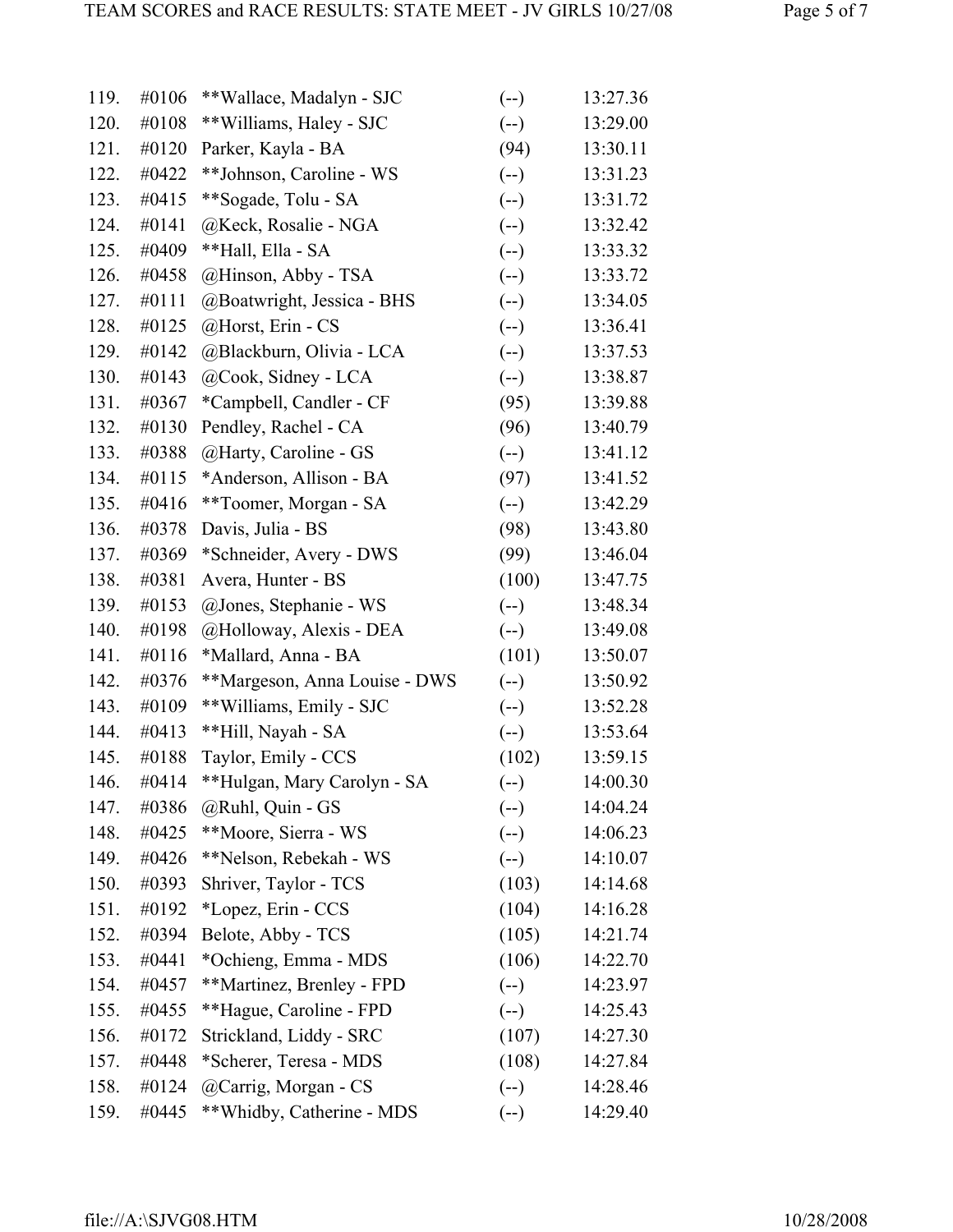| 160. | #0428 | **Young, Whitley - WS       | $(-)$ | 14:32.75       |
|------|-------|-----------------------------|-------|----------------|
| 161. | #0148 | @Beck, Hannah - SCA         | $(-)$ | 14:47.19       |
| 162. | #0107 | **Washburn, Morgan - SJC    | $(-)$ | 14:48.16       |
| 163. | #0163 | **Mazurkiewicz, Izzy - SJC  | $(-)$ | 14:53.48       |
| 164. | #0173 | *Bailey, Kayla - SRC        | (109) | 14:59.16       |
| 165. | #0420 | **Greene, Abbey - WS        | $(-)$ | 15:01.70       |
| 166. | #0122 | **Oliver, Lindsey - BA      | $(-)$ | 15:06.24       |
| 167. | #0377 | Benton, Mary Elizabeth - BS | (110) | 15:19.24       |
| 168. | #0380 | *Varnedoe, Anne - BS        | (111) | 15:20.55       |
| 169. | #0133 | *Shehee, Taylor - CA        | (112) | 15:32.63       |
| 170. | #0126 | @Berbach, Lynn - CS         | $(-)$ | 15:35.80       |
| 171. | #0423 | **Johnson, Sarah Kate - WS  | $(-)$ | 15:39.64       |
| 172. | #0157 | @Daniels, Merritt - WS      | $(-)$ | 15:42.88       |
| 173. | #0383 | *Tilley, Eleni - BS         | (113) | 15:44.34       |
| 174. | #0127 | @Garner, Caitlin - CS       | $(-)$ | 15:45.76       |
|      | #0113 | **Lomax, Pate - BA          | $(-)$ | Did Not Finish |
|      | #0114 | **Lomax, Annsley - BA       | $(-)$ | Did Not Finish |
| --   | #0118 | **Hiller, Claire - BA       | $(-)$ | Did Not Finish |
|      | #0123 | **Sheppard, Kaylee - BA     | $(-)$ | Did Not Finish |
|      | #0364 | **Morris, Shea - CF         | $(-)$ | Did Not Finish |
|      | #0366 | **Thompson, Taylor - CF     | $(-)$ | Did Not Finish |
|      | #0134 | *Shehee, Halee - CA         | $(-)$ | Did Not Finish |
|      | #0389 | @Settles, Carly - GS        | $(-)$ | Did Not Finish |
| --   | #0144 | @Tier, Destiny - RSS        | $(-)$ | Did Not Finish |
|      | #0145 | @Corbin, Elizabeth - RT     | $(-)$ | Did Not Finish |
|      | #0149 | @Holt, Ellie - SCA          | $(-)$ | Did Not Finish |
|      | #0150 | @Walker, Taylor - SCA       | $(-)$ | Did Not Finish |
|      | #0151 | @Walker, Madison - SCA      | $(-)$ | Did Not Finish |
|      | #0159 | **Geltner, Cassie - SJC     | $(-)$ | Did Not Finish |
|      | #0402 | **Bickley, Ella - SA        | $(-)$ | Did Not Finish |
|      | #0406 | **Groselle, Savannah - SA   | $(-)$ | Did Not Finish |
|      | #0410 | **Harris, Katherine - SA    | $(-)$ | Did Not Finish |
|      | #0461 | @Bazemore, Blair - TSA      | $(-)$ | Did Not Finish |
|      | #0185 | @Couch, Delaney - WA        | $(-)$ | Did Not Finish |
|      | #0186 | @Pritchard, Taylor - WA     | $(-)$ | Did Not Finish |
|      | #0187 | @Chin, Mikayla - WA         | $(-)$ | Did Not Finish |
|      | #0431 | **Clark, Anastasia - HSP    | $(-)$ | Did Not Finish |
|      | #0197 | @Holloway, Ansley - DEA     | $(-)$ | Did Not Finish |
|      | #0154 | @Carden, Ivey - WS          | $(-)$ | Did Not Finish |
|      | #0155 | @Collins, Claire - WS       | $(-)$ | Did Not Finish |
|      | #0156 | *Foister, Ivy - WS          | $(-)$ | Did Not Finish |